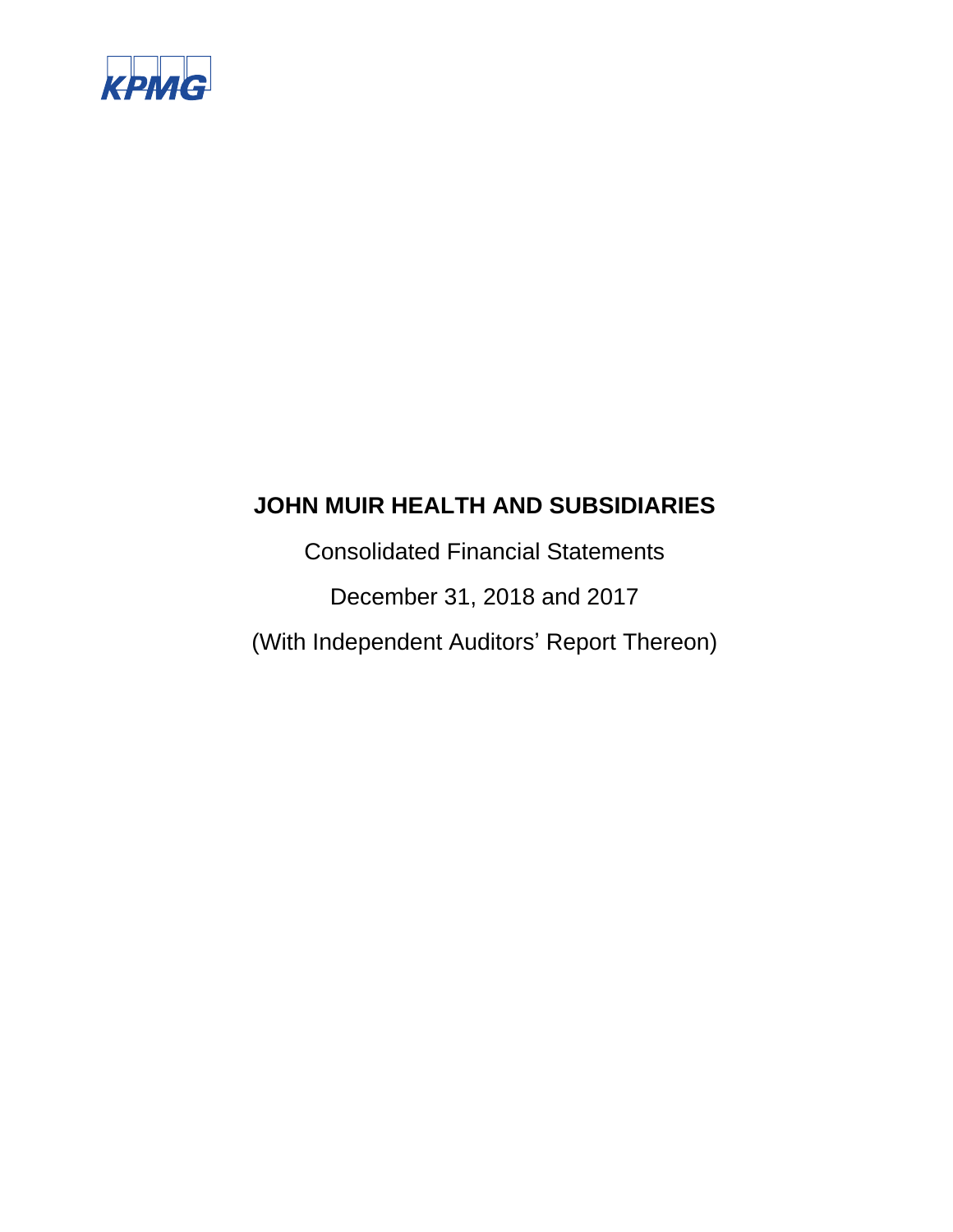# **Table of Contents**

|                                                                           | Page(s)   |
|---------------------------------------------------------------------------|-----------|
| Independent Auditors' Report                                              | $1 - 2$   |
| <b>Consolidated Financial Statements:</b>                                 |           |
| <b>Consolidated Balance Sheets</b>                                        | $3 - 4$   |
| <b>Consolidated Statements of Operations</b>                              | 5         |
| <b>Consolidated Changes in Net Assets</b>                                 | 6         |
| <b>Consolidated Statements of Cash Flows</b>                              | 7         |
| Notes to Consolidated Financial Statements                                | $8 - 41$  |
| <b>Additional Consolidating Schedules</b>                                 |           |
| Consolidating Schedule - Balance Sheet Information                        | $42 - 43$ |
| Consolidating Schedule – Operations and Changes in Net Assets Information | $44 - 46$ |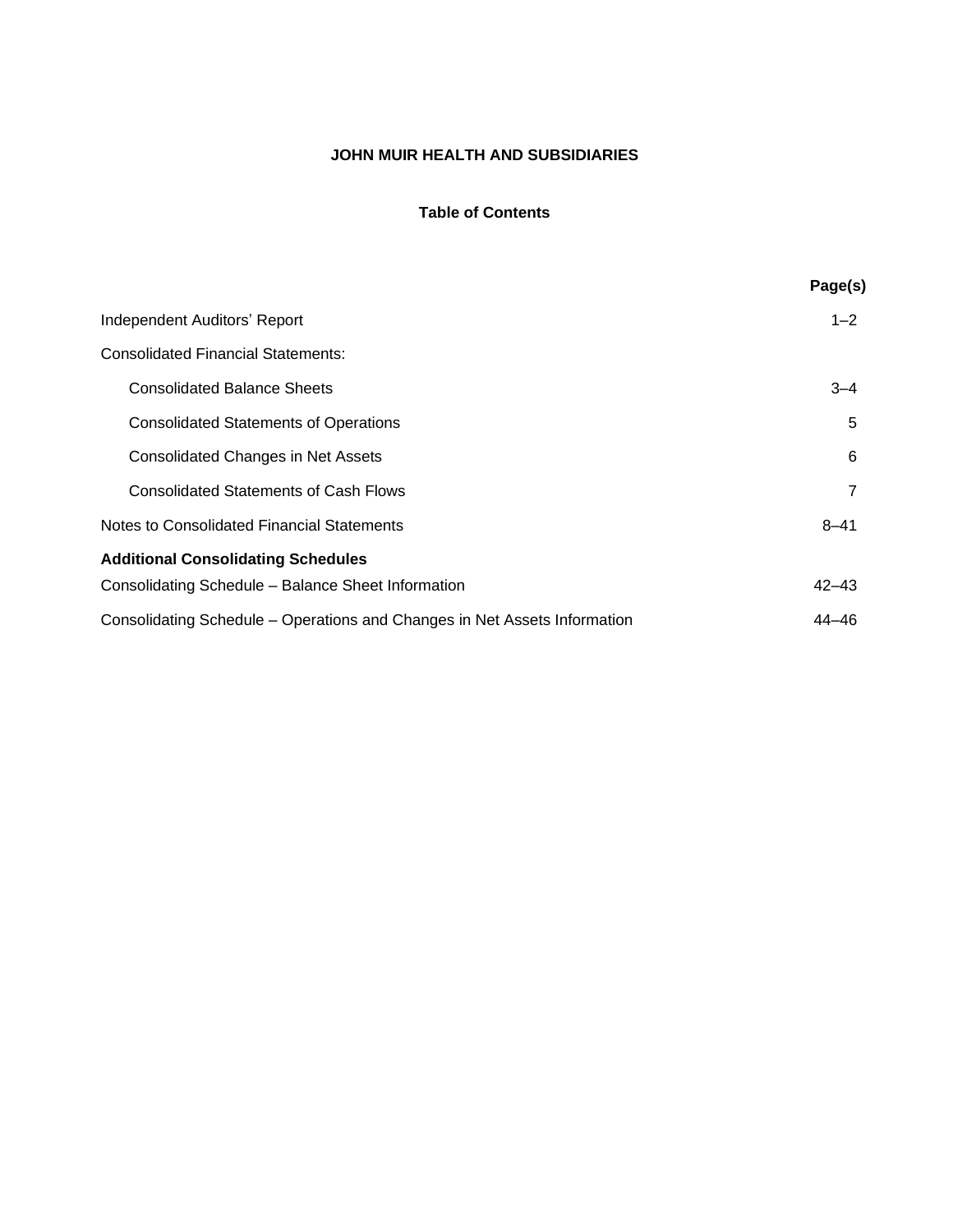

KPMG LLP Suite 1400 55 Second Street San Francisco, CA 94105

# **Independent Auditors' Report**

The Board of Directors John Muir Health and Subsidiaries:

We have audited the accompanying consolidated financial statements of John Muir Health and Subsidiaries, which comprise the consolidated balance sheets as of December 31, 2018 and 2017, and the related consolidated statements of operations and changes in net assets and cash flows for the years then ended, and the related notes to the consolidated financial statements.

# *Management's Responsibility for the Consolidated Financial Statements*

Management is responsible for the preparation and fair presentation of these consolidated financial statements in accordance with U.S. generally accepted accounting principles; this includes the design, implementation, and maintenance of internal control relevant to the preparation and fair presentation of consolidated financial statements that are free from material misstatement, whether due to fraud or error.

# *Auditors' Responsibility*

Our responsibility is to express an opinion on these consolidated financial statements based on our audits. We conducted our audits in accordance with auditing standards generally accepted in the United States of America. Those standards require that we plan and perform the audit to obtain reasonable assurance about whether the consolidated financial statements are free from material misstatement.

An audit involves performing procedures to obtain audit evidence about the amounts and disclosures in the consolidated financial statements. The procedures selected depend on the auditors' judgment, including the assessment of the risks of material misstatement of the consolidated financial statements, whether due to fraud or error. In making those risk assessments, the auditor considers internal control relevant to the entity's preparation and fair presentation of the consolidated financial statements in order to design audit procedures that are appropriate in the circumstances, but not for the purpose of expressing an opinion on the effectiveness of the entity's internal control. Accordingly, we express no such opinion. An audit also includes evaluating the appropriateness of accounting policies used and the reasonableness of significant accounting estimates made by management, as well as evaluating the overall presentation of the consolidated financial statements.

We believe that the audit evidence we have obtained is sufficient and appropriate to provide a basis for our audit opinion.

### *Opinion*

In our opinion, the consolidated financial statements referred to above present fairly, in all material respects, the financial position of John Muir Health and Subsidiaries as of December 31, 2018 and 2017, and the results of their operations and their cash flows for the years then ended in accordance with U.S. generally accepted accounting principles.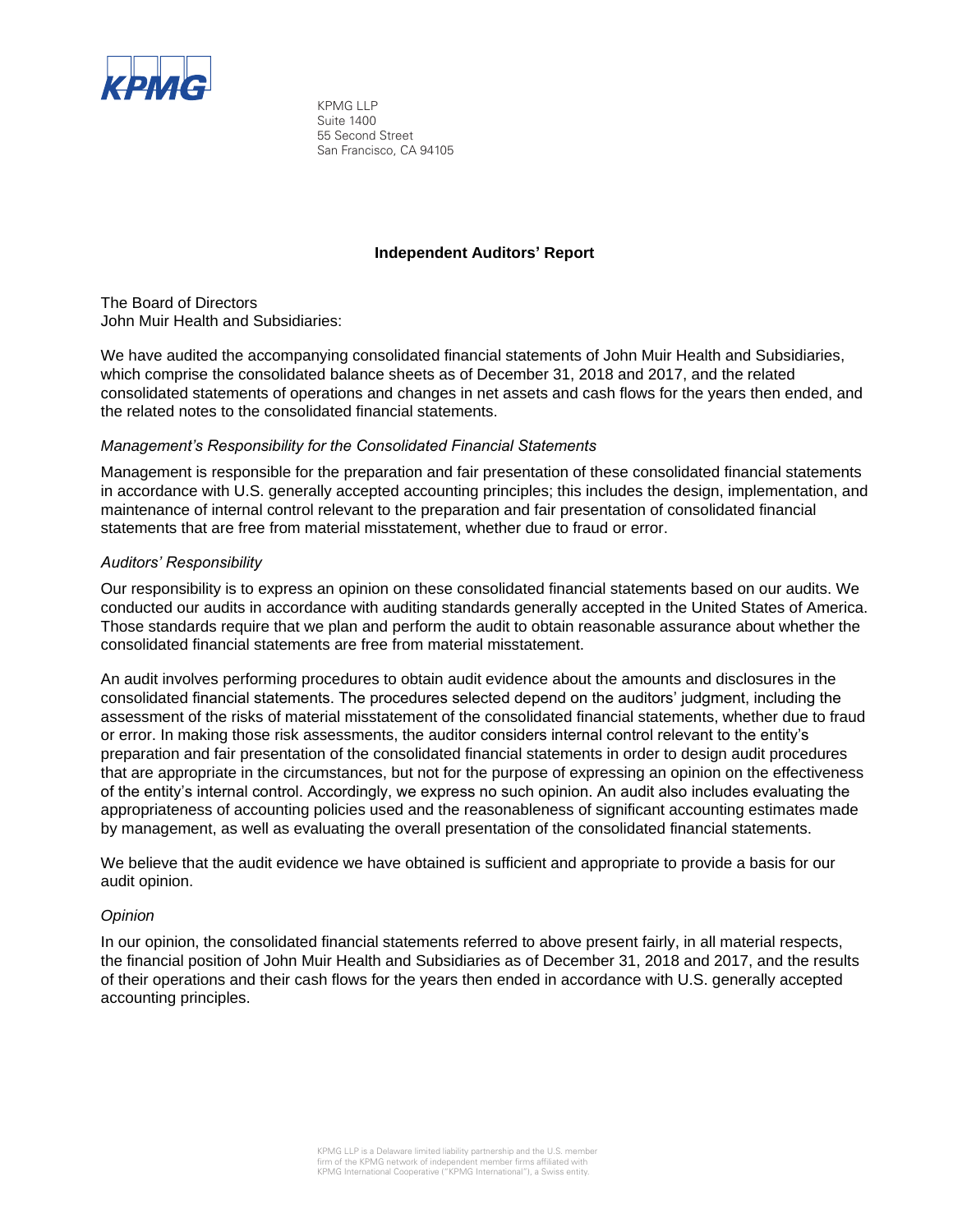

# *Emphasis of Matter*

As discussed in Note 1 to the financial statements, in 2018, John Muir Health and Subsidiaries adopted Financial Accounting Standards Board Accounting Standards Update (ASU) 2014-09, *Revenue from Contracts with Customers (Topic 606)* and ASU 2016-14, *Presentation of Financial Statements of Not-for-Profit Entities (Topic 958)*. Our opinion is not modified with respect to this matter.

# *Other Matter*

Our audits were conducted for the purpose of forming an opinion on the consolidated financial statements as a whole. The consolidating schedules listed in the table of contents are presented for purposes of additional analysis and are not a required part of the consolidated financial statements. Such information is the responsibility of management and was derived from and relates directly to the underlying accounting and other records used to prepare the consolidated financial statements. The information has been subjected to the auditing procedures applied in the audit of the consolidated financial statements and certain additional procedures, including comparing and reconciling such information directly to the underlying accounting and other records used to prepare the consolidated financial statements or to the consolidated financial statements themselves, and other additional procedures in accordance with auditing standards generally accepted in the United States of America. In our opinion, the information is fairly stated in all material respects in relation to the consolidated financial statements as a whole.



San Francisco, California April 19, 2019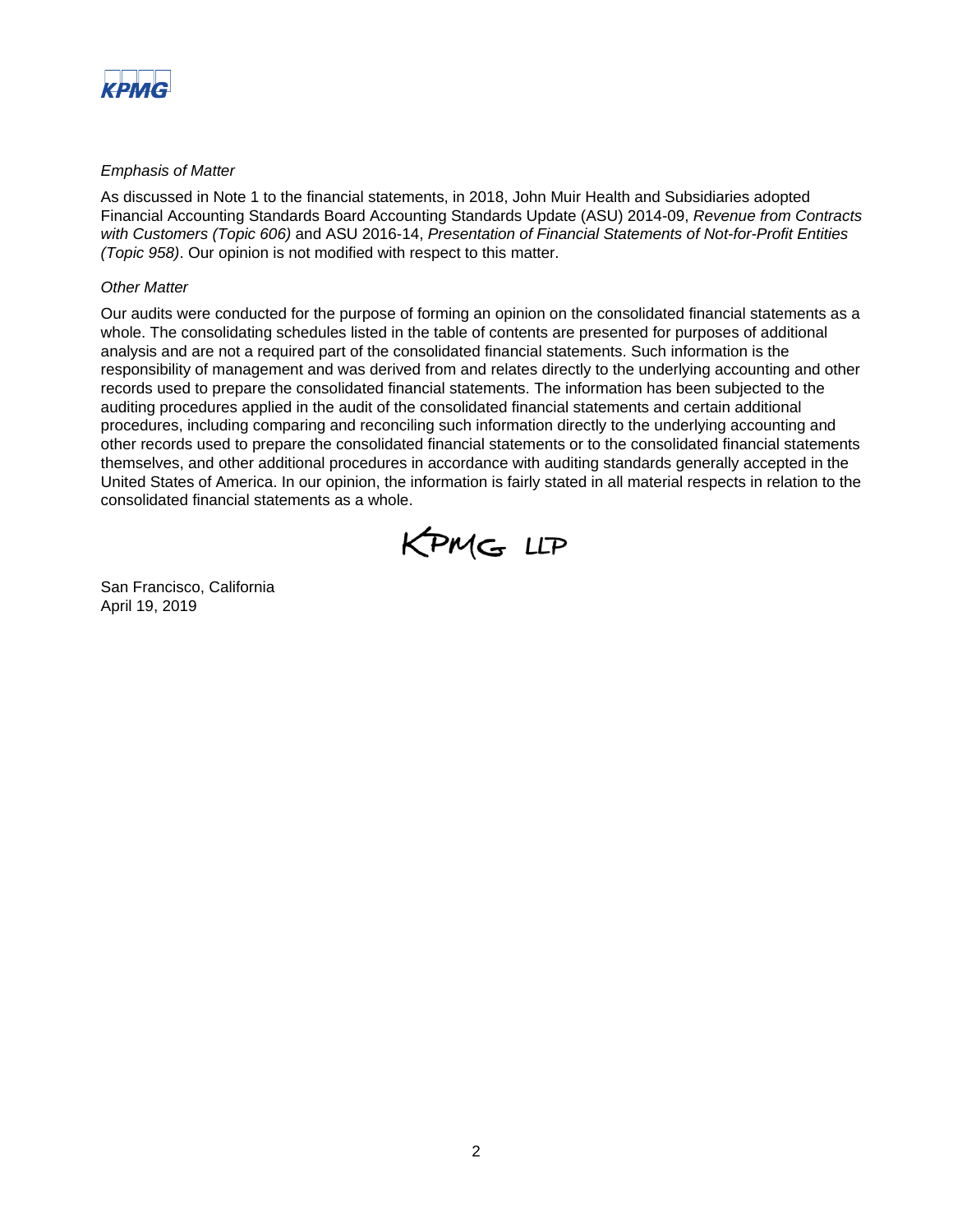# Consolidated Balance Sheets

# December 31, 2018 and 2017

# (In thousands)

| <b>Assets</b>                                                   | 2018            | 2017      |
|-----------------------------------------------------------------|-----------------|-----------|
| Current assets:                                                 |                 |           |
| Cash and cash equivalents                                       | \$<br>97,461    | 72,616    |
| Accounts receivables for patient services - less allowance for  |                 |           |
| uncollectible accounts of \$34,489 for 2017                     | 265,998         | 259,675   |
| Other receivables                                               | 37,376          | 49,940    |
| Receivable from government agency                               | 2,527           | 2,342     |
| Supply inventories                                              | 9,360           | 8,895     |
| Assets limited as to use                                        | 65              | 125       |
| Prepaid expenses and deposits                                   | 20,030          | 32,940    |
| Total current assets                                            | 432,817         | 426,533   |
| Assets limited as to use:                                       |                 |           |
| Board-designated assets                                         | 1,208,486       | 1,287,324 |
| Investments related to restricted net assets                    | 25,636          | 26,485    |
| Pledges receivable                                              | 13,254          | 9,332     |
| Held pursuant to bond indenture agreements for capital projects | 33,080          | 50,374    |
| Total assets limited as to use - net of current portion         | 1,280,456       | 1,373,515 |
| Property and equipment – net                                    | 996,900         | 1,027,807 |
| Other assets:                                                   |                 |           |
| Real estate held for future use - at cost                       | 5,903           | 5,903     |
| Ownership interests in health-related ventures                  | 149,582         | 147,117   |
| Intangible assets and other                                     | 37,971          | 33,139    |
| Total other assets                                              | 193,456         | 186,159   |
| Total assets                                                    | \$<br>2,903,629 | 3,014,014 |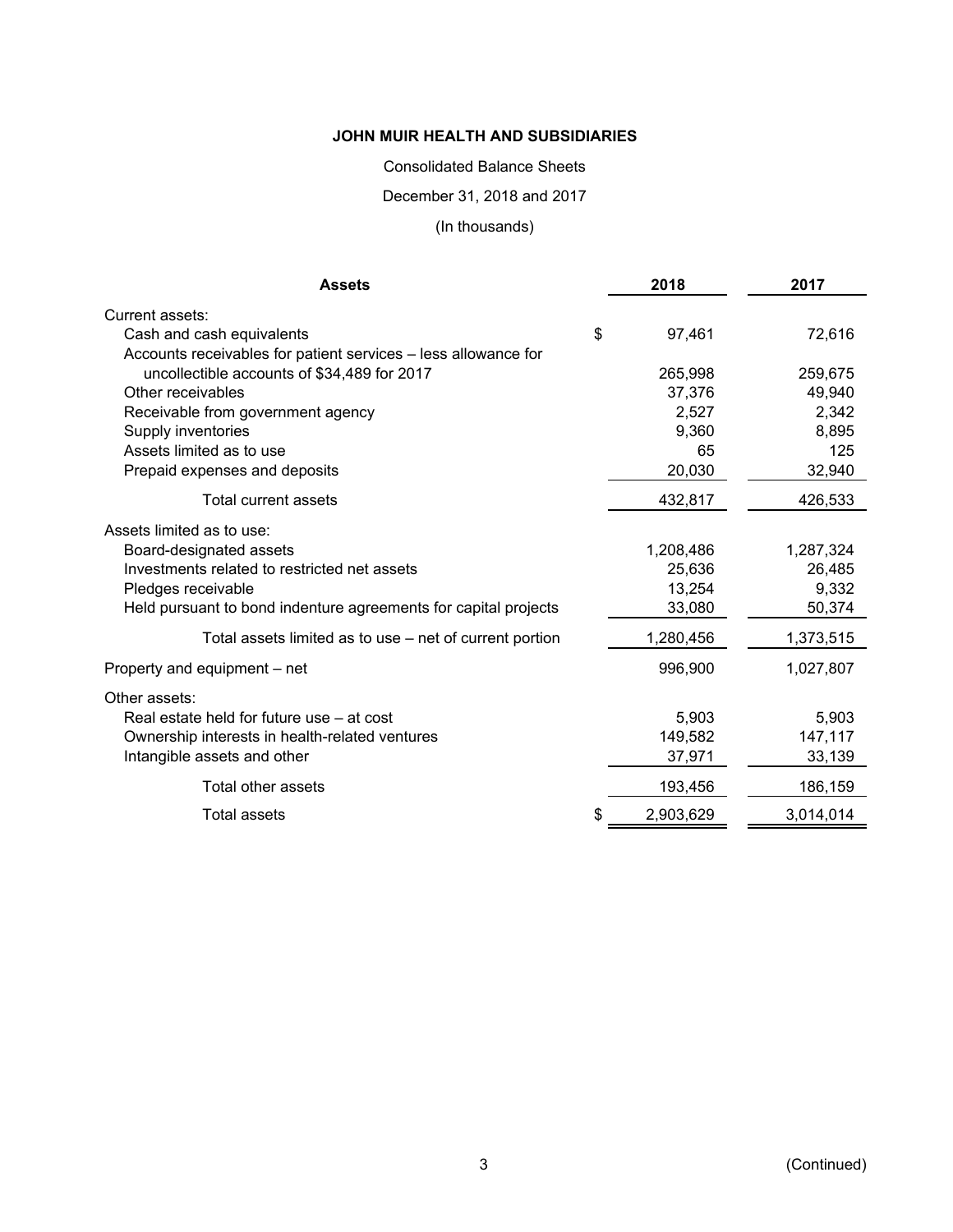Consolidated Balance Sheets

December 31, 2018 and 2017

(In thousands)

| <b>Liabilities and Net Assets</b>                                    | 2018            | 2017      |
|----------------------------------------------------------------------|-----------------|-----------|
| <b>Current liabilities:</b>                                          |                 |           |
| Current maturities of long-term debt                                 | \$<br>12,798    | 101,490   |
| Current maturities of financing obligation                           | 1,090           | 989       |
| Accounts payable                                                     | 117,218         | 119,212   |
| Other payables - medical groups                                      | 2,697           | 770       |
| Payables to government agencies<br><b>Accrued liabilities:</b>       | 4,438           | 3,693     |
| Payroll and payroll taxes                                            | 49,991          | 38,698    |
| Vacation and other compensation                                      | 39,230          | 37,697    |
| Employee medical benefit claims and workers' compensation            |                 |           |
| benefits                                                             | 16,545          | 14,795    |
| Interest                                                             | 4,807           | 4,364     |
| Other                                                                | 71,866          | 80,194    |
| Total current liabilities                                            | 320,680         | 401,902   |
| Long-term debt - less current maturities                             | 615,610         | 535,209   |
| Other long-term liabilities:                                         |                 |           |
| Workers' compensation benefits                                       | 39,026          | 42,895    |
| Professional and general liability                                   | 6,595           | 4,994     |
| Pension benefits                                                     | 30,663          | 31,052    |
| Postretirement medical benefits                                      | 67,077          | 64,030    |
| Financing obligation - less current maturities                       | 38,593          | 39,914    |
| Asset retirement obligations                                         | 15,991          | 16,176    |
| Other                                                                | 24,491          | 29,499    |
| Total other long-term liabilities                                    | 222,436         | 228,560   |
| <b>Total liabilities</b>                                             | 1,158,726       | 1,165,671 |
| Net assets:                                                          |                 |           |
| Without donor restrictions                                           | 1,704,887       | 1,810,600 |
| With donor restrictions                                              | 38,890          | 35,816    |
| Total net assets - attributable to John Muir Health                  | 1,743,777       | 1,846,416 |
| Without donor restrictions - attributable to noncontrolling interest | 1,126           | 1,927     |
| Total net assets                                                     | 1,744,903       | 1,848,343 |
| Total liabilities and net assets                                     | \$<br>2,903,629 | 3,014,014 |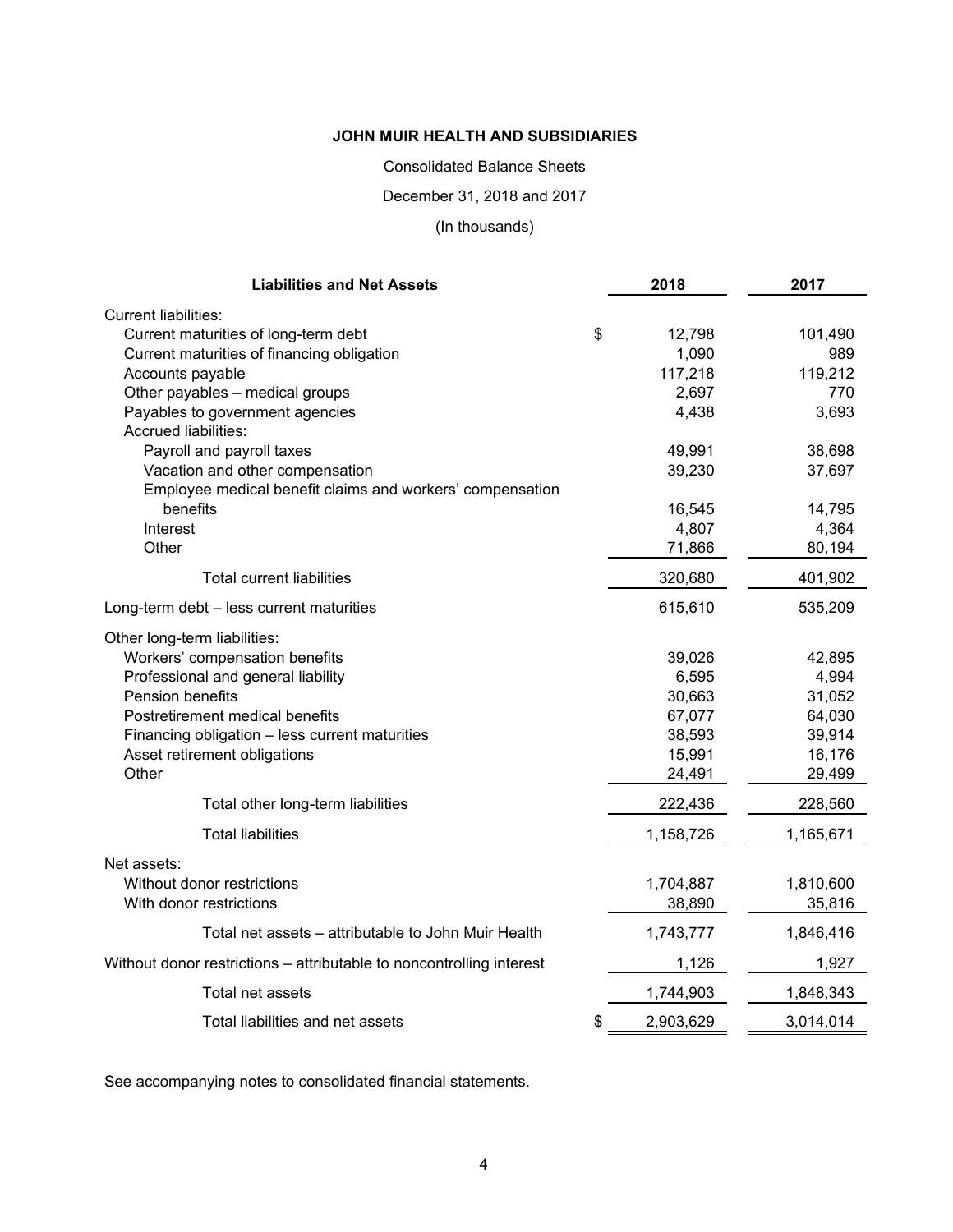Consolidated Statements of Operations

Years ended December 31, 2018 and 2017

# (In thousands)

| Revenue, gains, and other support without donor restrictions:<br>Patient service - less provision for uncollectable accounts of<br>\$<br>1,644,106<br>1,523,413<br>\$41,866 for 2017<br>Premium revenue<br>127,354<br>150,888<br>52,801<br>65,434<br>Other operating revenue<br>Net investment income – including realized gains and losses on<br>investments<br>34,763<br>91,857<br>1,859,024<br>1,831,592<br>Total operating revenue<br>Operating expenses:<br>Salaries and wages<br>696,843<br>679,058<br>Employee benefits<br>180,965<br>170,800<br><b>Medical fees</b><br>216,258<br>197,292<br>194,975<br>Supplies<br>184,554<br>271,000<br><b>Purchased services</b><br>290,206<br>7,465<br>7,318<br>Insurance<br>45,058<br>41,327<br>Utilities and rent<br>98,100<br>92,304<br>Depreciation and amortization<br>Interest – net<br>20,054<br>20,268<br>Other<br>86,267<br>55,114<br>1,816,985<br>1,738,241<br>Total operating expenses<br>93,351<br>42,039<br>Excess of revenue over expenses<br>Less excess of revenue over expenses - attributable to<br>1,070<br>1,100<br>noncontrolling interest<br>Excess of revenue over expenses – attributable to |                  | 2018         | 2017   |
|------------------------------------------------------------------------------------------------------------------------------------------------------------------------------------------------------------------------------------------------------------------------------------------------------------------------------------------------------------------------------------------------------------------------------------------------------------------------------------------------------------------------------------------------------------------------------------------------------------------------------------------------------------------------------------------------------------------------------------------------------------------------------------------------------------------------------------------------------------------------------------------------------------------------------------------------------------------------------------------------------------------------------------------------------------------------------------------------------------------------------------------------------------------|------------------|--------------|--------|
|                                                                                                                                                                                                                                                                                                                                                                                                                                                                                                                                                                                                                                                                                                                                                                                                                                                                                                                                                                                                                                                                                                                                                                  |                  |              |        |
|                                                                                                                                                                                                                                                                                                                                                                                                                                                                                                                                                                                                                                                                                                                                                                                                                                                                                                                                                                                                                                                                                                                                                                  |                  |              |        |
|                                                                                                                                                                                                                                                                                                                                                                                                                                                                                                                                                                                                                                                                                                                                                                                                                                                                                                                                                                                                                                                                                                                                                                  |                  |              |        |
|                                                                                                                                                                                                                                                                                                                                                                                                                                                                                                                                                                                                                                                                                                                                                                                                                                                                                                                                                                                                                                                                                                                                                                  |                  |              |        |
|                                                                                                                                                                                                                                                                                                                                                                                                                                                                                                                                                                                                                                                                                                                                                                                                                                                                                                                                                                                                                                                                                                                                                                  |                  |              |        |
|                                                                                                                                                                                                                                                                                                                                                                                                                                                                                                                                                                                                                                                                                                                                                                                                                                                                                                                                                                                                                                                                                                                                                                  |                  |              |        |
|                                                                                                                                                                                                                                                                                                                                                                                                                                                                                                                                                                                                                                                                                                                                                                                                                                                                                                                                                                                                                                                                                                                                                                  |                  |              |        |
|                                                                                                                                                                                                                                                                                                                                                                                                                                                                                                                                                                                                                                                                                                                                                                                                                                                                                                                                                                                                                                                                                                                                                                  |                  |              |        |
|                                                                                                                                                                                                                                                                                                                                                                                                                                                                                                                                                                                                                                                                                                                                                                                                                                                                                                                                                                                                                                                                                                                                                                  |                  |              |        |
|                                                                                                                                                                                                                                                                                                                                                                                                                                                                                                                                                                                                                                                                                                                                                                                                                                                                                                                                                                                                                                                                                                                                                                  |                  |              |        |
|                                                                                                                                                                                                                                                                                                                                                                                                                                                                                                                                                                                                                                                                                                                                                                                                                                                                                                                                                                                                                                                                                                                                                                  |                  |              |        |
|                                                                                                                                                                                                                                                                                                                                                                                                                                                                                                                                                                                                                                                                                                                                                                                                                                                                                                                                                                                                                                                                                                                                                                  |                  |              |        |
|                                                                                                                                                                                                                                                                                                                                                                                                                                                                                                                                                                                                                                                                                                                                                                                                                                                                                                                                                                                                                                                                                                                                                                  |                  |              |        |
|                                                                                                                                                                                                                                                                                                                                                                                                                                                                                                                                                                                                                                                                                                                                                                                                                                                                                                                                                                                                                                                                                                                                                                  |                  |              |        |
|                                                                                                                                                                                                                                                                                                                                                                                                                                                                                                                                                                                                                                                                                                                                                                                                                                                                                                                                                                                                                                                                                                                                                                  |                  |              |        |
|                                                                                                                                                                                                                                                                                                                                                                                                                                                                                                                                                                                                                                                                                                                                                                                                                                                                                                                                                                                                                                                                                                                                                                  |                  |              |        |
|                                                                                                                                                                                                                                                                                                                                                                                                                                                                                                                                                                                                                                                                                                                                                                                                                                                                                                                                                                                                                                                                                                                                                                  |                  |              |        |
|                                                                                                                                                                                                                                                                                                                                                                                                                                                                                                                                                                                                                                                                                                                                                                                                                                                                                                                                                                                                                                                                                                                                                                  |                  |              |        |
|                                                                                                                                                                                                                                                                                                                                                                                                                                                                                                                                                                                                                                                                                                                                                                                                                                                                                                                                                                                                                                                                                                                                                                  |                  |              |        |
|                                                                                                                                                                                                                                                                                                                                                                                                                                                                                                                                                                                                                                                                                                                                                                                                                                                                                                                                                                                                                                                                                                                                                                  |                  |              |        |
|                                                                                                                                                                                                                                                                                                                                                                                                                                                                                                                                                                                                                                                                                                                                                                                                                                                                                                                                                                                                                                                                                                                                                                  |                  |              |        |
|                                                                                                                                                                                                                                                                                                                                                                                                                                                                                                                                                                                                                                                                                                                                                                                                                                                                                                                                                                                                                                                                                                                                                                  | John Muir Health | \$<br>40,969 | 92,251 |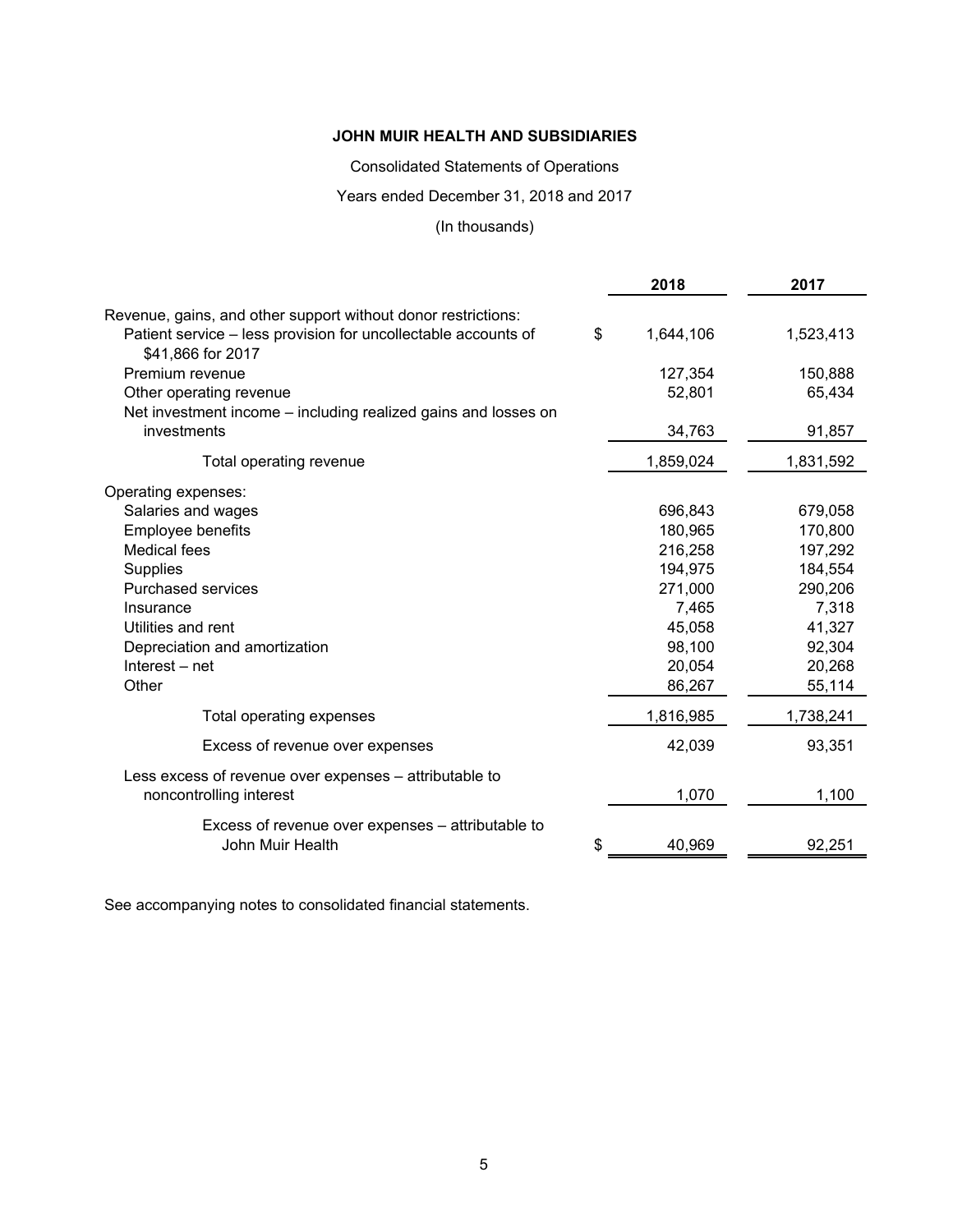Consolidated Changes in Net Assets

# Years ended December 31, 2018 and 2017

#### (In thousands)

|                                                                                                             |                                 | John Muir Health                 |                 | Noncontrolling<br>interest      |                    |
|-------------------------------------------------------------------------------------------------------------|---------------------------------|----------------------------------|-----------------|---------------------------------|--------------------|
|                                                                                                             | Without<br>donor<br>restriction | <b>With donor</b><br>restriction | <b>Total</b>    | without<br>donor<br>restriction | <b>Total</b>       |
| Net assets - December 31, 2016                                                                              | \$<br>1,573,850                 | 27,523                           | 1,601,373       | 1,848                           | 1,603,221          |
| Excess of revenue over expenses<br>Change in unamortized loss and prior<br>service costs related to pension | 92,251                          |                                  | 92,251          | 1,100                           | 93,351             |
| and postretirement benefit plans<br>Net change in unrealized gains                                          | 49,922                          |                                  | 49,922          |                                 | 49,922             |
| and losses on investments<br>Restricted contributions and                                                   | 94,092                          | 1,605                            | 95,697          |                                 | 95,697             |
| investment income<br><b>Distributions</b><br>Net assets released from restrictions:                         |                                 | 8,198                            | 8,198           | (1,021)                         | 8,198<br>(1,021)   |
| To other operating revenue for<br>operating expenditures<br>For the purchase of property                    |                                 | (476)                            | (476)           |                                 | (476)              |
| and equipment<br>Other                                                                                      | 505<br>(20)                     | (505)<br>(529)                   | (549)           |                                 | (549)              |
| Increase in net assets                                                                                      | 236,750                         | 8,293                            | 245,043         | 79                              | 245,122            |
| Net assets - December 31, 2017                                                                              | 1,810,600                       | 35,816                           | 1,846,416       | 1,927                           | 1,848,343          |
| Excess of revenue over expenses<br>Change in unamortized loss and prior<br>service costs related to pension | 40,969                          |                                  | 40,969          | 1,070                           | 42,039             |
| and postretirement benefit plans<br>Net change in unrealized gains                                          | (39, 225)                       |                                  | (39, 225)       |                                 | (39, 225)          |
| and losses on investments<br>Restricted contributions and investment                                        | (111, 796)                      | (1,768)                          | (113, 564)      |                                 | (113, 564)         |
| income<br><b>Distributions</b><br>Net assets released from restrictions:                                    | (563)                           | 11,478                           | 11,478<br>(563) | (1,871)                         | 11,478<br>(2, 434) |
| To other operating revenue for<br>operating expenditures<br>For the purchase of property                    |                                 | (2, 114)                         | (2, 114)        |                                 | (2, 114)           |
| and equipment<br>Other                                                                                      | 4,249<br>653                    | (4, 249)<br>(273)                | 380             |                                 | 380                |
| Increase/(Decrease) in net assets                                                                           | (105, 713)                      | 3,074                            | (102, 639)      | (801)                           | (103, 440)         |
| Net assets - December 31, 2018                                                                              | \$<br>1,704,887                 | 38,890                           | 1,743,777       | 1,126                           | 1,744,903          |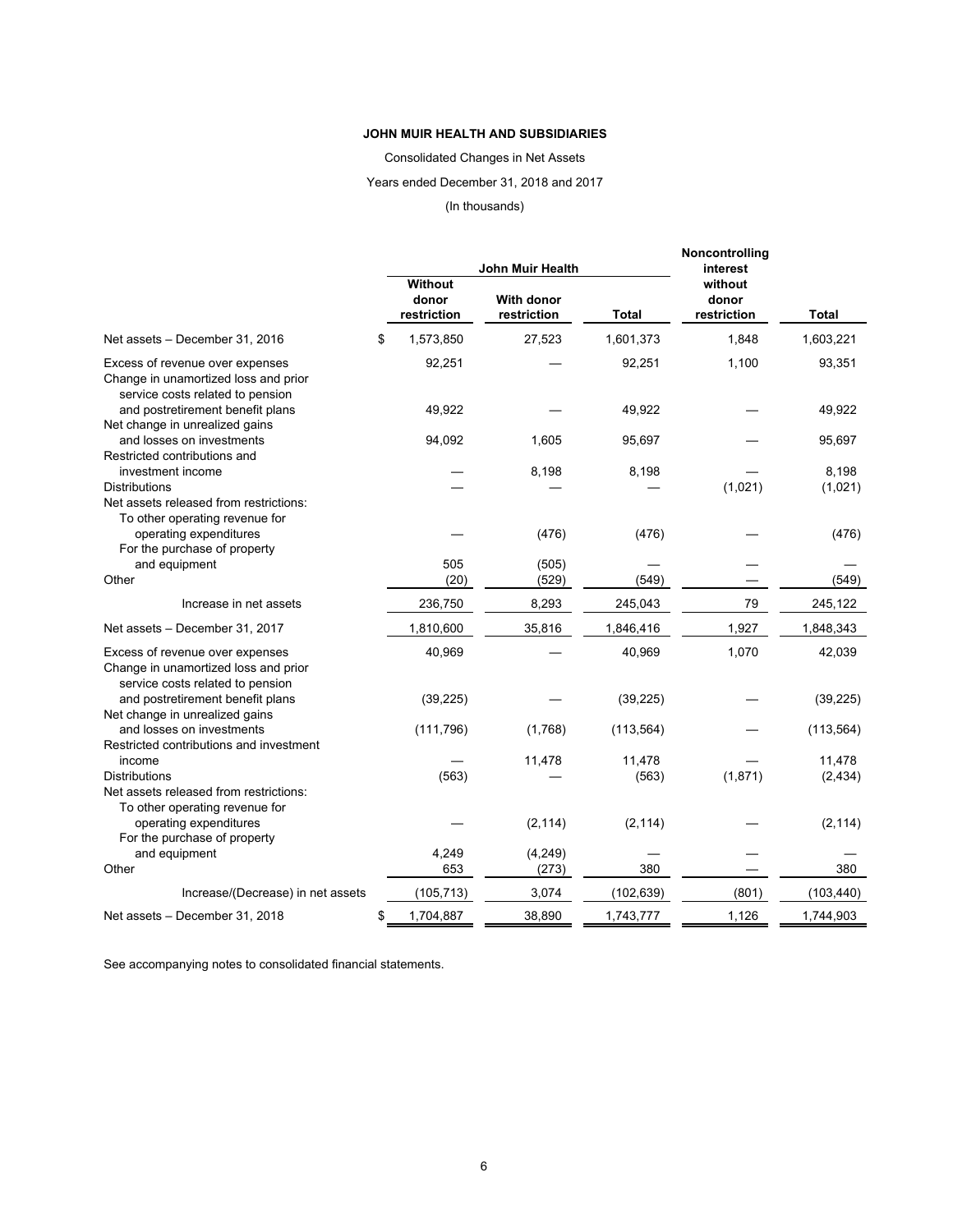Consolidated Statements of Cash Flows

Years ended December 31, 2018 and 2017

(In thousands)

|                                                                                                | 2018                  | 2017                 |
|------------------------------------------------------------------------------------------------|-----------------------|----------------------|
| Cash flows from operating activities:                                                          |                       |                      |
| (Decrease) Increase in net assets                                                              | \$<br>(103, 440)      | 245,122              |
| Adjustments to reconcile (decrease) increase in net assets to net cash provided by             |                       |                      |
| operating activities:                                                                          |                       |                      |
| Realized and net change in unrealized gains and losses on investments                          | 98,085                | (172, 385)           |
| Restricted contributions and investment income received                                        | (11, 478)             | (8, 198)             |
| Change in unamortized net loss and prior service costs related to pension and                  |                       |                      |
| postretirement benefit plans                                                                   | 39,225                | (49, 922)            |
| Provision for uncollectible accounts                                                           |                       | 41,886               |
| Loss on disposal of property and equipment                                                     | (2)                   | (315)                |
| Loss on early retirement of debt                                                               | 2,529                 | 4,359                |
| Depreciation and amortization                                                                  | 98,100                | 92,304               |
| Equity in earnings of health-related ventures                                                  | (5, 150)<br>(782)     | (12, 516)            |
| Amortization of premium on bond issuances - net<br>Changes in assets and liabilities:          |                       | (592)                |
| Receivables for patient services                                                               | (6,323)               | (60, 385)            |
| Other receivables and other assets                                                             | 3,810                 | (8, 186)             |
| Supply inventories, prepaid expenses, and deposits                                             | 12,445                | (11,665)             |
| Accounts payable                                                                               | 12,444                | 8,404                |
| Receivables from and payables to government agencies                                           | 560                   | (3,277)              |
| <b>Accrued liabilities</b>                                                                     | 5,921                 | 36,123               |
| Pension and other liabilities                                                                  | (44, 074)             | 22,883               |
| Net cash provided by operating activities                                                      | 101,870               | 123,640              |
|                                                                                                |                       |                      |
| Cash flows from investing activities:<br>Purchases of investments                              |                       |                      |
| Proceeds from sales of investments                                                             | (596, 484)<br>595,440 | (691,780)<br>673,617 |
| Purchases of property and equipment including construction in progress                         | (77, 490)             | (86, 937)            |
| Proceeds from sales of property and equipment                                                  | 106                   | 39                   |
| Investment in health-related ventures                                                          | (20, 319)             | (9,481)              |
| Distributions from health-related ventures                                                     | 23,004                | 16,852               |
|                                                                                                |                       |                      |
| Net cash used in investing activities                                                          | (75, 743)             | (97, 690)            |
| Cash flows from financing activities:                                                          |                       |                      |
| Proceeds from issuance of long-term debt                                                       | 91,949                | 94,467               |
| Repayment of long-term debt                                                                    | (103, 720)            | (100, 738)           |
| Proceeds received from restricted contributions and restricted investment income               | 11,478                | 8,198                |
| Payment of principal related to financing obligation                                           | (989)                 | (888)                |
| Net cash (used in) provided by financing activities                                            | (1,282)               | 1,039                |
| Net increase in cash and cash equivalents                                                      | 24,845                | 26,989               |
| Cash and cash equivalents – beginning of year                                                  | 72,616                | 45,627               |
| Cash and cash equivalents – end of year                                                        | \$<br>97,461          | 72,616               |
| Supplemental disclosure of cash flow information – interest paid – net of capitalized interest | \$<br>20,279          | 19,629               |
| Supplemental disclosures of noncash investing activities:                                      |                       |                      |
| (Decrease) Increase in accrued purchases of property and equipment                             | \$<br>(11, 741)       | 5,490                |
| Acquisition property and equipment through capital lease                                       | 1,733                 | 2,060                |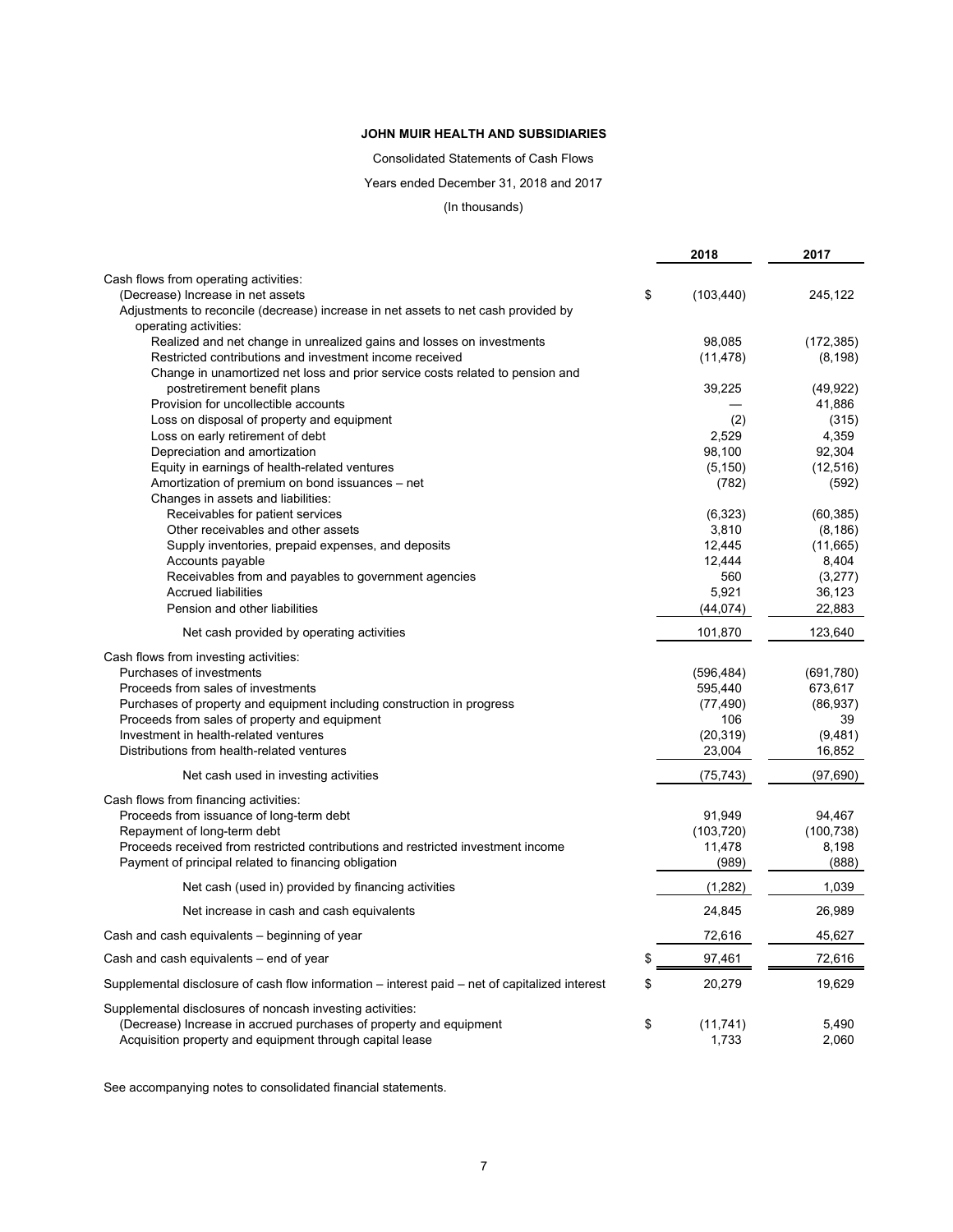Notes to Consolidated Financial Statements

December 31, 2018 and 2017

# **(1) Nature of Organization and Summary of Significant Accounting Policies**

#### *(a) Organization Description*

John Muir Health and its subsidiaries (the Health System) is a healthcare delivery system in Contra Costa and Alameda Counties in California. The Health System includes John Muir Health (the Corporation), various California nonprofit public benefit corporations for which the Corporation is the sole corporate sponsor, and certain joint ventures in which the Corporation participates.

The Corporation is a California nonprofit public benefit corporation, exempt from federal and state income taxes. The Corporation includes the following activities:

*John Muir Medical Center–Walnut Creek and Concord Campuses*: John Muir Medical Center–Walnut Creek (JMMC–Walnut Creek) is a 554-licensed- bed general acute care facility located in Walnut Creek, California. John Muir Medical Center–Concord (JMMC–Concord) is a 245-licensed- bed general acute care facility located in Concord, California. JMMC–Walnut Creek and JMMC–Concord provide a comprehensive array of inpatient and outpatient healthcare services.

The Corporation constitutes an Obligated Group used to access capital markets. The Obligated Group is liable for the long- term debt outstanding under the Obligated Group's Master Trust Indenture.

The Corporation is the sole corporate member of several California nonprofit public benefit corporations and participates in joint ventures, all of which provide certain types of healthcare services. The following is a brief description of the Corporation's subsidiaries and other activities through which it provides healthcare services outside the Obligated Group:

John Muir Physician Network: The John Muir Physician Network (the Physician Network) is a nonprofit public benefit corporation that provides healthcare, charitable, research, and educational services to its community. The Physician Network coordinates and integrates the provision of hospital, physician, and ancillary healthcare services to enrollees of certain health maintenance organizations (HMOs). The Physician Network has entered into long- term contracts with a primary care medical group and several specialty care medical groups (the Groups) and a Physician Independent Practice Association (IPA). Costs incurred under these long- term contracts for the Groups are included in medical fees and purchased services in the consolidated statements of operations and changes in net assets. The agreement between the Physician Network and the IPA expired on December 31, 2017. As of January 1, 2018, the Physician Network directly contracted with physicians to provide certain primary care and specialty services for managed care enrollees.

The Groups' physicians provide primary care and specialty care services at clinics and urgent care centers owned by the Physician Network and provide certain hospitalist services at both JMMC–Walnut Creek and JMMC–Concord. The fee- for- service revenue of these practices is reflected as revenue of the Physician Network under the terms of the professional services agreements between the Physician Network and the Groups and is included in net patient revenue in the accompanying consolidated statements of operations and changes in net assets. The current professional services agreements between the Physician Network and the Groups continue through 2038.

*Neuroscan*: The Corporation is the sole corporate member of Neuroscan which provides computed tomography (CT) imaging services at a center located on the JMMC – Walnut Creek campus.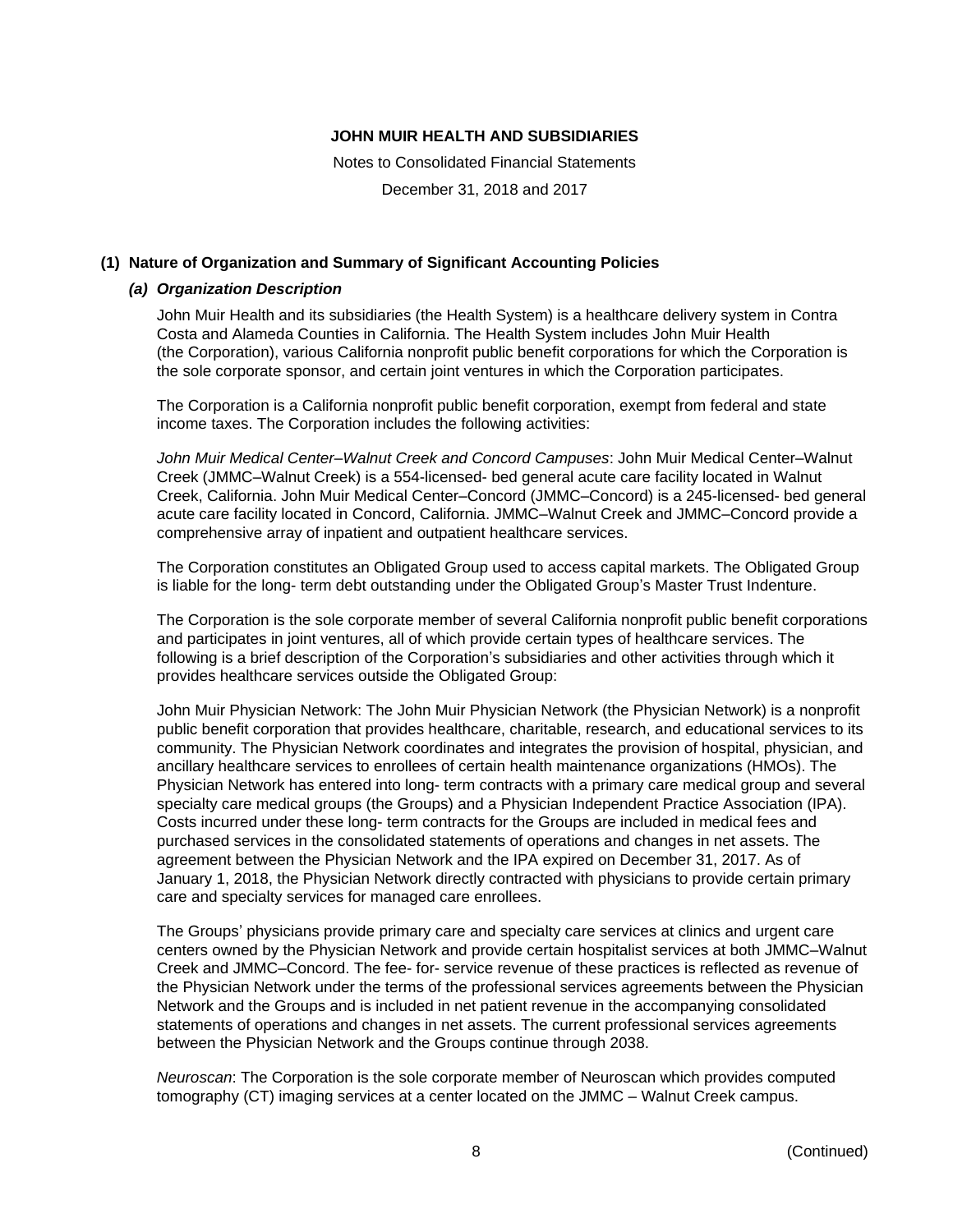Notes to Consolidated Financial Statements

December 31, 2018 and 2017

*John Muir Behavioral Health*: The Corporation is the sole corporate member of John Muir Behavioral Health, which is a nonprofit public benefit corporation that owns and operates a freestanding acute care psychiatric facility and residential care facility.

*Other Activities*: The Corporation is the sole corporate member of John Muir Health Foundation, which raises funds and otherwise supports programs and activities of the Corporation. The Corporation is also the sole corporate member of the Community Health Fund (CHF). CHF receives a minimum of \$1 million annually from the Corporation that is used to make grants to local agencies to further the health of the community.

The Corporation holds, directly or indirectly, an ownership interest in a number of health- related partnerships and limited liability companies that provide outpatient surgery, imaging, and occupational health services as either a majority or minority owner. The Corporation holds a 49% ownership interest in San Ramon Regional Medical Center, which provides a comprehensive array of inpatient and outpatient healthcare services and is further disclosed in note 9. The Corporation holds ownership interest in other health- related ventures as described in note 9.

At December 31, 2018, approximately 19% of the Corporation's total labor force was covered under collective bargaining agreements. None of the collective bargaining agreements were scheduled to expire within one year.

### *(b) Consolidation*

The accompanying consolidated financial statements include the accounts of the Health System. All significant intercompany transactions and balances have been eliminated in consolidation.

#### *(c) Use of Estimates*

The preparation of consolidated financial statements in conformity with generally accepted accounting principles in the United States of America requires management to make estimates and assumptions that affect the reported amounts of assets and liabilities and disclosure of contingent assets and liabilities at the date of the consolidated financial statements and the reported amounts of revenue and expenses during the reporting period. Key estimates include allowances for contractual discounts, implicit price concessions and bad debt, premium deficiency reserves, workers' compensation benefits and professional liabilities, pension and postretirement benefit liabilities, and estimated third-party payor settlements.

### *(d) Cash and Cash Equivalents*

Cash and cash equivalents consist primarily of cash, time deposits, certificates of deposit, and government securities that when acquired had original or remaining maturities of three months or less. Financial instruments that potentially subject the Health System to concentrations of credit risk include cash, investments, and marketable securities. Generally, the Health System places its cash in banks that are federally insured in limited amounts. However, in the normal course of business, cash balances often exceed the Federal Deposit Insurance Corporation's insurance limit by material amounts.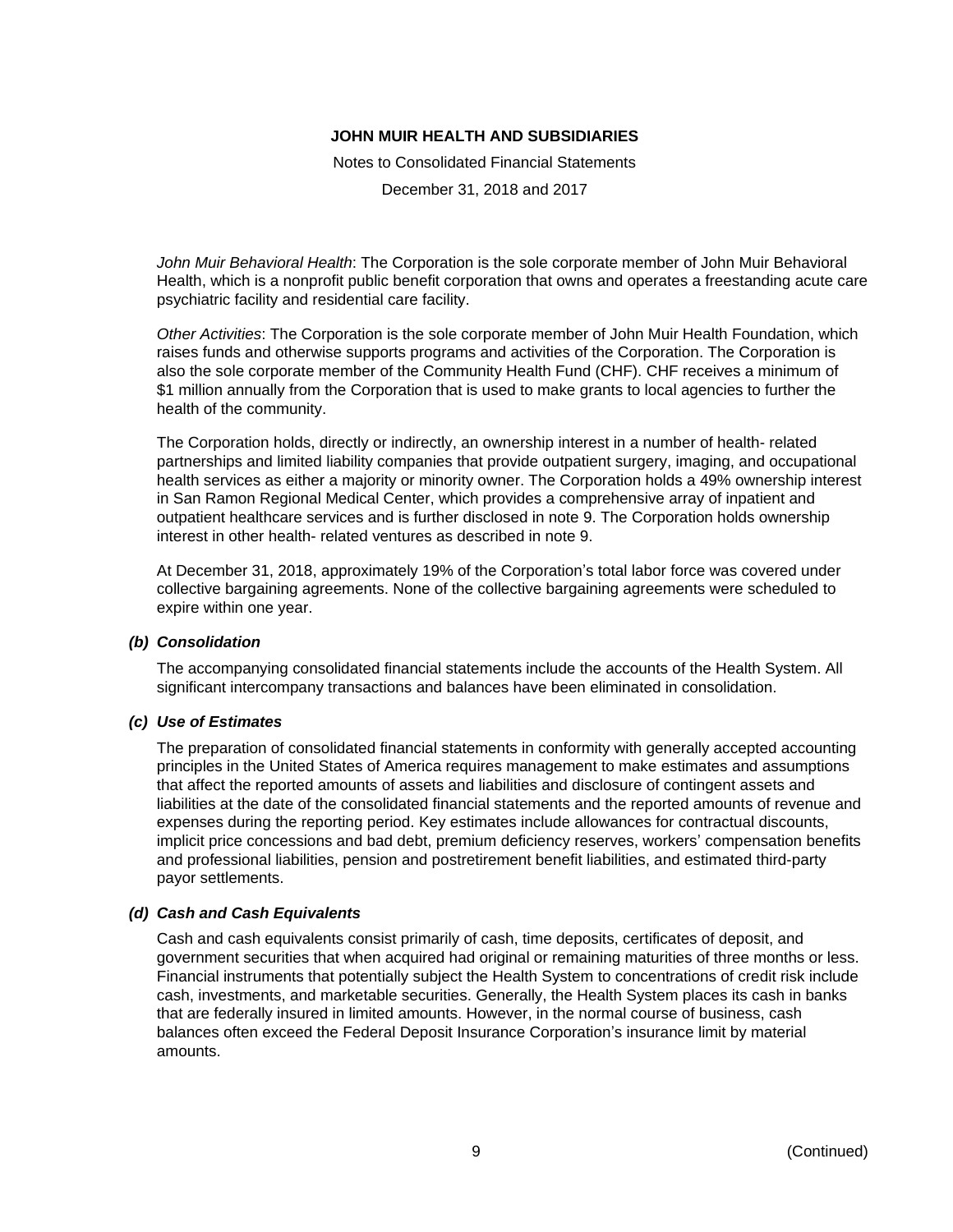Notes to Consolidated Financial Statements

December 31, 2018 and 2017

#### *(e) Receivables for Patient Services*

Accounts receivable primarily comprise amounts due for healthcare services from patients and third-party payors and are recorded net of amounts for contractual adjustments, implicit price concessions and bad debts.

#### *(f) Supply Inventories*

Supply inventories are stated at the lower of cost, determined on the first- in, first- out basis, or market value.

#### *(g) Assets Limited as to Use*

The Health System's board of directors has a policy of funding depreciation, to the extent that funds are available, to be used for future replacement of property and equipment. These assets, along with assets set aside for payment of certain employee benefits, restricted donations, and restricted contribution receivable are classified as assets limited as to use. Assets designated by the board of directors remain discretionary and may subsequently be used for other purposes. Amounts required to meet current liabilities of the Health System have been recorded as current assets in the accompanying consolidated balance sheets.

#### *(h) Investments*

Investments in equity securities with readily determinable fair values and all investments in debt securities designated as available for sale are measured at fair value and classified as assets limited as to use. Investment income or loss (including realized gains and losses on investments, interest, and dividends) is included in excess of revenue over expenses unless the income or loss is restricted by donor or law. Unrealized gains and losses on investments in marketable equity and debt securities are excluded from excess of revenue over expenses but are included in changes in net assets.

The Health System periodically evaluates investments in equity and debt securities to determine whether declines in fair value below amortized cost are other- than- temporary. New information and the passage of time can change those judgments. The Health System revises impairment judgments when new information becomes known. If any of these investments experience a decline in value that is determined to be other than temporary, based on analysis of relevant factors, the Health System records a realized loss in net investment income for unrestricted assets and in the appropriate net asset category for restricted assets in the consolidated statements of operations and changes in net assets.

The Health System also invests in alternative investments through limited partnerships. Alternative investments comprise commingled funds, hedge funds, and private equity funds. The Health System receives a proportionate share of investment gains and losses of the partnerships. These alternative investment vehicles invest in domestic and foreign fixed- income and equity securities, venture capital, leveraged buyout, mezzanine debt, and distressed debt.

The Health System accounts for its ownership interests in these alternative investments under the equity method, under which the value is generally based on the net asset value (NAV) of the investments. NAV approximates fair value and is determined using investment valuation provided by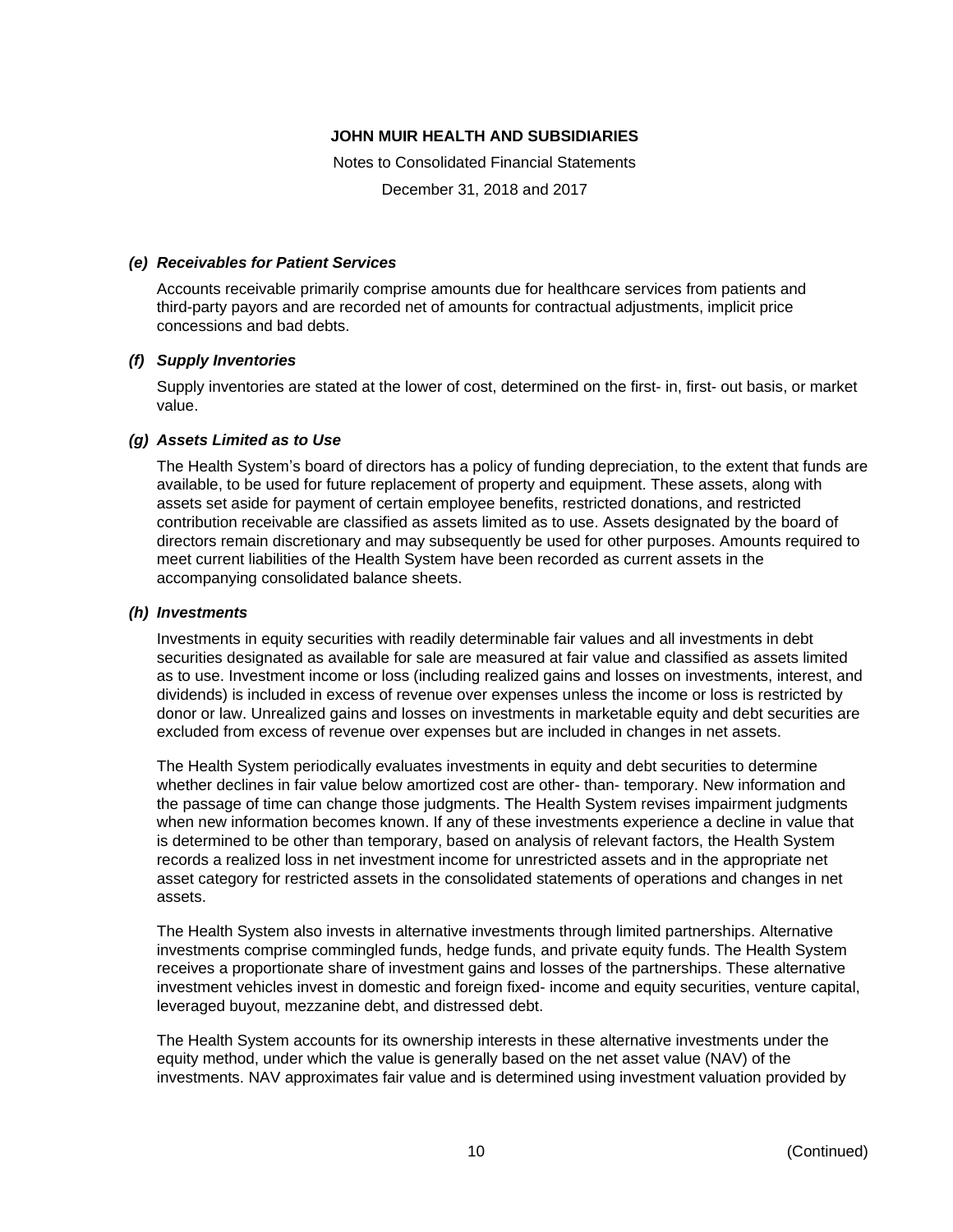Notes to Consolidated Financial Statements

December 31, 2018 and 2017

the external managers and fund managers or the general managers. Realized and unrealized gains and losses on alternative investments are included in the excess of revenue over expenses.

### *(i) Property and Equipment – Net*

Property and equipment acquisitions are recorded at cost, if purchased, and at fair value at the date of donation, if donated. Depreciation is provided over the estimated useful life of each class of depreciable asset and is calculated using the straight- line method. The range of estimated useful lives by classification is as follows:

| Land improvements                   | $2 - 25$ years |
|-------------------------------------|----------------|
| Buildings and building improvements | 5-40 years     |
| Equipment                           | 3-25 years     |
| Software                            | 3-10 years     |
|                                     |                |

Property and equipment under capital leases are amortized using the straight- line method over the shorter period of the lease term or the estimated useful life of the asset.

The Health System reviews long- lived assets for impairment whenever events or changes in circumstances indicate that the carrying amount of the assets may not be recoverable. An impairment loss is recognized when the sum of the undiscounted future net cash flows expected to result from the use of the asset and its eventual disposal is less than its carrying amount. In addition to consideration of impairment due to events or changes in circumstances described above, management regularly evaluates the remaining useful lives of its long- lived assets. If estimates are revised, the carrying value of affected assets is depreciated or amortized over the remaining lives. No impairment losses have been identified as a result of these reviews for the year ended December 31, 2018 or 2017.

### *(j) Capitalized Interest*

Interest expense incurred during construction of long- lived assets is capitalized as a component of the cost of acquiring those assets. Interest components include the following (in thousands):

|                              |     | 2018    | 2017   |
|------------------------------|-----|---------|--------|
| Total interest expense       | \$. | 21.192  | 21,076 |
| Capitalized interest expense |     | (1.138) | (808)  |
| Interest expense – net       | S   | 20,054  | 20,268 |

#### *(k) Fair Value of Financial Instruments*

The carrying amounts reported in the consolidated balance sheets for cash and cash equivalents, receivables for patient services, accounts payable, accrued liabilities, amounts receivable from and payable to governmental agencies, and asset retirement obligations approximate fair value.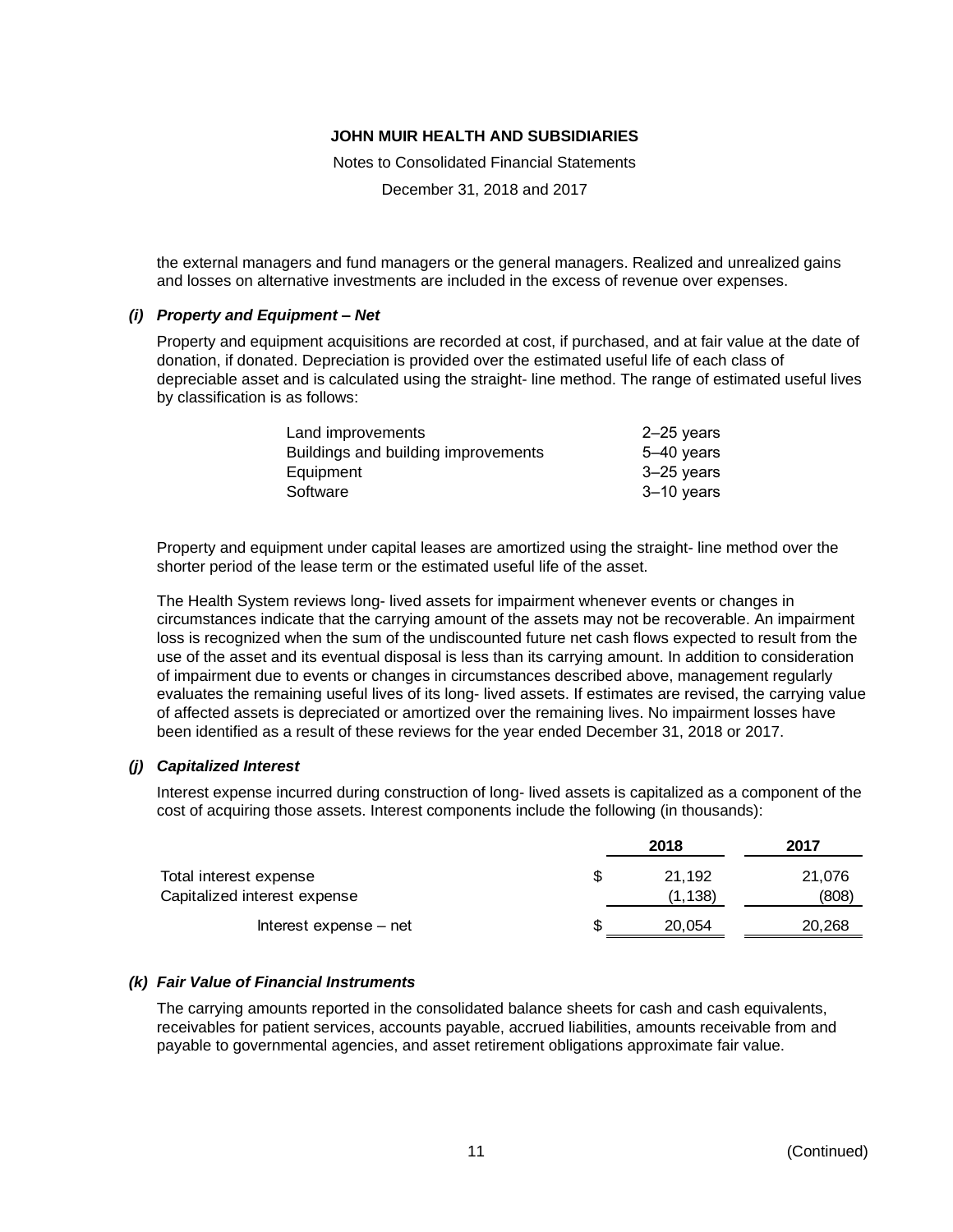Notes to Consolidated Financial Statements

December 31, 2018 and 2017

# *(l) Ownership Interest in Other Entities*

When the ownership interest in other entities is more than 50% or the Health System has the ability to control the investee, the activities are consolidated. The portion of the excess of revenue over expenses attributable to a noncontrolling interest is recorded as a separate component within the consolidated statements of operations and changes in net assets. When the Health System has the ability to exercise significant influence over operating and financing policies of the investee, or when ownership interest is at least 20% but not more than 50%, it is accounted for under the equity method. The proportionate share of equity in net income of these unconsolidated affiliates is reported in other operating revenue in the consolidated statements of operations and changes in net assets. Activities, other than alternative investments, with less than 20% ownership are carried at cost.

# *(m) Medical Benefits*

The Health System is self- insured for its employee medical benefits. An actuarially determined liability for payment of incurred and unpaid claims is included in accrued liabilities – employee medical benefit claims and workers' compensation benefits.

# *(n) Workers' Compensation*

The Health System is designated by the State of California as a self- insured workers' compensation employer. The Health System purchases excess workers' compensation insurance, which provides coverage above the \$1,500,000 self- insured retention.

The Health System records actuarially determined estimates of liabilities under the self- insured program. As of December 31, 2018 and 2017, \$5,425,000 and \$5,553,000, respectively, has been accrued and is classified as a component of accrued liabilities – employee medical benefit claims and workers' compensation benefits. As of December 31, 2018 and 2017, \$39,026,000 and \$42,895,000, respectively, has been accrued and is classified as other long- term liabilities – workers' compensation benefits.

As of December 31, 2018 and 2017, the Health System has recorded insurance recoverables of \$10,239,000 and \$13,256,000, respectively, which are classified as components of other assets.

### *(o) Professional Liability and General Liability*

The Health System maintains coverage for professional liability and general liability exposures. This coverage is provided under one contract with the coverage for professional liability written on a claims- made basis and general liability written on an occurrence basis. The Health System is responsible for a maximum deductible of \$25,000 and any legal liability in excess of the \$45,000,000 coverage contract limits. The claims- made coverage contract requires claims to occur and be reported within the applicable retroactive and contract period dates. If the claims- made coverage contract is not renewed or replaced with equivalent coverage or insurance, claims that occur during its term and are reported after it has termed will become self- insured losses.

As of December 31, 2018 and 2017, actuarial estimates of self- insured losses of \$6,595,000 and \$4,994,000, respectively, for current and prior insurance policies and coverage contracts have been accrued.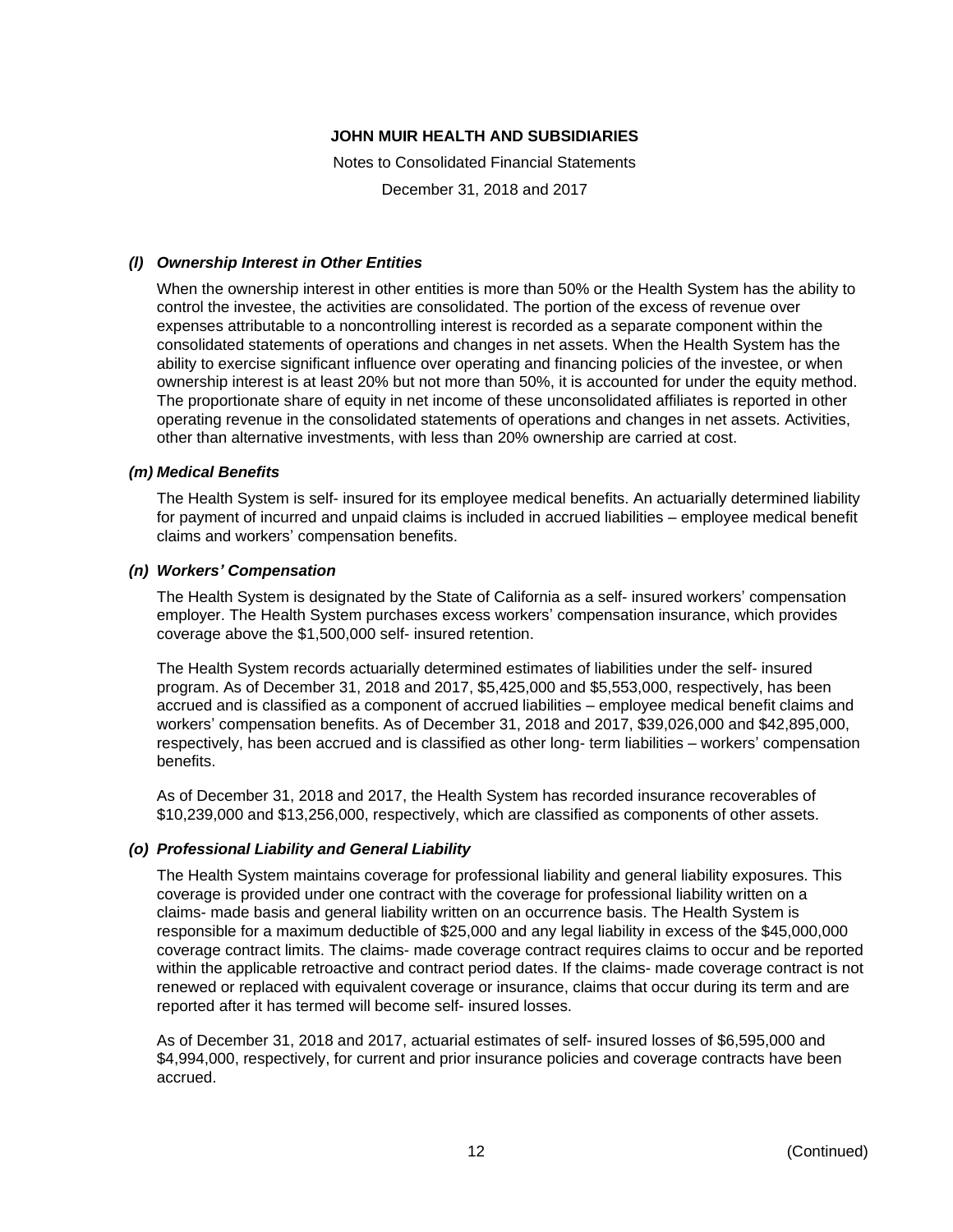Notes to Consolidated Financial Statements

December 31, 2018 and 2017

As of December 31, 2018 and 2017, related to the gross professional and general liability balance noted above the Health System has recorded insurance recoverables of \$2,666,000 and \$953,000, respectively, which are classified as components of other assets.

#### *(p) Net Assets with Donor Restrictions*

Gifts are reported as support with donor restrictions if they are received with donor stipulations that restrict the use of the donated assets to a specific time or purpose or have been restricted by donors and are maintained by the Health System in perpetuity. When restricted funds to be used for operations are expended for their restricted purposes or by the occurrence of the passage of time, these amounts are released from restrictions for operations and are classified as revenues, gains and other support without donor restrictions. When restricted funds are expended for the acquisition of property, plant, and equipment, these amounts are recognized in net assets without donor restrictions as net assets released from restrictions – capital acquisitions

Net assets with donor restrictions are restricted for the following purposes and/or periods (in thousands):

|                                                                                                                | 2018         | 2017   |
|----------------------------------------------------------------------------------------------------------------|--------------|--------|
| Donor-restricted endowments subject to spending policy<br>and appropriation to support the following purposes: |              |        |
| Education                                                                                                      | \$<br>1,956  | 1,859  |
| Programs                                                                                                       | 9,258        | 8,814  |
| Other                                                                                                          | 6,064        | 4,693  |
|                                                                                                                | 17,278       | 15,366 |
| Subject to expenditure for specified purposes:                                                                 |              |        |
| Capital                                                                                                        | 1,728        | 1,923  |
| Community services                                                                                             | 1,818        | 823    |
| Education                                                                                                      | 1,637        | 1,270  |
| Programs                                                                                                       | 9,607        | 10,203 |
| Research                                                                                                       | 18           | 8      |
| Other                                                                                                          | 6,804        | 6,223  |
|                                                                                                                | 21,612       | 20,450 |
| Total                                                                                                          | \$<br>38,890 | 35,816 |

### *(q) Contributions*

Cash and other assets received from donations are reported at fair value at the date of their receipt. These donations are reported as either with donor restrictions, if they are received with donor stipulations that limit the use of the donated asset, or as without donor restrictions if the contribution has no stipulations. When a donor restriction expires, that is, when a stipulated time restriction ends or the purpose restriction is accomplished, net assets with donor restrictions are reclassified as without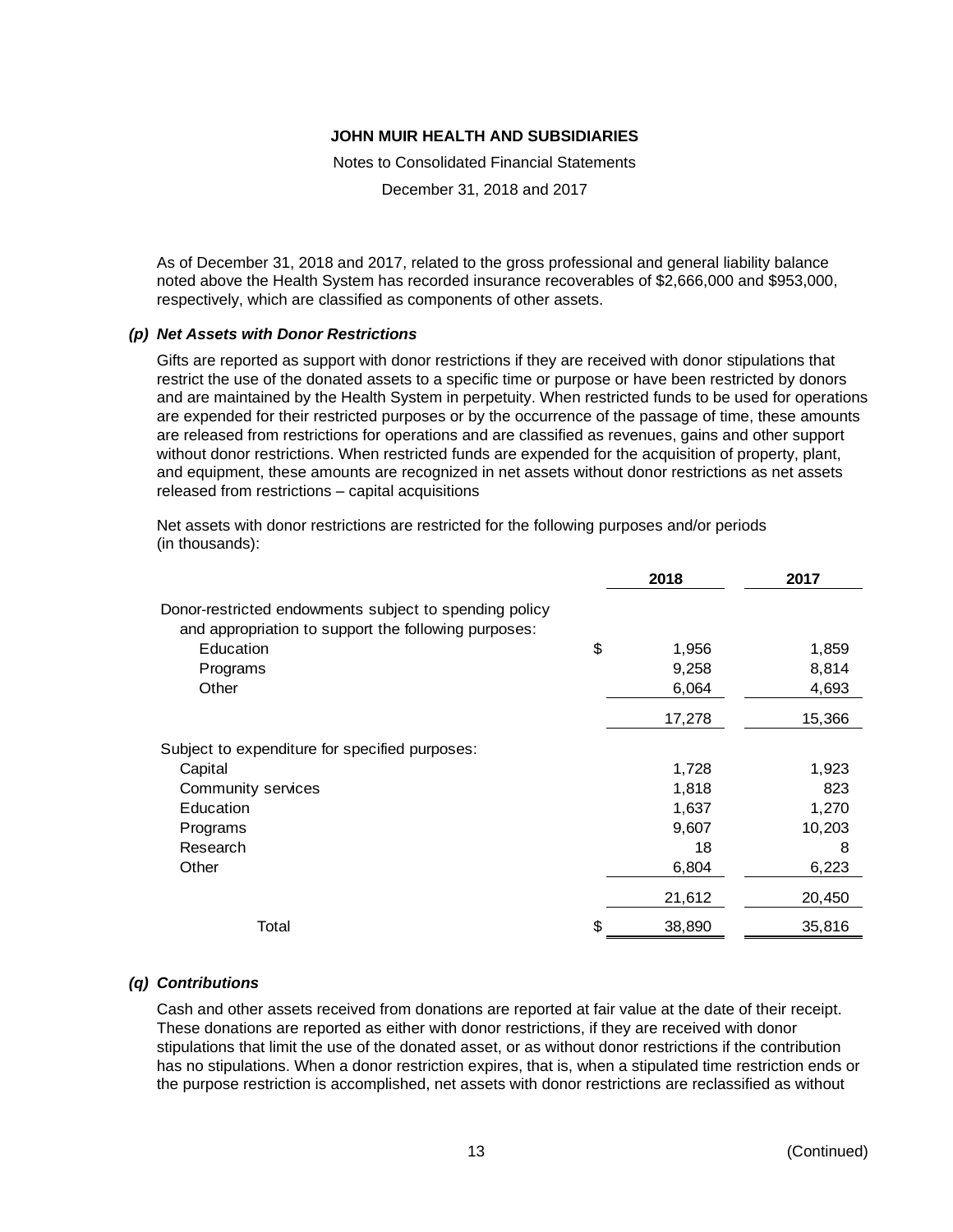Notes to Consolidated Financial Statements

December 31, 2018 and 2017

donor restriction and reported in the consolidated statements of operations and changes in net assets as net assets released from restrictions.

Unconditional promises to give that are expected to be collected within one year are recorded at net realizable value. Unconditional promises to give that are expected to be collected in future years are recorded at the present value of their estimated future cash flows as other receivables. The discounts on those amounts are computed using risk- free interest rates applicable to the years in which the payments are received. Amortization of the discounts is included as a component of net assets with donor restriction if the promises to give have donor- imposed restrictions that have not yet been met or other operating revenue for unrestricted promises to give. Conditional promises to give are not recorded until the conditions are substantially met.

#### *(r) Income Taxes*

The Health System is a nonprofit public benefit corporation and has been recognized as exempt from federal income taxation pursuant to Section 501(c)(3) of the Internal Revenue Code as an organization described in Section 501(a)(1) of the Internal Revenue Code. However, the Health System is subject to income taxes on any net income that is derived from a trade or business and not in furtherance of the purposes for which it was granted exemption. No income tax provision has been recorded as the net income, if any, from any unrelated trade or business, in the opinion of management, is not material to the financial statements taken as a whole.

The Health System recognizes the effect of income tax positions only if those positions are more likely than not of being sustained. Recognized income tax positions are measured using the largest amount that exceeds a 50% probability of being realized. Changes in recognition or measurement are reflected in the period in which the change in estimated occurs.

### *(s) Excess of Revenue over Expenses*

The consolidated statements of operations and changes in net assets include excess of revenue over expenses. Changes in net assets, which are excluded from excess of revenue over expenses, consistent with industry practice, include the change in unamortized loss and prior service costs related to pension and postretirement benefit plans, change in unrealized gains and losses on investments, contributions and the investment income (loss), and contributions of long- lived assets (including assets acquired using contributions, which, by donor restriction, were to be used for the purposes of acquiring such assets). Within the consolidated financial statements, management considers the excess of revenue over expenses to be the Health System's performance indicator.

### *(t) Recently Issued Accounting Standards*

On January 1, 2018, the Health System adopted Accounting Standards Update (ASU) No. 2014-09, *Revenue from Contracts with customers (Topic 606)*, which clarifies the principles for recognizing revenue and to improve financial reporting by creating common revenue recognition guidance for U.S. GAAP and International Financial Reporting Standards. The core principle of the new standard is that an entity should recognize revenue to depict the transfer of promised goods or services to customers in an amount that reflects the consideration to which the entity expects to receive in exchange for those goods or services. Additional disclosures have been added in note 2 to the consolidated financial statements including the disaggregation of revenue and treatment of implicit price concessions, which includes the provision for bad debts as of the date of adoption.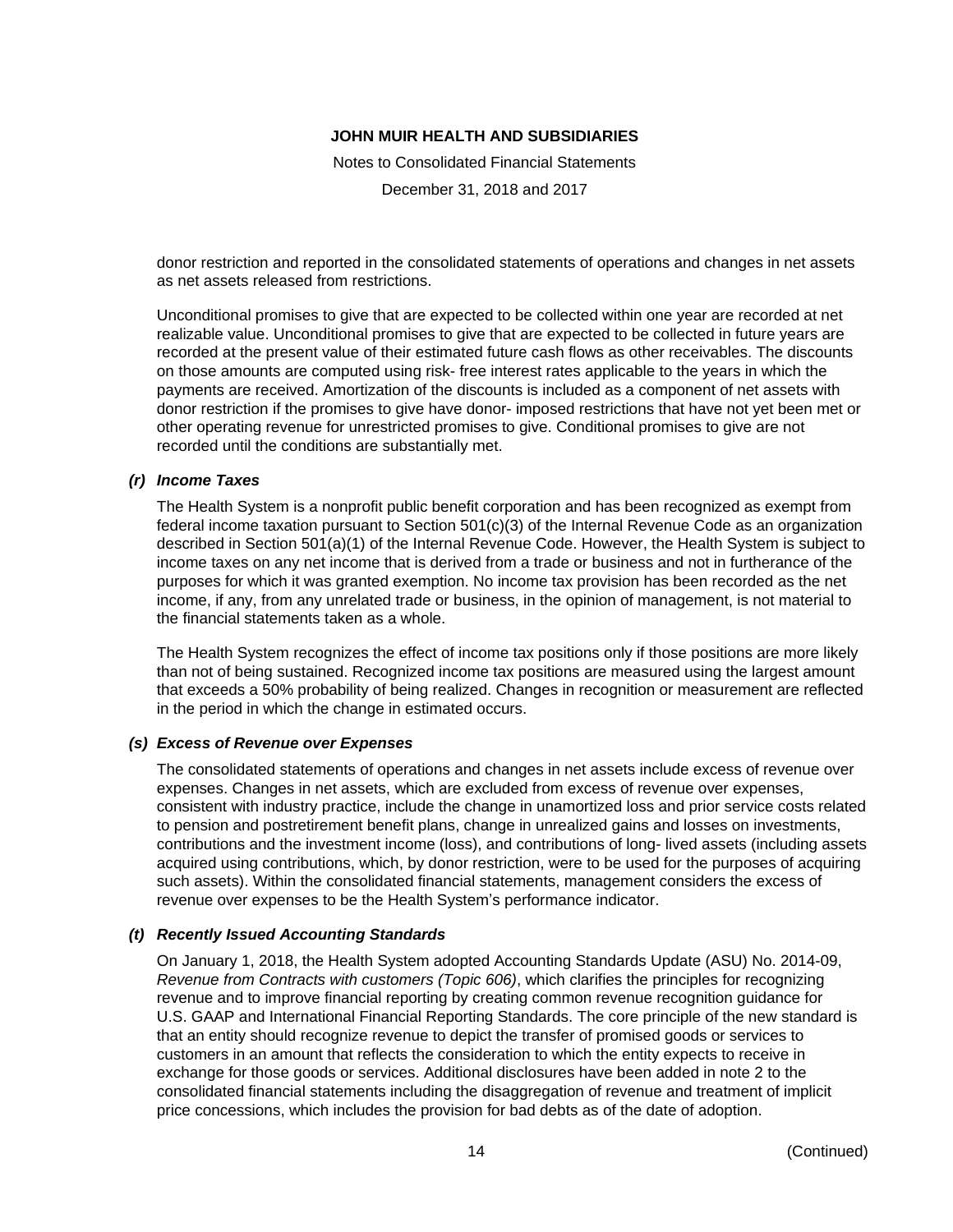Notes to Consolidated Financial Statements

December 31, 2018 and 2017

On January 1, 2018 the Health System adopted ASU No. 2016- 14, *Presentation of Financial Statements of Not-for-Profit Entities*, which reduces the diversity of reporting practice, reduces complexity, and enhances understandability of not-for-profit financial statements.

On January 1, 2019 the Health System adopted ASU No. 2018-15, *Customer's Accounting for Implementation Costs Incurred in a Cloud Computing Arrangement that is a Service Contract*, which requires implementation costs incurred by customers in a cloud computing arrangement to be deferred and recognized over the term of the arrangement if those costs could be capitalized by the customer in a software licensing arrangement under the internal-use software guidance in ASU Subtopic (350-40).

In January 2016, the FASB issued ASU No. 2016- 01, *Financial Instruments – Overall (Subtopic 825- 10)*. The standard requires entities to measure equity investments that are not accounted for under the equity method or do not result in consolidation to be recorded at fair value and recognize any changes in fair value to excess of revenue over expenses. The new standard is effective for the Health System on January 1, 2019. The standard requires the use of the cumulative-effect transition method except for equity securities without readily determinable fair values, for which the standard requires the application of the prospective transition method. Management expects to record a cumulative effect adjustment upon adoption of approximately \$96,000,000 as of January 1, 2019.

In February 2016, the FASB issued ASU No. 2016- 02, *Leases (Topic 842)*, aimed at making leasing activities more transparent and comparable. The new standard requires substantially all leases, including operating leases, be recognized by lessees on their balance sheet as a right- of- use asset and corresponding lease liability. ASU No. 2016- 02 is effective for the Health System on January 1, 2019. Management is evaluating the effect that the standard will have on its consolidated financial statements and related disclosures. At the date of adoption, the Health System will record an incremental right-of-use asset and corresponding liability ranging from approximately \$65,000,000 to \$75,000,000.

In March 2017, the FASB issues ASU No. 2017- 07, *Compensation – Retirement Benefits (Topic 715): Improving the Presentation of Net Periodic Pension Cost and Net Periodic Postretirement Benefit Cost*. The amendments in this update require that an employer disaggregate the service cost component from the other components of net benefit cost and provide explicit guidance on how to present the service cost component and the other components of net benefit cost in the income statement. The new standard is required to be adopted by January 1, 2019. The standard requires the use of the retrospective transition method. The impact of adoption results in the nonservice cost components of pension and postretirement benefit costs, previously classified as an operating expense, being reported as other income and expense. Management is currently evaluating the impact this update will have on its consolidated financial statements.

In June 2018, FASB issued ASU No. 2018-08, *Not-for-Profit Entities (Topic 958), Clarifying the Scope and the Accounting Guidance for Contributions Received and Contributions Made*. This standard should assist entities in evaluating whether transactions should be accounted for as contributions (nonreciprocal transactions) or as exchange (reciprocal) transactions, which is subject to other accounting guidance and determining whether a contribution is conditional. The provisions of this ASU are effective for the Health System for the year beginning January 1, 2019. Management is currently evaluating the impact this update will have on its consolidated financial statements.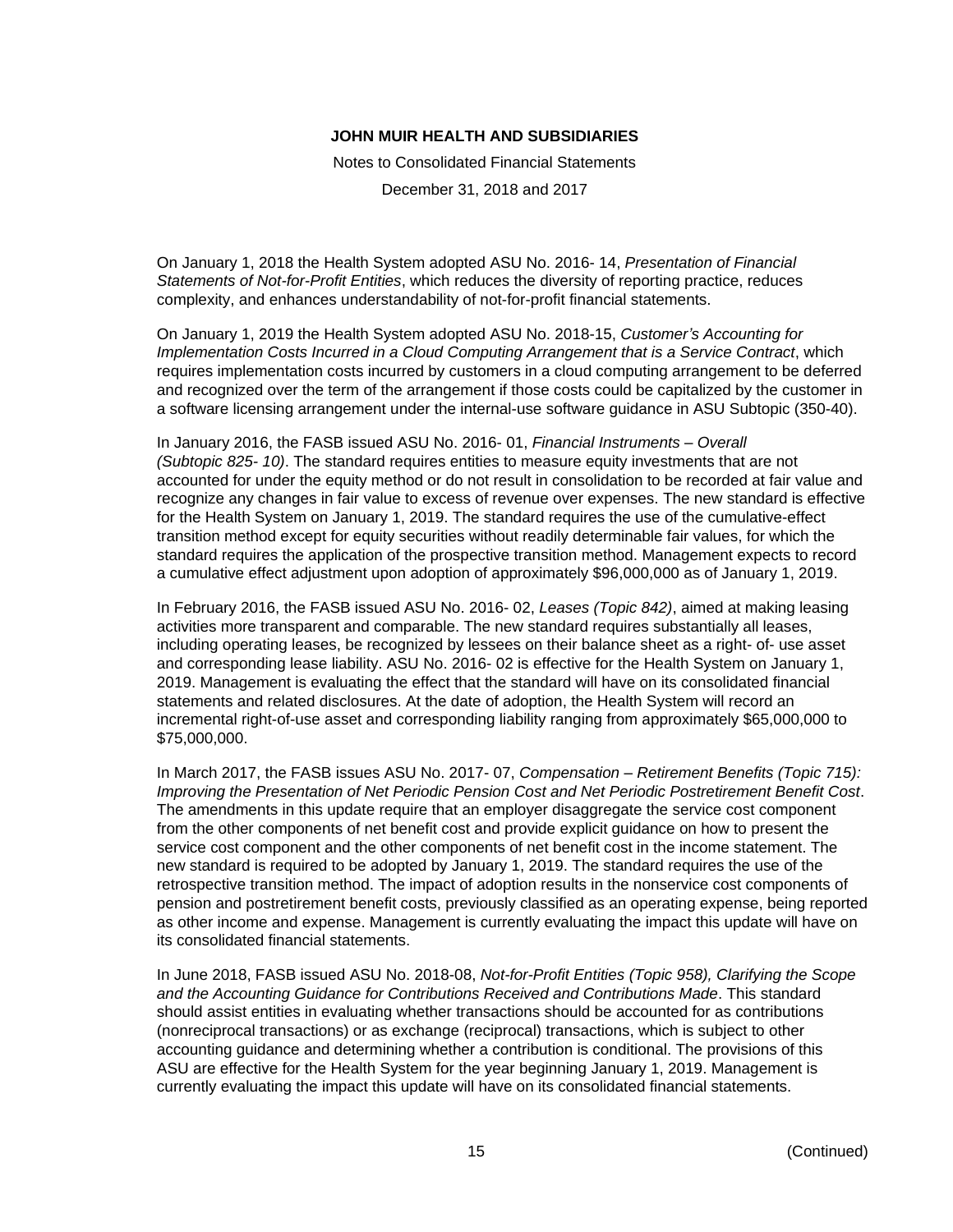Notes to Consolidated Financial Statements

December 31, 2018 and 2017

#### **(2) Revenue Recognition**

Revenue from contracts with customers is recognized as performance obligations are satisfied. Performance obligations are determined based on the nature of the services provided by the Health System and are recognized either over time or at a point in time. Revenue for performance obligations satisfied over time is recognized based on actual charges incurred through a point in time in relation to total actual charges incurred. The Health System believes that this method provides useful depiction of the provision of services over the term of the performance obligation based on the inputs needed to satisfy the obligation. Generally, performance obligation satisfied over time relate to patients in the hospitals or clinics receiving inpatient or outpatient services. The Health System measures an inpatient performance obligation from time of admission to time of discharge and an outpatient performance obligation from the start of the outpatient service to the completions of the outpatient service. Revenue for the performance obligation satisfied at a point in time are recognized when goods or services are provided to patients and customers and it is not required to provided additional goods or services.

The Health System has elected to apply the optional exemption in ASC 606-10-50-14a as all of the Health System's performance obligations relate to contracts with a duration of less than one year. Under the exemption, the Health System was not required to disclose the aggregate amount of the transaction price allocated to performance obligations that are unsatisfied or partially unsatisfied at the end of the reporting period. Any unsatisfied or partially unsatisfied performance obligations at the end of the year are completed in less than a year.

Upon the adoption of ASU 2014-09, net patient services revenue is reported at the amount that reflects the consideration to which the Health System expects to be entitled in exchange for providing patient care. These amounts are due from patients, third-party payors (including health insurers and government programs), and others and include variable consideration for retroactive revenue adjustments due to settlement of ongoing future audits, reviews and investigations.

The Health System uses a portfolio approach to account for categories of patient contracts as collective groups rather than recognizing revenue on an individual contract basis. The portfolios consist of major payor classes for inpatient and outpatient revenue. The financial statement effects of using this approach are not materially different from an individual contract approach.

The Health System determines the transaction price based on the total standard charges for goods and services provided by various elements of variable consideration, including contractual adjustments, discounts provided to uninsured patients in accordance with the Health System policy, and implicit price concessions provided to uninsured patients. The Health System determines its estimate of contractual adjustments and discounts based on contractual agreements, discount policies and historical experience. For uninsured and under-insured patients, the Health System determines the transaction price associated with services rendered on the basis of charges reduced by historical collection experience for applicable portfolios.

Contractual agreements with third-party payors provide for payments at amounts less than the Health System's established charges. A summary of the payment arrangements with major third-party payors is as follows:

 Medicare – Inpatient acute care services rendered to Medicare program beneficiaries are paid at prospectively determined rates per discharge, which provides for reimbursement based on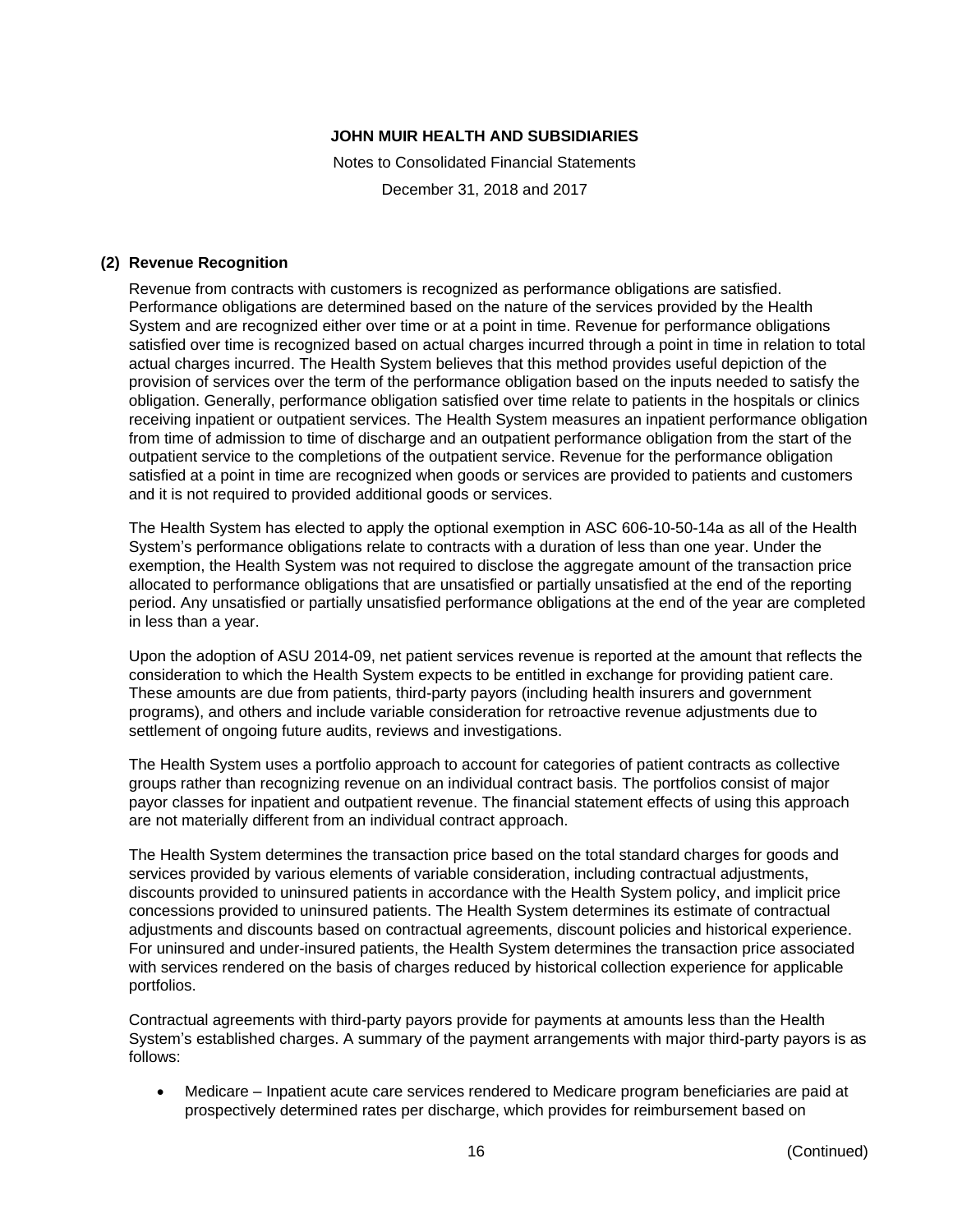Notes to Consolidated Financial Statements

December 31, 2018 and 2017

Medicare Severity Diagnosis-Related Groups (MS-DRGs). These rates vary according to a patient classification system that is based on clinical diagnosis, acuity, and expected use of hospital resources. The majority of Medicare outpatient services are reimbursed under prospective payment methodology, the Ambulatory Payment Classification System (APCs), or fee schedule

- Medicaid Inpatient services rendered to Medicaid program beneficiaries are reimbursed under a prospective payment system similar to Medicare, however, Medicaid utilizes All Payor Refined Diagnosis-Related Groups (APR-DRGs) as opposed to Medicare's MS-DRGs. The majority of Medicaid outpatient services are reimbursed under a prospective payment methodology, the Enhanced Ambulatory Patient Groups (EAPG), or fee schedule.
- Other the Health System has entered into payment agreements with certain commercial insurance carriers, health maintenance organizations, and preferred provider organizations. The basis for payment to the Health System under these agreements include prospectively determined rates per discharge, discounts from established charges, and prospectively determined daily rates and fee schedules.

Laws and regulations concerning government programs, including Medicare and Medicaid, are complex and subject to varying interpretations. As a result of investigations by government agencies, various healthcare organizations have received request for information and notices regarding alleged noncompliance with those laws and regulations that, in some instances, have resulted in organizations entering into significant settlement agreements with the government. Compliance with such laws and regulations may also be subject to future government exclusion from related programs. There can be no assurance that regulatory or government authorities will not challenge the Health System's compliance with these laws and regulations, and it is not possible to determine the impact, if any, that such claims or penalties would have upon the Health System. In addition, the contracts with commercial payors also provide for retroactive audit and review of claims.

Settlements with third-party payors for retroactive adjustments due to audits, reviews, or investigations are considered variable consideration and are included in the determination of the current estimated transaction price for providing patient care. These settlements are estimated based on the terms of the payment agreement with the payor, correspondence from the payor, and historical settlement activity, including an assessment to ensure that it is probable that a significant reversal in the amount of cumulative revenue recognized will not occur when the uncertainty associated with the retroactive adjustment is subsequently resolved. Estimated settlements are adjusted in future periods as adjustments become known, or as years are settled and no longer subject to such audits, reviews and investigations. The estimated amounts due to or from Medicare and Medicaid programs are reviewed and adjusted periodically based on all relevant information as it becomes available. Differences between final settlements and amounts accrued in previous years are reported as adjustments to the current year's net revenue. Adjustments arising from a change in transaction price were \$908,000 and (\$1,045,000) for 2018 and 2017 respectively.

Generally, patients who are covered by third-party payors are responsible for related deductibles and co-insurance, which vary in amount. The Health System also provides services to uninsured patients, and offers those uninsured patients a discount, either by policy or law, from standard charges. The Health Systems estimates the transaction price for patients with deductibles and co-insurance from those who are uninsured based on historical experience and current market conditions. The initial estimate of the transaction price is determined by reducing the standard charges by any contractual adjustments,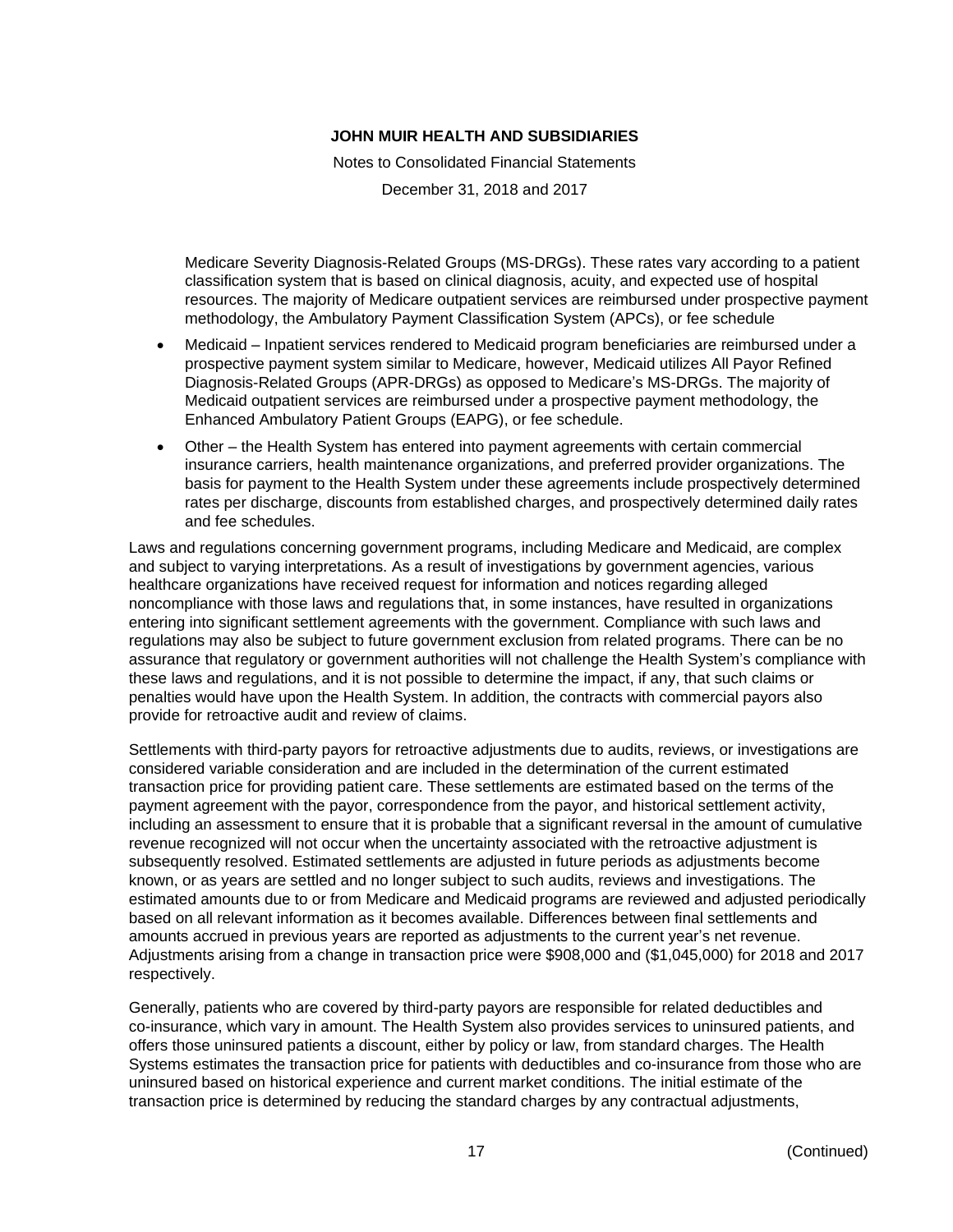Notes to Consolidated Financial Statements

December 31, 2018 and 2017

discounts, and implicit price concessions. Subsequent changes to the estimate of the transaction price are generally recorded as adjustments to patient service revenue in the period of the change. Additional revenue due to changes in estimates of implicit price concessions, discounts and contractual adjustments for prior years were not significant for 2018 or 2017. Subsequent changes that are determined to be the result of an adverse change in the patient's ability to pay and deemed uncollectable are recorded as bad debt expense.

Consistent with the Health Systems' mission, care is provided to patients regardless of their ability to pay. The Health System has determined that it has provided implicit price concessions to uninsured patients and patients with other uninsured balances. The implicit price concessions included in estimating the transaction price represent the difference between amounts billed to patients and the amount the Health System expects to receive based on its collection history with those patients. Patients who meet the criteria for charity care are provided care without charge or at amounts less than established rates. Such amounts determined to qualify as charity are not reported as revenue.

# **Accounts Receivable for Patient Services:**

Accounts receivable comprises the following components (in thousands):

|                                      |     | December 31 |           |  |  |
|--------------------------------------|-----|-------------|-----------|--|--|
|                                      |     | 2018        | 2017      |  |  |
| Patient receivables                  | \$  | 233,786     | 294,164   |  |  |
| Contract assets                      |     | 32,212      |           |  |  |
| Allowance for uncollectable accounts |     |             | (34, 489) |  |  |
| Total                                | \$. | 265,998     | 259,675   |  |  |

Contract assets are related to in-house patients who were provided services during the reporting period but were not discharged as of the reporting date and for which the Health System does not have the right to bill.

### **Net Patient Services Revenue Disaggregated by Payor:**

Net patient service revenue disaggregated by payor is presented based on an allocation of the estimated transaction price between the primary patient classifications of insurance coverage (in thousands):

|                                       |     | 2018      | 2017      |
|---------------------------------------|-----|-----------|-----------|
| Medicare (including managed Medicare) | \$  | 495.493   | 424.160   |
| MediCal (included managed MediCal)    |     | 125,157   | 116,938   |
| Commerical and managed care           |     | 967,656   | 920,666   |
| Self-pay and other fee for service    |     | 55,800    | 61,649    |
| Total                                 | \$. | 1.644.106 | 1,523,413 |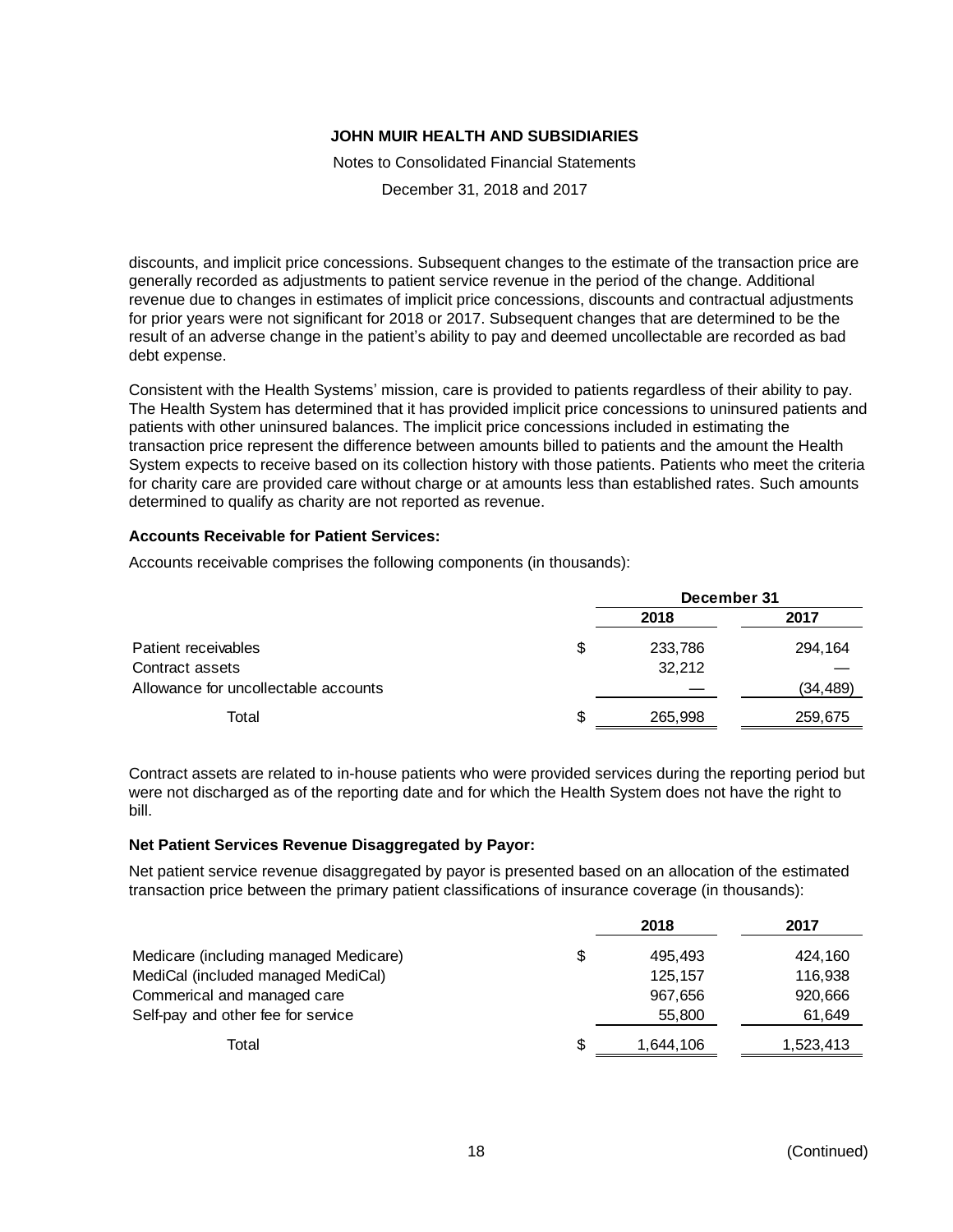Notes to Consolidated Financial Statements

December 31, 2018 and 2017

# **Net Patient Services Revenue Disaggregated by Lines of Service:**

Net patient service revenue disaggregated by line of service is presented based on the transaction price between lines of service (in thousands).

|                                                   |   | 2018      | 2017      |
|---------------------------------------------------|---|-----------|-----------|
| Inpatient services                                | S | 992,350   | 880,564   |
| Outpatient services, including emergency services |   | 467,961   | 472,883   |
| <b>Physician Services</b>                         |   | 131,952   | 118,273   |
| All Other                                         |   | 51,843    | 51,693    |
| Total                                             | S | 1,644,106 | 1,523,413 |

# *Premium Revenue*

The Health System recognizes revenue based on the estimated transaction price they expect to collect as a result of satisfying their performance obligations. Premium revenue consists primarily of capitation amounts received to provide medical services under contracts with various HMOs. Capitation revenue under HMO contracts is prepaid monthly based on the number of enrollees assigned to the Health System, regardless of the level of actual medical services utilized. Capitation revenue is reported as revenue in the month in which enrollees are entitled to receive services. In 2018, two HMOs accounted for 44% and 16% of premium revenue. In 2017, two HMOs accounted for 37% and 18% of premium revenue.

### *Premium Deficiency Reserves*

Premium deficiency reserves are recognized when it is probable that expected healthcare and maintenance costs under a contract will exceed the anticipated future premiums and reinsurance recoveries over the contract period. At December 31, 2018 and 2017, premium deficiency reserves of \$39,098,000 and \$26,719,000 are recorded in other current liabilities, respectively. Given the inherent variability of such estimates, the ultimate deficiencies could differ significantly from the estimated amounts.

### *Charity Care and Community Service*

The Health System provides a variety of uncompensated healthcare services to the communities it serves. Collection of amounts determined to qualify as charity care is not pursued. The Health System estimates the transaction price, which is represented by the difference between amounts billed to patients and the amount the Health System expects to receive based on its historical collections with these patients. Patients who meet the criteria of the Health System's charity care policy are eligible to receive these services without charge or at an amount less than the Health System's established rates. Amounts determined to qualify as charity care are not reported as revenue. In 2018 and 2017, the estimated cost of these services was \$5,595,000 and \$5,838,000, respectively, calculated using the cost- to- charge method.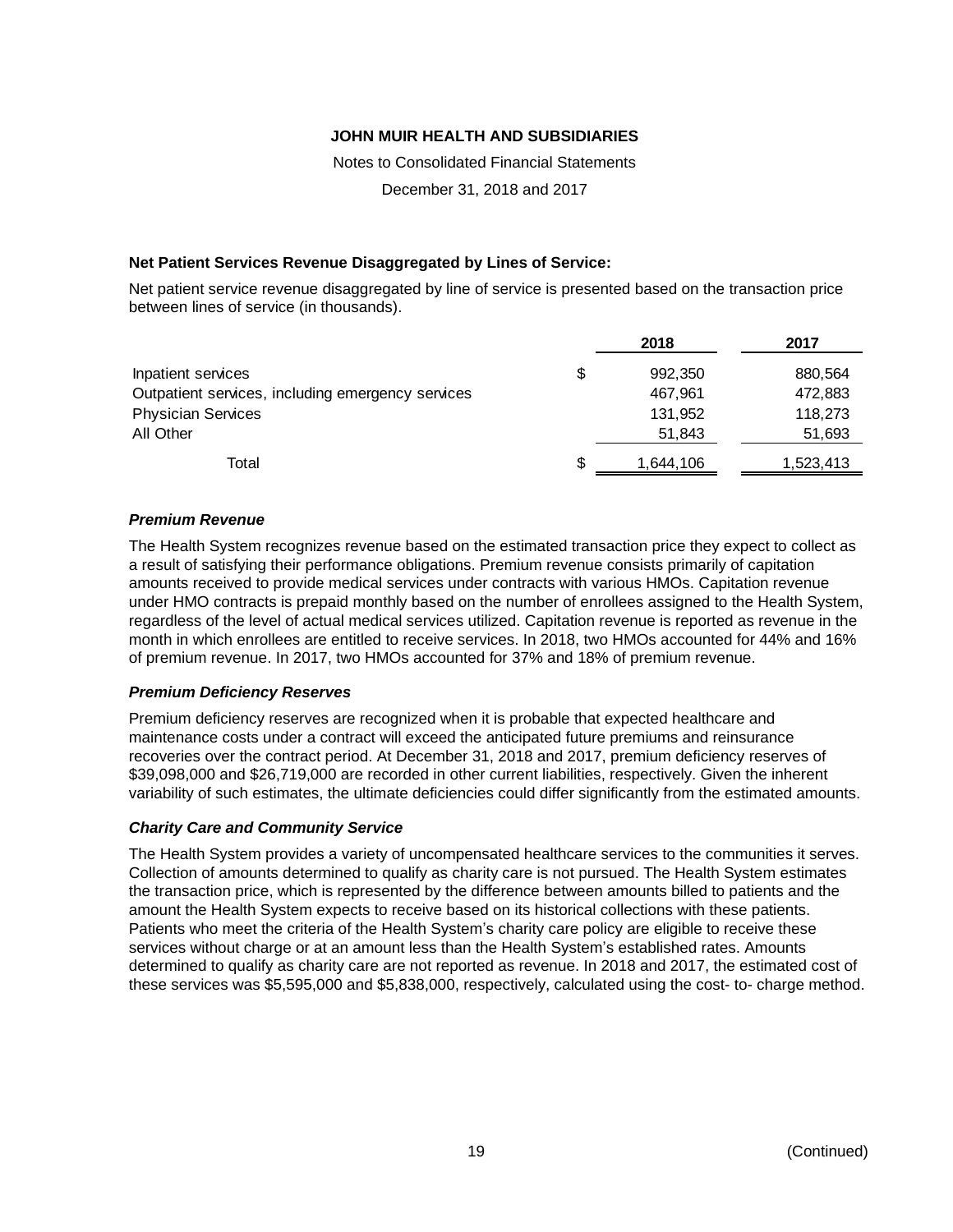Notes to Consolidated Financial Statements

December 31, 2018 and 2017

# **(3) Concentration of Credit Risk**

The Health System grants credit without collateral to its patients, most of whom are local residents and are covered by third- party payor agreements. The mix of net accounts receivables from patients and third- party payors as of December 31, 2018 and 2017 is as follows:

|                                                  | 2018 | 2017 |
|--------------------------------------------------|------|------|
| Contracted rate payors                           | 67%  | 65%  |
| Medicare                                         | 24   | 26   |
| Commercial insurance, self-pay, and other payors | 5    | 5    |
| Medi-Cal                                         | 4    | 4    |
| Total                                            | 100% | 100% |

### **(4) Assets Limited as to Use**

The composition of assets limited as to use as of December 31, 2018 and 2017 is as follows (in thousands):

|                                                       | 2018         | 2017      |
|-------------------------------------------------------|--------------|-----------|
| Cash and cash equivalents                             | \$<br>54,198 | 72,927    |
| Equity securities                                     | 300,245      | 343,694   |
| Mutual funds                                          | 594.499      | 620,620   |
| Commingled funds                                      | 101,164      | 116,531   |
| Hedge funds                                           | 95,076       | 101,641   |
| Private equity                                        | 120,906      | 107,902   |
| Pledges receivable                                    | 13,254       | 9,332     |
| Interest receivable                                   | 1,179        | 993       |
| Total                                                 | 1,280,521    | 1,373,640 |
| Current portion necessary to meet current obligations | (65)         | (125)     |
| Total                                                 | 1,280,456    | 1,373,515 |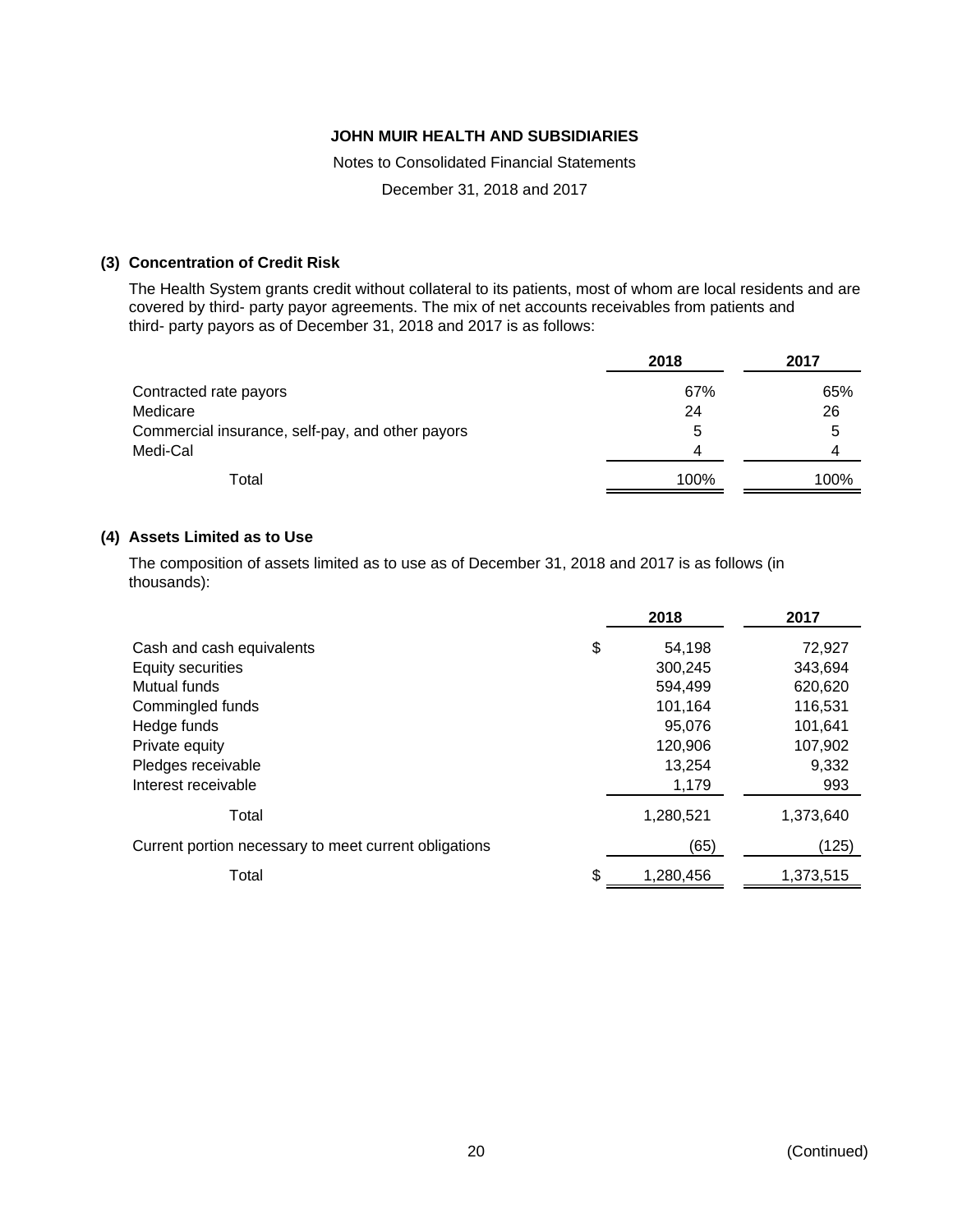Notes to Consolidated Financial Statements

December 31, 2018 and 2017

Net investment income for the years ended December 31, 2018 and 2017 comprises the following (in thousands):

|                                                  |    | 2018      | 2017     |
|--------------------------------------------------|----|-----------|----------|
| Interest income                                  | \$ | 1,832     | 351      |
| <b>Dividends</b>                                 |    | 22,482    | 19,226   |
| Net realized gains on sales of securities and    |    |           |          |
| other-than-temporary impairment                  |    | 32,605    | 57,078   |
| Changes in fair value of alternative investments |    | (17, 125) | 19,610   |
| Total                                            |    | 39,794    | 96,265   |
| Less management fees                             |    | (5,031)   | (4, 408) |
| Net investment income                            | S. | 34,763    | 91,857   |

The Health System held a total of 402 securities as of December 31, 2018. 168 of these investments were in a continuous loss position at December 31, 2018 for less than one year. These had a fair market value of \$136,140,939 and an unrealized loss position of \$29,902,408 as of December 31, 2018. The Health System held one investments in a continuous loss position for more than one year with a fair market value of \$83,500,991 and unrealized loss position of \$1,953,166 as of December 31, 2018. The fair value of these investments declined due to various reasons, including changes in interest rates, changes in economic conditions, and changes in market outlook. The Health System recognized an other- than- temporary impairment loss of \$31,855,574 in net investment income as of December 31, 2018 related to these 169 securities, which the Health System continues to hold. The Health System held six mutual funds in a loss position at December 31, 2018 with unrealized losses of \$17,601,000. These funds were not in a continuous loss position for more than a year therefore no impairment losses were recorded. The Health System has the intent and ability to hold these mutual funds and securities in a continuous loss position until their values recover and believes the remaining unrealized losses to be temporary.

The Health System held a total of 385 securities as of December 31, 2017. 40 of these investments were in a continuous loss position at December 31, 2017 for less than one year. They had a fair market value of \$24,842,107 and an unrealized loss position of \$2,513,049 as of December 31, 2017. The Health System held two investments in a continuous loss position for more than one year with a fair market value of \$88,531,515 and unrealized loss position of \$1,325,569 as of December 31, 2017. The fair value of these investments declined due to various reasons, including changes in interest rates, changes in economic conditions, and changes in market outlook. The Health System recognized an other- than- temporary impairment loss of \$3,838,618 in net investment income as of December 31, 2017 related to these 42 securities, which the Health System continues to hold. The Health System did not have any mutual funds in a loss position as of December 31, 2017 that was not impaired.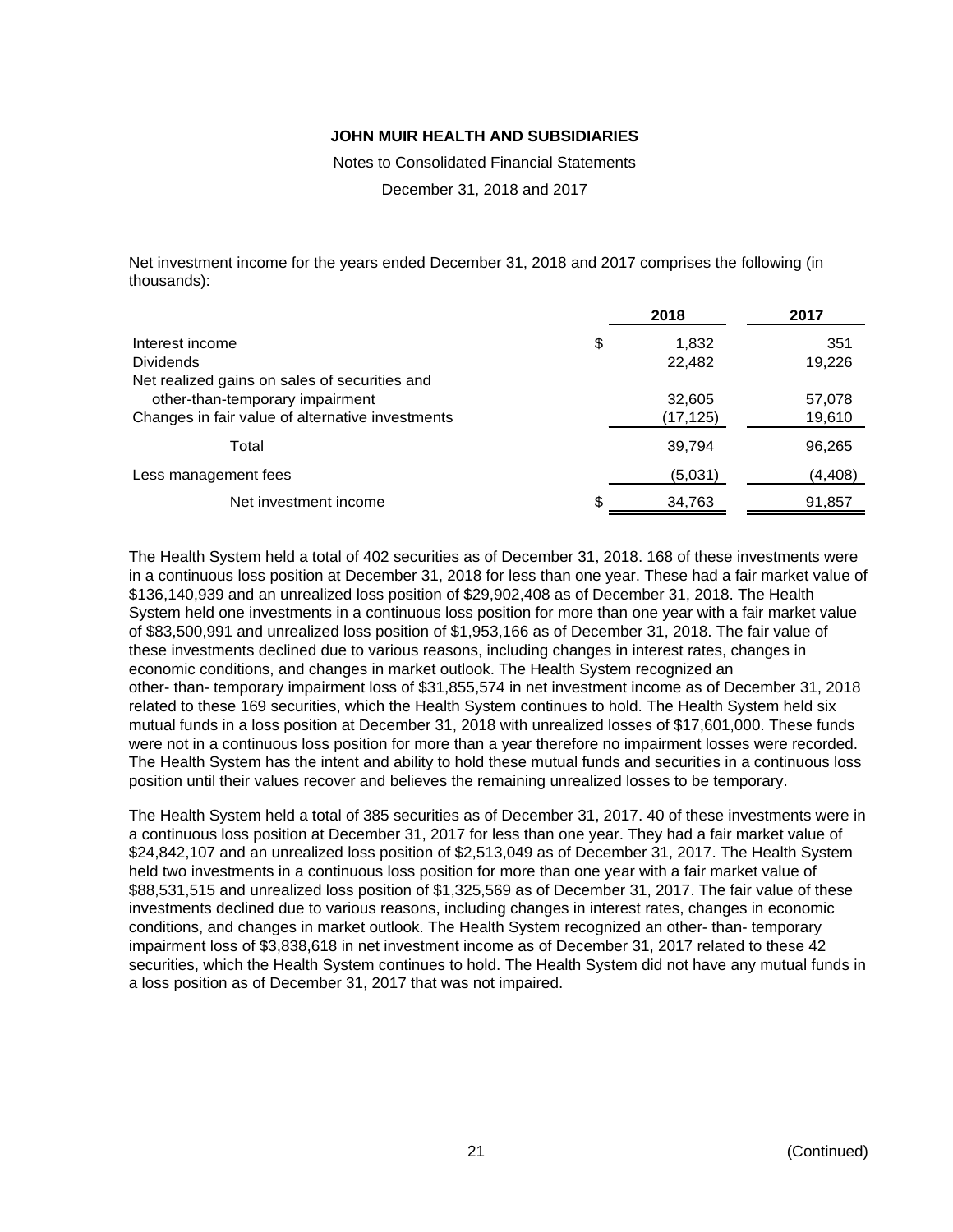Notes to Consolidated Financial Statements

December 31, 2018 and 2017

# **(5) Fair Value of Financial Assets**

Assets recorded at fair value in the consolidated balance sheets are categorized based upon the level of judgment associated with the inputs used to measure their fair value. Investments measured and reported at fair value are classified in one of the following categories:

*Level 1* – Observable inputs, such as quoted prices, in active markets for identical assets or liabilities.

*Level 2* – Inputs other than quoted prices included within Level 1 that are observable for the asset or liability, either directly or indirectly; these include quoted prices for similar assets or liabilities in active markets, quoted prices for identical or similar assets or liabilities in markets that are not active, or inputs other than quoted prices that are observable for the asset or liability

*Level 3* – Pricing inputs are generally unobservable for the asset or liability; these inputs reflect the reporting entity's own assumptions about the assumptions that market participants would use in pricing the asset or liability.

In certain instances, fair value is estimated using quoted market prices obtained from external pricing services. In obtaining such data from the pricing services, the Health System has evaluated the methodologies used to develop the estimates of fair value in order to assess whether such valuations are representative of fair value. For alternative investments, such as commingled funds, hedge funds, and private equity, the Heath System's equity method accounting is based primarily on the NAV as reported by the investment manager.

The following is a description of the valuation methodologies and inputs used to measure fair value for major categories of investments.

# *(a) Equity Securities*

Equities (including common and preferred shares, domestic and foreign listed, and mutual funds) are generally valued at the closing price reported on the major market on which the individual securities are traded at the measurement date. As all equity securities held by the Health System are publicly traded in active markets, the securities are classified within Level 1 of the fair value hierarchy.

### *(b) Commingled Funds*

Commingled funds are accounted for under the equity method. The fair value of the majority of these funds have been estimated using NAV, while the fair values of certain funds are based on readily determinable fair value.

These funds invest primarily in U.S. companies experiencing significant corporate change. This class is redeemable monthly with a notice period of 10 days. There are no unfunded commitments as of December 31, 2018 or 2017.

### *(c) Hedge and Private Equity Funds*

The valuation of limited partnership interests in hedge and private equity funds may require significant management judgment. The NAV reported by the asset manager is adjusted when management determines that NAV is not representative of fair value. In making such an assessment, a variety of factors are considered, including, but not limited to, the timeliness of the NAV, as reported by the asset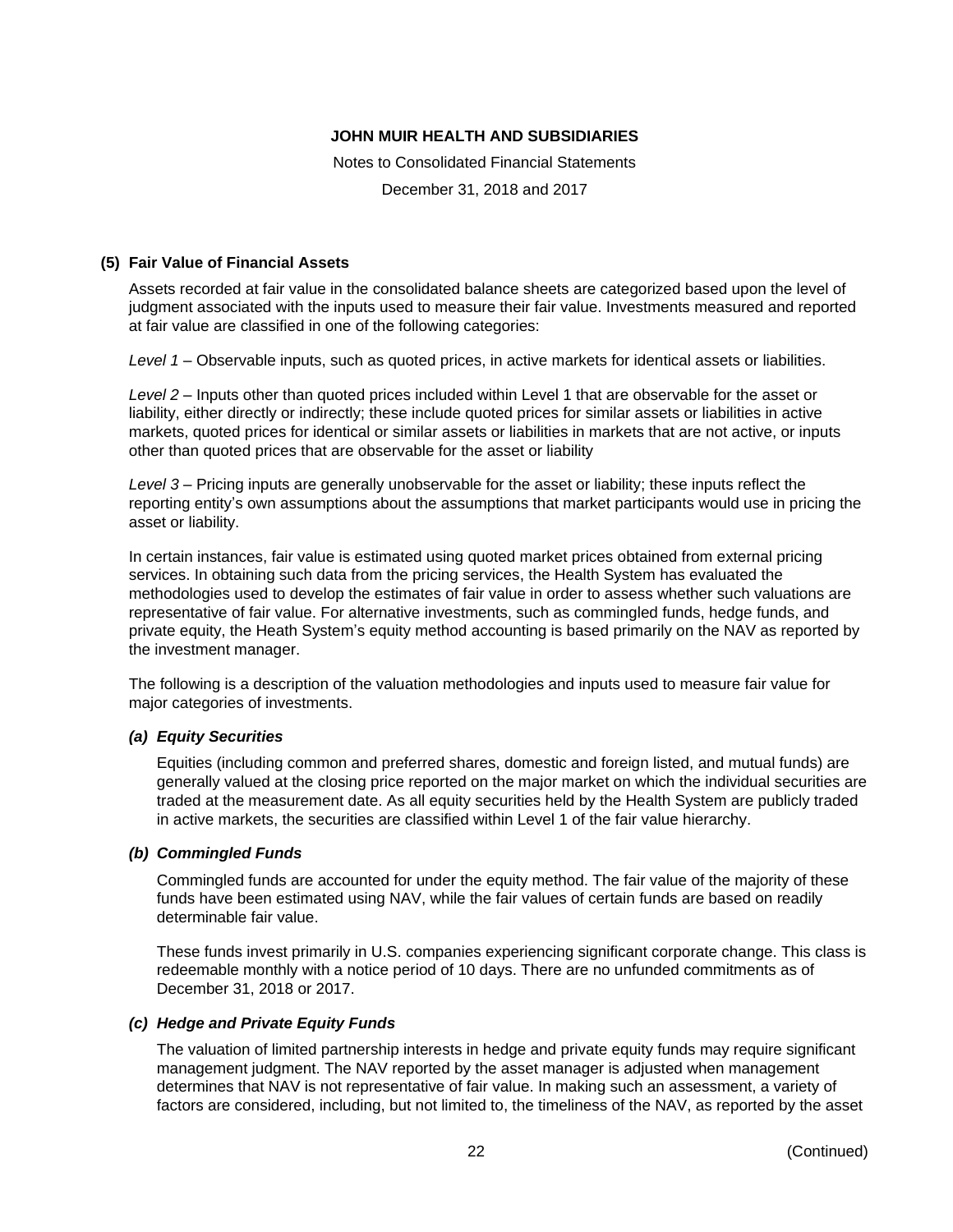Notes to Consolidated Financial Statements

December 31, 2018 and 2017

manager, and changes in general economic and market conditions subsequent to the last NAV reported by the asset manager. The fair value of these hedge funds and private equity funds has been estimated using NAV.

The Health System invests in hedge funds that pursue diversification of both domestic and foreign fixed- income and equity securities through multiple investment strategies. The primary objective for these funds is to maximize returns while limiting volatility by allocating capital to external portfolio managers for expertise in one or more investment strategies, which may include, but are not limited to, long/short equity, credit driven, event driven, relative value, and global asset allocation. There are no unfunded commitments as of December 31, 2018 or 2017. These investments are redeemable in 30 to 90 days, with a 30 to 90 days' notice.

The Health System invests in private equity funds that specialize in providing capital to a variety of investment groups, including but not limited to venture capital, leveraged buyout, mezzanine debt, and distressed debt. There is no provision for redemptions during the life of these funds. Unfunded commitments for private equity funds totaled approximately \$76,480,000 and \$77,607,000 as of December 31, 2018 and 2017, respectively.

The following tables summarize fair value measurement by level at December 31, 2018 and 2017 for financial assets measured at fair value on a recurring basis and certain assets accounted for under the equity method (in thousands):

|                                 | Fair values as of December 31, 2018 (in thousands)          |                                                                                 |                                                                    |         |
|---------------------------------|-------------------------------------------------------------|---------------------------------------------------------------------------------|--------------------------------------------------------------------|---------|
|                                 | <b>Alternative</b><br>Investment<br>Valued at<br><b>NAV</b> | <b>Quoted prices</b><br>in active<br>markets for<br>identical assets<br>Level 1 | Significant<br>other<br>observable<br>inputs<br>Level <sub>2</sub> | Total   |
| Assets:                         |                                                             |                                                                                 |                                                                    |         |
| \$<br>Cash and cash equivalents |                                                             | 151,659                                                                         |                                                                    | 151,659 |
| Equity securities:              |                                                             |                                                                                 |                                                                    |         |
| Information technology          |                                                             | 62,565                                                                          |                                                                    | 62,565  |
| Healthcare                      |                                                             | 37,708                                                                          |                                                                    | 37,708  |
| Financial                       |                                                             | 57,826                                                                          |                                                                    | 57,826  |
| Consumer                        |                                                             | 92,194                                                                          |                                                                    | 92,194  |
| Energy                          |                                                             | 7,167                                                                           |                                                                    | 7,167   |
| <b>Materials</b>                |                                                             | 7,572                                                                           |                                                                    | 7,572   |
| <b>Industrials</b>              |                                                             | 28,585                                                                          |                                                                    | 28,585  |
| <b>Real Estate</b>              |                                                             | 4,241                                                                           |                                                                    | 4,241   |
| Telecommunications              |                                                             |                                                                                 |                                                                    |         |
| and utilities                   |                                                             | 2,387                                                                           |                                                                    | 2,387   |
| Subtotal - equity               |                                                             |                                                                                 |                                                                    |         |
| securities                      |                                                             | 300,245                                                                         |                                                                    | 300,245 |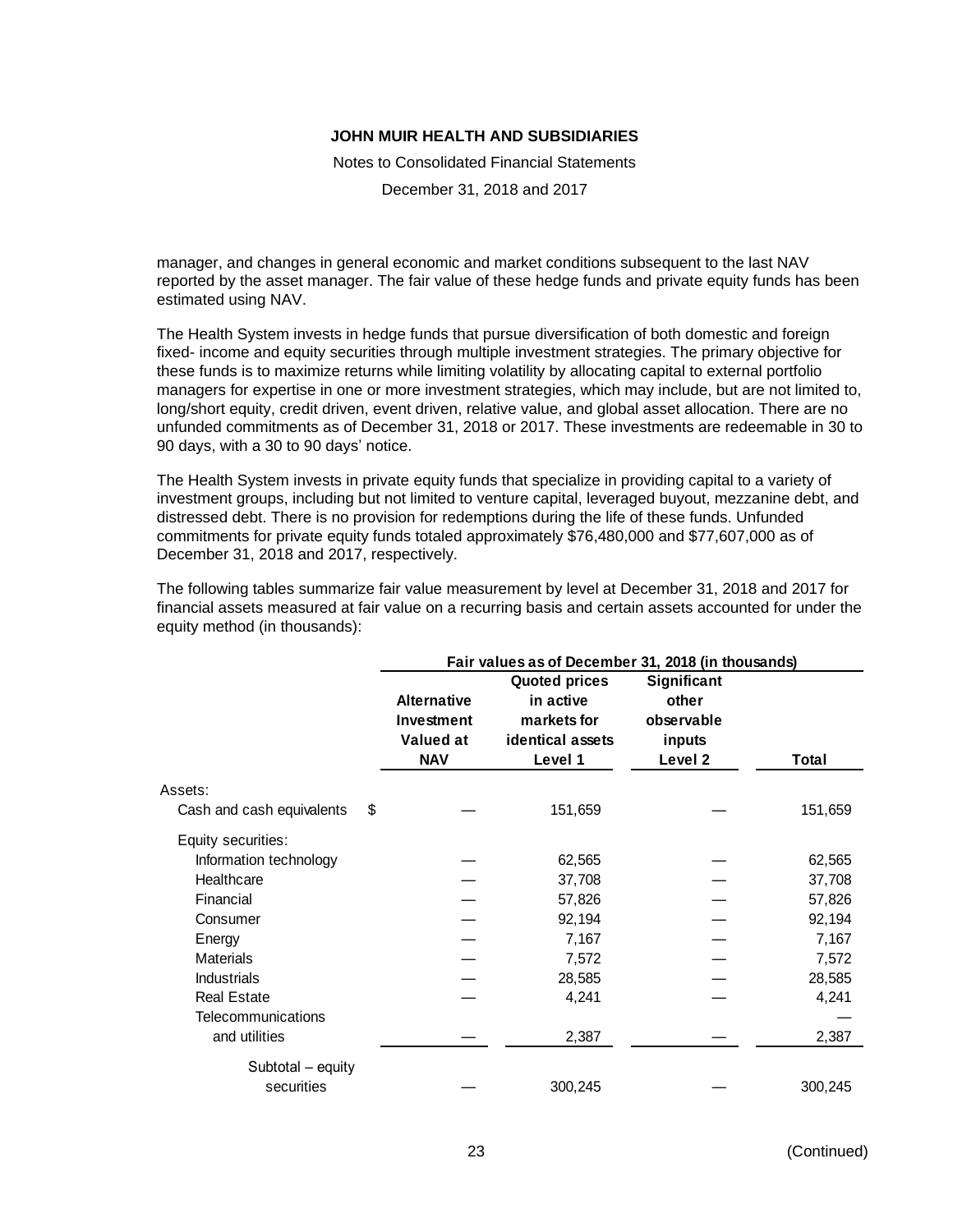Notes to Consolidated Financial Statements

December 31, 2018 and 2017

|                  | Fair values as of December 31, 2018 (in thousands)          |                                                                                 |                                                         |           |
|------------------|-------------------------------------------------------------|---------------------------------------------------------------------------------|---------------------------------------------------------|-----------|
|                  | <b>Alternative</b><br>Investment<br>Valued at<br><b>NAV</b> | <b>Quoted prices</b><br>in active<br>markets for<br>identical assets<br>Level 1 | Significant<br>other<br>observable<br>inputs<br>Level 2 | Total     |
| Mutual funds     | \$                                                          | 594.499                                                                         |                                                         | 594,499   |
| Commingled funds | 75,621                                                      |                                                                                 | 25.543                                                  | 101,164   |
| Hedge funds      | 95,076                                                      |                                                                                 |                                                         | 95,076    |
| Private equity   | 120,906                                                     |                                                                                 |                                                         | 120,906   |
| Total            | \$<br>291,603                                               | 1,046,403                                                                       | 25,543                                                  | 1,363,549 |

|                           | Fair values as of December 31, 2017 (in thousands) |                      |             |           |
|---------------------------|----------------------------------------------------|----------------------|-------------|-----------|
|                           |                                                    | <b>Quoted prices</b> | Significant |           |
|                           | <b>Alternative</b>                                 | in active            | other       |           |
|                           | Investment                                         | markets for          | observable  |           |
|                           | <b>Valued at</b>                                   | identical assets     | inputs      |           |
|                           | <b>NAV</b>                                         | Level 1              | Level 2     | Total     |
| Assets:                   |                                                    |                      |             |           |
| Cash and cash equivalents | \$                                                 | 145,543              |             | 145,543   |
| Equity securities:        |                                                    |                      |             |           |
| Information technology    |                                                    | 58,053               |             | 58,053    |
| Healthcare                |                                                    | 35,750               |             | 35,750    |
| Financial                 |                                                    | 63,944               |             | 63,944    |
| Consumer                  |                                                    | 152,617              |             | 152,617   |
| Energy                    |                                                    | 3,228                |             | 3,228     |
| <b>Materials</b>          |                                                    | 9,549                |             | 9,549     |
| <b>Industrials</b>        |                                                    | 16,295               |             | 16,295    |
| Telecommunications        |                                                    |                      |             |           |
| and utilities             |                                                    | 4,258                |             | 4,258     |
| Subtotal - equity         |                                                    |                      |             |           |
| securities                |                                                    | 343,694              |             | 343,694   |
| Mutual funds              |                                                    | 620,620              |             | 620,620   |
| Commingled funds          | 89,588                                             |                      | 26,943      | 116,531   |
| Hedge funds               | 101,641                                            |                      |             | 101,641   |
| Private equity            | 107,902                                            |                      |             | 107,902   |
| Total                     | \$<br>299,131                                      | 1,109,857            | 26,943      | 1,435,931 |

During the year ended December 31, 2018 and 2017, there were no significant transfers between assets with quoted prices in active markets for identical assets (Level 1) or assets with observable inputs other than quoted prices in active markets (Level 2).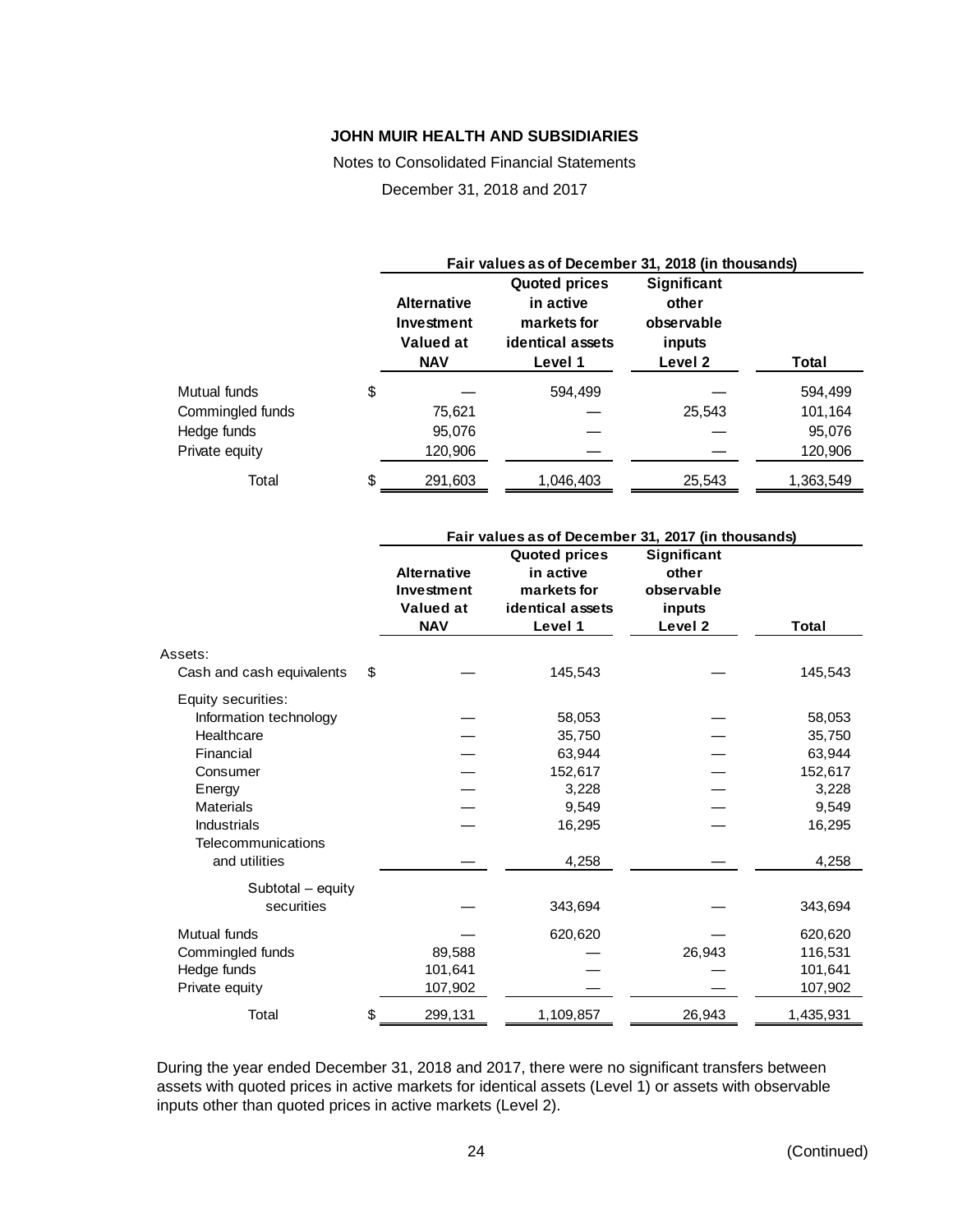Notes to Consolidated Financial Statements

December 31, 2018 and 2017

### **(6) Liquidity and Availability of Financial Assets**

The Health System monitors the availability of resources required to meet its operating obligations and other contractual commitments, while also striving to maximize investment returns of its available funds. To help meet its general obligations, the Health System can also access the credit market as a means of producing liquidity, if needed. For purposes of analyzing resources available to meet general expenditures over a twelve-month period, the Health System considers all expenditures related to its ongoing activities to provide integrated healthcare delivery as well as the conduct of services undertaken to support these activities to be general expenditures.

At December 31, 2018, the Health System's financial resources are as follows (in thousands):

|                                                                                  | 2018         |
|----------------------------------------------------------------------------------|--------------|
| Cash and cash equivalents                                                        | \$<br>97,461 |
| Accounts receivable, net                                                         | 265,998      |
| Other current assets, net                                                        | 69,358       |
| Pledge receivable                                                                | 13,254       |
| Investments                                                                      | 1,208,486    |
| Total financial assets:                                                          | 1,654,557    |
| Less: Amounts not available to be used within a year:                            |              |
| Prepaid assets and bonds funds held in in trust included in other curent assets, |              |
| net                                                                              | (20,030)     |
| Asset limited as to use                                                          | (65)         |
| Pledge receivable with donor restrictions                                        | (12,998)     |
| Investments with redemption limitations of greater than one year                 | (122, 501)   |
| Total financial assets available to meet general expenditures within             |              |
| one year                                                                         | 1,498,963    |
|                                                                                  |              |

In addition to financial assets available to meet general expenditures over the next twelve months, the Health system operates mostly using revenues, gains and other support without donor restrictions and anticipates collecting sufficient revenues to cover general expenditures. The Health System also has a \$50,000,000 line of credit that can be accessed to cover general expenditures.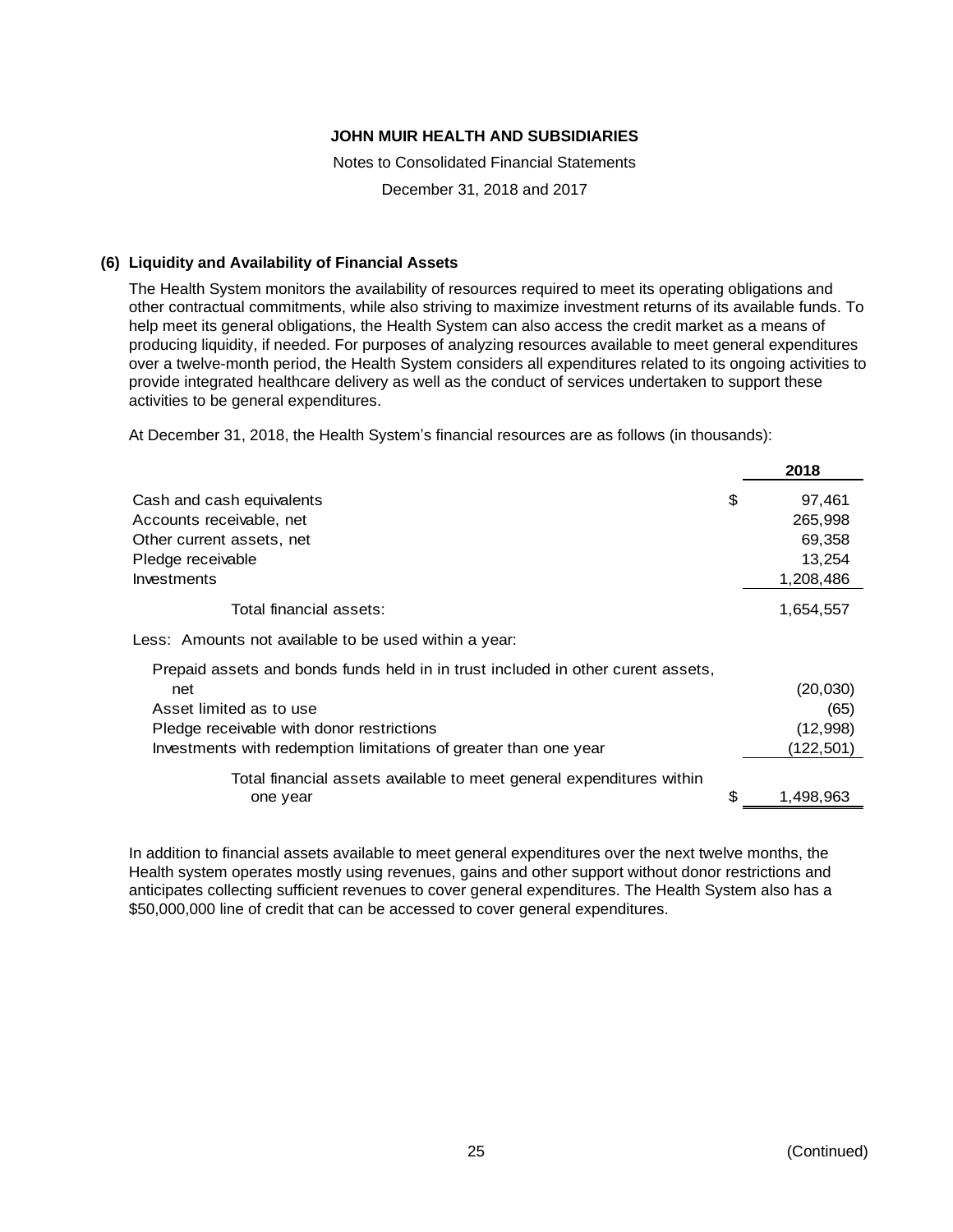Notes to Consolidated Financial Statements

December 31, 2018 and 2017

# **(7) Property and Equipment – Net**

Property and equipment as of December 31, 2018 and 2017 consist of the following amounts (in thousands):

|                                     |     | 2018      | 2017      |
|-------------------------------------|-----|-----------|-----------|
| Land                                | \$  | 46,561    | 46,561    |
| Land improvements                   |     | 77,272    | 75,483    |
| Buildings and building improvements |     | 1,022,851 | 962,907   |
| Equipment                           |     | 779,878   | 734,395   |
| Total                               |     | 1,926,562 | 1,819,346 |
| Accumulated depreciation            |     | (958,086) | (860,680) |
| Subtotal                            |     | 968,476   | 958,666   |
| Construction in progress            |     | 28,424    | 69,141    |
| Property and equipment – net        | \$. | 996,900   | 1,027,807 |

Depreciation and amortization expense of \$98,100,000 and \$91,830,000 for the years ended December 31, 2018 and 2017, respectively, is recorded in the accompanying consolidated statements of operations and changes in net assets.

### **(8) Other Assets**

Other assets are as follows at December 31, 2018 and 2017 (in thousands):

|                                 | 2018         | 2017   |
|---------------------------------|--------------|--------|
| Real estate held for future use | \$<br>5,903  | 5,903  |
| Physician loans                 | 604          | 753    |
| Cloud computing                 | 11.001       |        |
| Other assets                    | 26,366       | 32,386 |
| Other assets                    | \$<br>43,874 | 39,042 |

### **(9) Ownership Interests in Health- Related Ventures**

The Corporation has four ownership interests, as further described below, that are accounted for under the equity method and are classified in the accompanying consolidated balance sheets as ownership interests in health- related ventures:

• The Corporation and Tenet Healthcare Corporation (Tenet) participate in a joint venture to operate San Ramon Regional Medical Center (SRRMC), whereby the Corporation holds a 49% interest in SRRMC.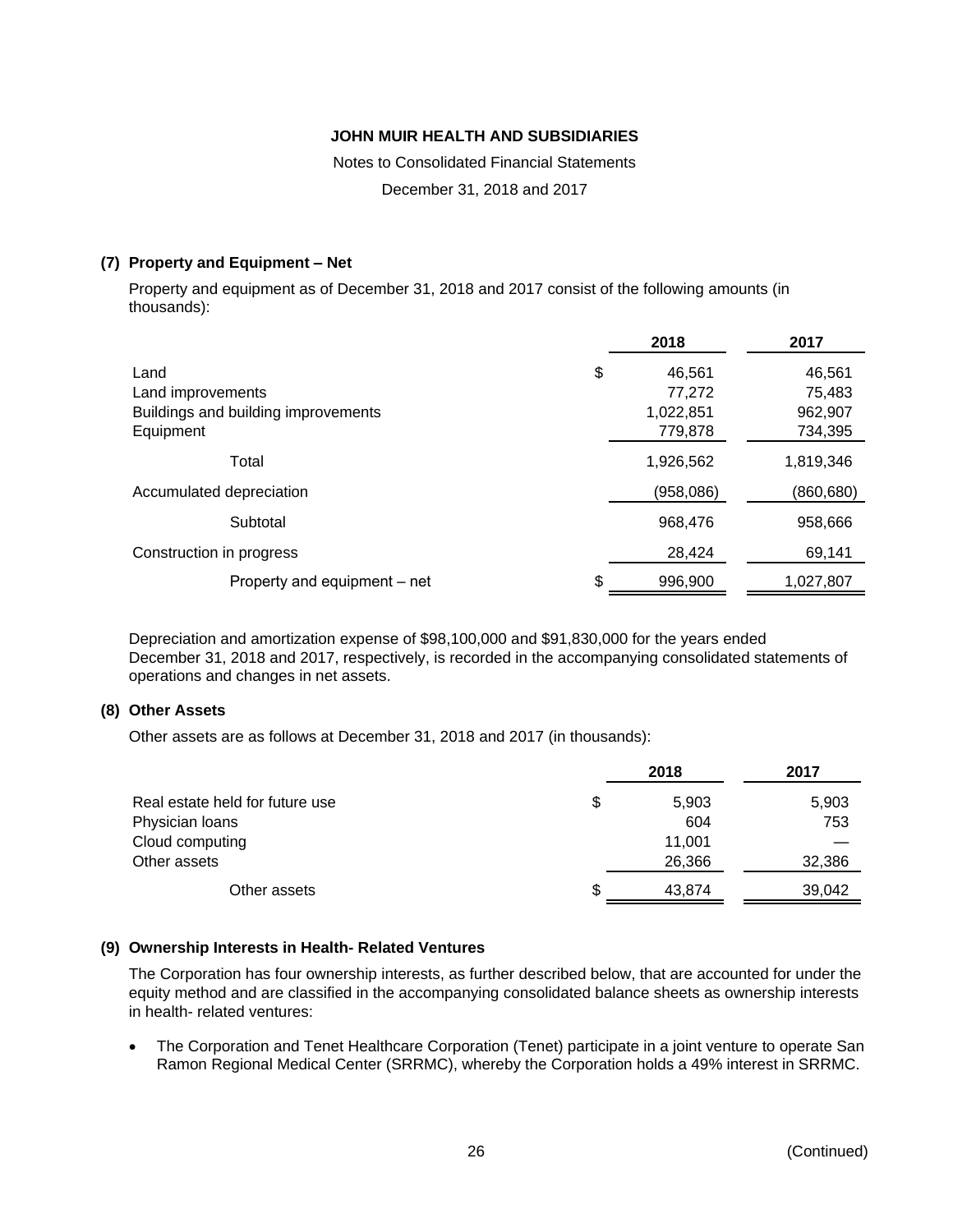Notes to Consolidated Financial Statements

December 31, 2018 and 2017

The following table summarizes the financial position and results of operations for SRRMC for the years ended December 31, 2018 and 2017 (in thousands):

|                                                              | <b>SRRMC</b>  |         |  |
|--------------------------------------------------------------|---------------|---------|--|
|                                                              | 2018          | 2017    |  |
| Total assets                                                 | \$<br>164,537 | 201,773 |  |
| <b>Total liabilities</b>                                     | 22.244        | 21,651  |  |
| Total members' equity                                        | 141,843       | 154,367 |  |
| Total revenue, net                                           | 196,300       | 197,895 |  |
| Excess of revenue over expenses                              | 33,114        | 36,925  |  |
| Investment at December 31 recorded in ownership interests in |               |         |  |
| health-related ventures                                      | 127,021       | 133,631 |  |
| Earnings recorded in other operating revenue                 | 16.226        | 15.968  |  |

- The Corporation and Tenet participate in a joint venture to develop and expand physician and outpatient services in the Tri- Valley area and nearby communities in Northern California (the Network Joint Venture). The Corporation's ownership interest in the Network Joint Venture is 49%.
- The Corporation and the University of California, on behalf of its San Francisco Campus (UCSF Medical Center), entered into a Limited Liability Company Agreement to work collaboratively to expand and integrate healthcare services in support of a Bay Area wide delivery network for health plans and employers (Bay Health). The Corporation and UCSF Medical Center equally participate in the ownership and operation of Bay Health with individual membership interests of 50%. In 2019, the Health System agreed to additional contribution of \$9.5 million.
- The Corporation, UCSF Medical Center, and other Bay Area healthcare providers have invested in a collaborative effort to form a regional healthcare network known as Canopy Health (Canopy). Establishing a Bay Area wide network provides patients from throughout the Bay Area and Northern California with a competitively priced option to access many of the most trusted and respected hospitals, health systems, and physician organizations. The Corporation has committed to fund \$15,000,000 for capital projects and operations relating to Canopy. As of December 31, 2018, the Corporation's commitment to Canopy has been fully funded. In 2019, the Health System agreed to additional contribution of \$2.8 million in return for additional 606,912 common shares of Canopy.
- The Corporation, Dignity/USP NorCal Surgery Centers, L.L.C., and Dignity/USP/John Muir East Bay Surgery Centers, LLC participate in a joint venture to operate Hacienda Outpatient Surgery Center, LLC. The Corporation invested \$3,902,529 in February 2017 for a 24.95% interest in Dignity/USP/John Muir East Bay Surgery Centers, LLC.

For the remaining health- related ventures discussed above, the Corporation's aggregate investment balances recorded in ownership interests in health- related ventures as of December 31, 2018 and 2017 are \$22,561,000 and \$13,486,000, respectively, and aggregate losses recorded in other operating revenue for the years ended December 31, 2018 and 2017 are \$11,076,000 and \$3,452,000, respectively.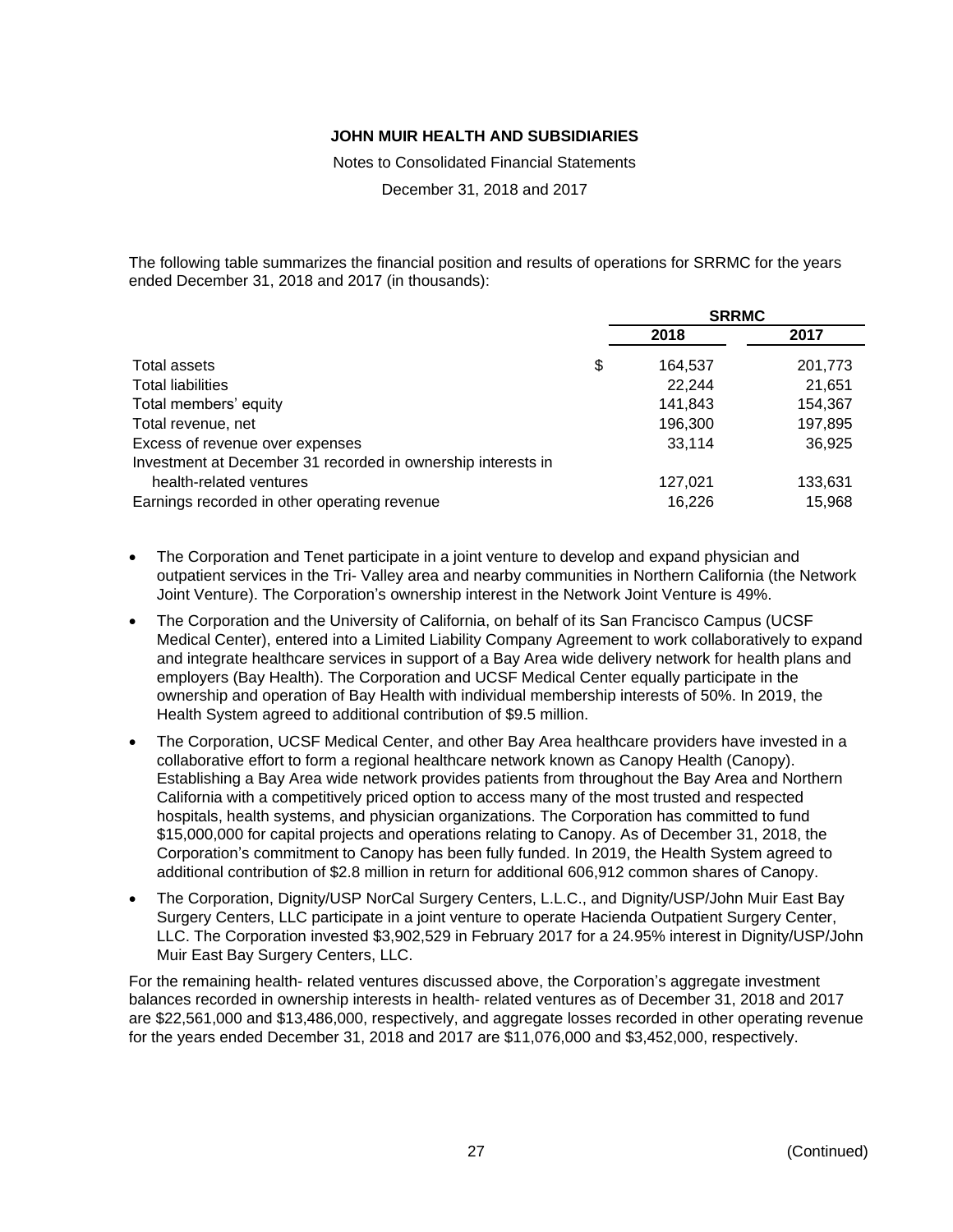Notes to Consolidated Financial Statements

December 31, 2018 and 2017

### **(10) Long- Term Debt**

Long- term debt as of December 31, 2018 and 2017 is summarized below (in thousands):

|                                                                 | 2018          | 2017      |
|-----------------------------------------------------------------|---------------|-----------|
| Series 2018 A California Statewide Communities                  |               |           |
| Development Authority Revenue Bonds, including unamortized      |               |           |
| premium of \$5,357, with interest ranging from 4% to 5%         | \$<br>92,025  |           |
| Series 2017 A and B California Statewide Communities            |               |           |
| Development Authority Revenue Bonds, with variable              |               |           |
| interest rates calculated daily based on LIBOR                  |               | 90,703    |
| Series 2016A, 2016B, and 2016C California Statewide Communities |               |           |
| Development Authority Bonds, including unamortized premium      |               |           |
| of \$23,222, payable from 2016 through 2051,                    |               |           |
| Series 2016A with fixed interest ranging from 3.000% to 5.000%, |               |           |
| Series 2016B with variable rates ranging from 0.899% to 1.013%, |               |           |
| Series 2016C with variable rates ranging from 0.889% to 1.003%  | 350,824       | 351,713   |
| Series 2013 Term Loan payable in amounts through 2023           |               |           |
| with a fixed interest rate of 2.90%                             | 109,204       | 112,205   |
| Series 2012A and 2012B tax-exempt California Statewide          |               |           |
| Communities Development Authority fixed-rate bonds in           |               |           |
| private placement with JP Morgan Chase payable through          |               |           |
| 2022 and from 2026 through 2036, respectively,                  |               |           |
| with fixed interest rates of 2.01% and 2.02%, respectively      | 66,550        | 70,425    |
| Series 2009A California Statewide Communities Development       |               |           |
| <b>Authority Revenue Bonds</b>                                  |               |           |
| payable through 2039, with fixed interest                       |               |           |
| rates ranging from 3.000% to 5.125%                             | 2,615         | 4,151     |
| Other                                                           | 11,415        | 12,608    |
| Bond issuance costs                                             | (4,225)       | (5, 106)  |
| Total                                                           | 628,408       | 636,699   |
| <b>Current maturities</b>                                       | (12, 798)     | (101,490) |
| Total                                                           | \$<br>615,610 | 535,209   |

The bonds may be redeemable (some requiring a redemption premium) prior to the stated maturities.

During 2018, the Health System redeemed the outstanding Series 2017A and B with proceeds from the 2018 A and B Bonds, resulting in a loss on early redemption of \$2,529,000.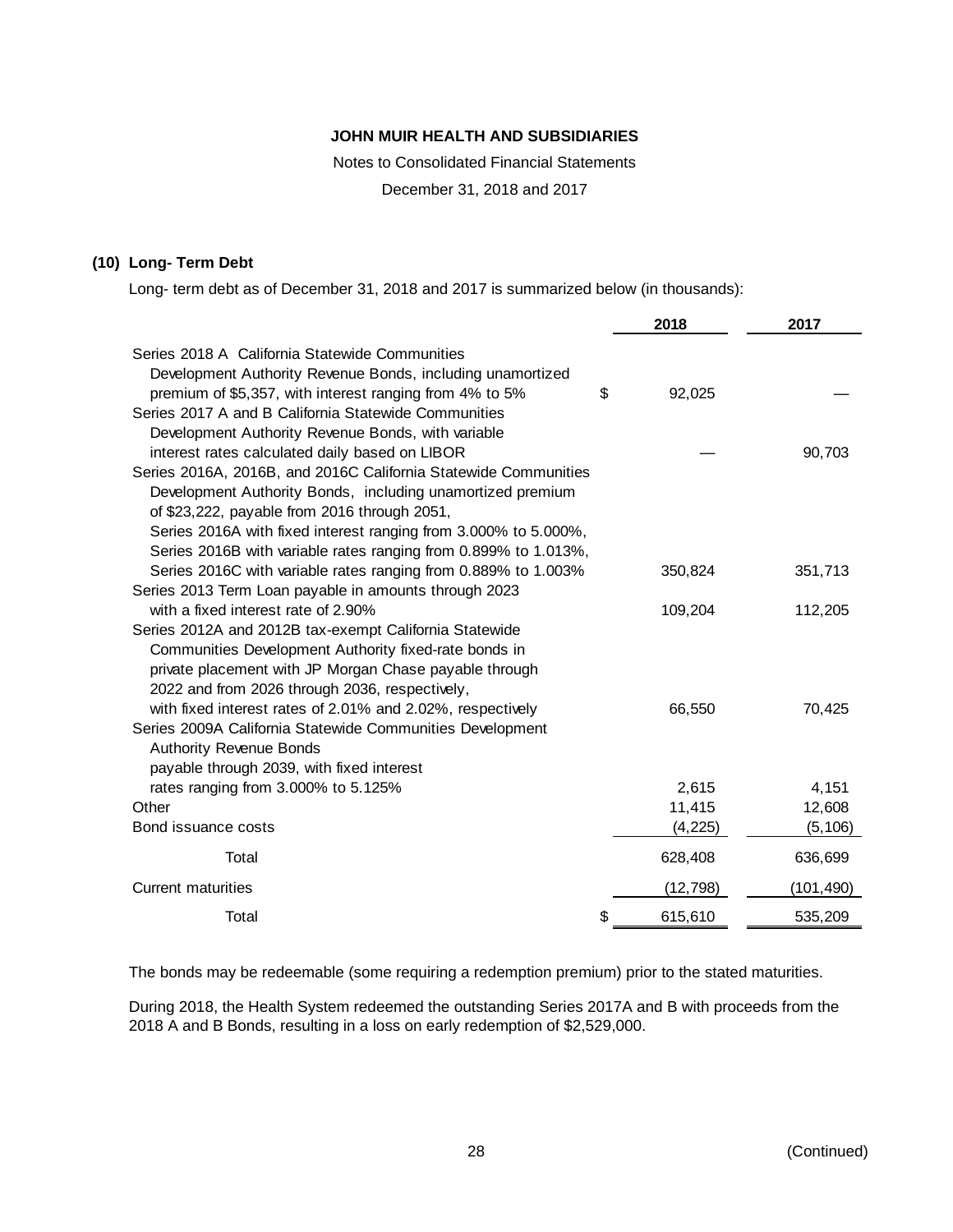Notes to Consolidated Financial Statements

December 31, 2018 and 2017

Scheduled principal repayments, including sinking fund requirements, on long- term debt are as follows (in thousands):

| 2019                           | \$<br>12,798  |
|--------------------------------|---------------|
| 2020                           | 9,809         |
| 2021                           | 9,260         |
| 2022                           | 8,625         |
| 2023                           | 97,531        |
| Thereafter                     | 466,388       |
| Total principal payable        | 604.411       |
| Less:                          |               |
| Unamortized debt issuance cost | (4, 225)      |
| Original issue discount        | (357)         |
| Plus original issue premium    | 28,579        |
| Total long-term debt           | \$<br>628,408 |

The bonds are secured by the operating revenue of the Obligated Group's members under the Master Trust Indenture of the Obligated Group. The Master Trust Indenture of the Obligated Group includes, among other things limitations on additional indebtedness, liens on property, restrictions on the disposition or transfer of assets, and the maintenance of certain cash balances, historical debt service coverage ratio, and other financial ratios. Management believes that the Health System is in compliance with the financial covenants contained in the Master Trust Indenture as of December 31, 2018.

The Health System maintains a \$50,000,000 line of credit with a bank that expires on August 24, 2019. There were no borrowings under the line of credit in 2018 or 2017.

#### **(11) Retirement Plans**

Certain employees of the Health System are covered by a noncontributory defined-benefit pension plan. This plan covers substantially all eligible employees except those whose retirement benefits are provided under union-sponsored plans.

Benefits are based on years of service and the employee's compensation. Contributions to the plans are based on actuarially determined amounts sufficient to meet the benefits to be paid to plan participants.

In addition to providing retirement benefits, the Health System provides healthcare benefits for certain retired employees. Eligible employees who have 10 years of service and retire at age 55 or older qualify for these benefits. Contributions to the plans are based on actuarially determined amounts sufficient to meet the benefits to be paid to plan participants.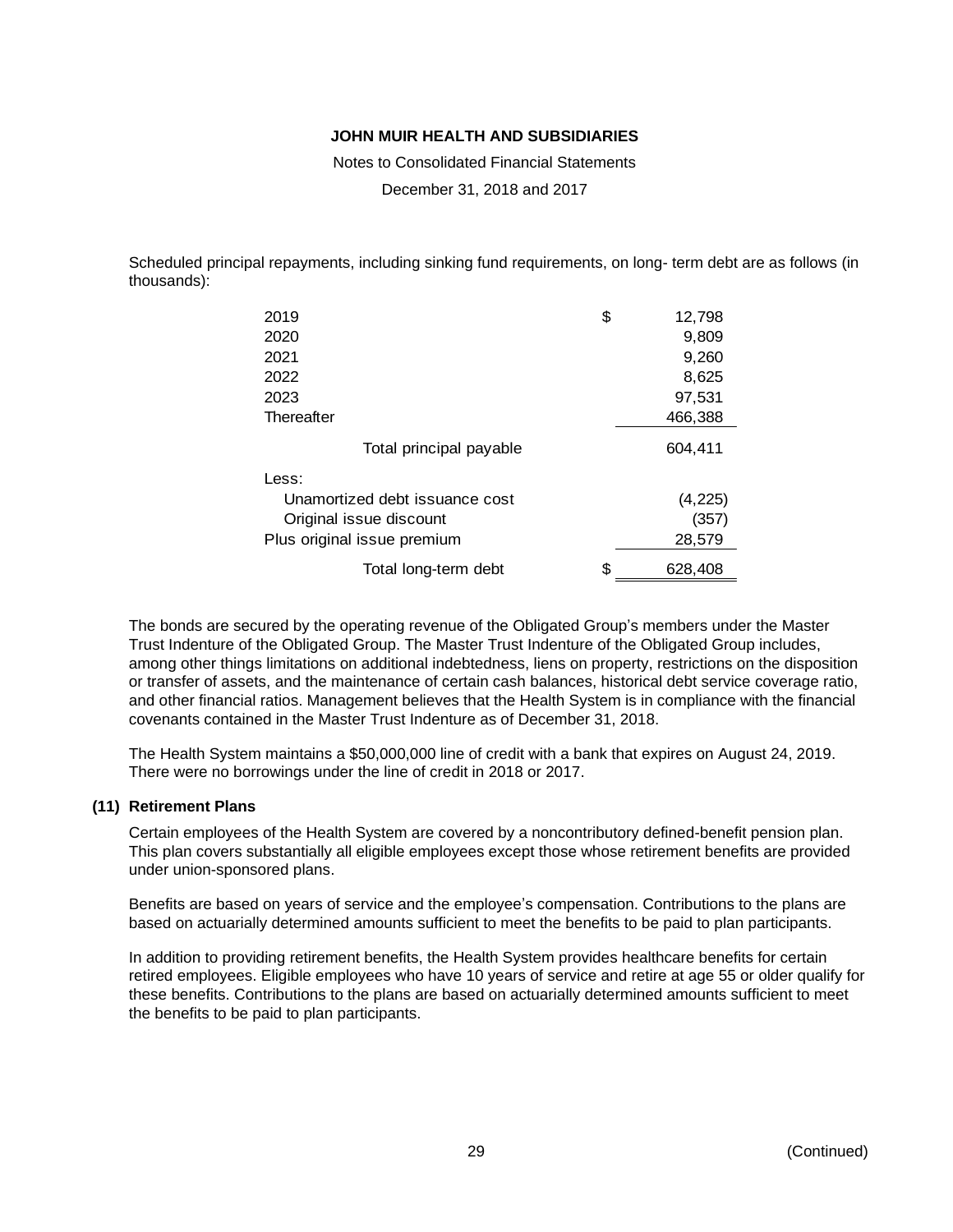Notes to Consolidated Financial Statements

December 31, 2018 and 2017

The following table summarizes plan activities for the years ended December 31, 2018 and 2017 and the funded status recognized as a noncurrent liability in the consolidated balance sheets (in thousands):

|                                  | 2018            |            | 2017           |            |  |  |
|----------------------------------|-----------------|------------|----------------|------------|--|--|
|                                  |                 | Post       |                | Post       |  |  |
|                                  | <b>Pension</b>  | retirement | <b>Pension</b> | retirement |  |  |
|                                  | benefits        | benefits   | benefits       | benefits   |  |  |
| Change in benefit obligation:    |                 |            |                |            |  |  |
| Benefit obligation - beginning   |                 |            |                |            |  |  |
| of year                          | \$<br>552,202   | 64,030     | 525,686        | 57,798     |  |  |
| Service cost                     | 36,809          | 2,996      | 37,314         | 2,584      |  |  |
| Interest cost                    | 19,378          | 2,233      | 21,198         | 2,298      |  |  |
| Amendments                       | 690             |            | (7,048)        |            |  |  |
| Actuarial loss (gain)            | (22, 836)       | 2,053      | 5,677          | 4,496      |  |  |
| Special contribution term        |                 |            |                |            |  |  |
| benefits                         |                 |            | 872            | 439        |  |  |
| Benefits and administrative      |                 |            |                |            |  |  |
| expense paid                     | (44, 681)       | (4, 235)   | (31, 497)      | (3, 585)   |  |  |
| Benefit obligation – end of year | 541,562         | 67,077     | 552,202        | 64,030     |  |  |
| Change in plan assets:           |                 |            |                |            |  |  |
| Fair value of plan assets -      |                 |            |                |            |  |  |
| beginning of year                | 521,150         |            | 462,409        |            |  |  |
| Actual return on plan assets     | (28, 570)       |            | 75,938         |            |  |  |
| <b>Employer contribution</b>     | 63,000          | 4,235      | 14,300         | 3,585      |  |  |
| Benefits and administrative      |                 |            |                |            |  |  |
| expense paid                     | (44, 681)       | (4, 235)   | (31, 497)      | (3, 585)   |  |  |
| Fair value of plan assets - end  |                 |            |                |            |  |  |
| of year                          | 510,899         |            | 521,150        |            |  |  |
| <b>Funded status</b>             | \$<br>(30, 663) | (67, 077)  | (31, 052)      | (64, 030)  |  |  |

The accumulated benefit obligation for the defined-benefit pension plan was \$516,468,000 and \$526,515,000 as of December 31, 2018 and 2017, respectively.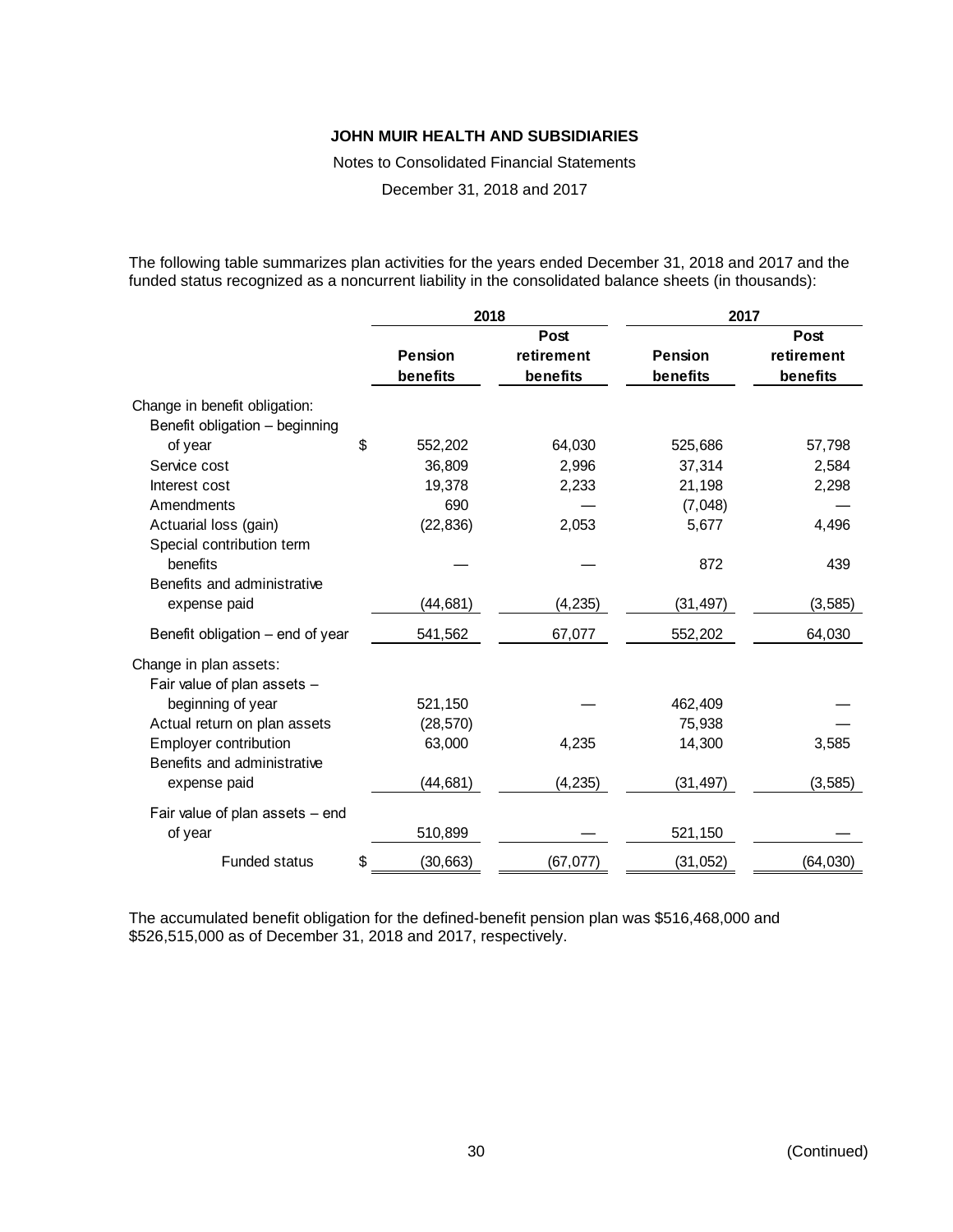Notes to Consolidated Financial Statements

December 31, 2018 and 2017

The following tables present the net loss and prior service costs recognized in net assets without donor restriction for the Health System's defined-benefit pension plan and postretirement benefit plan (in thousands):

|                             | December 31, 2018          |                                              |  |
|-----------------------------|----------------------------|----------------------------------------------|--|
|                             | <b>Pension</b><br>benefits | <b>Post</b><br>retirement<br><b>benefits</b> |  |
| Net loss                    | \$<br>120.778              | 13,746                                       |  |
| Prior service cost/(credit) | (2,633)                    |                                              |  |

| December 31, 2017                 |                                       |  |
|-----------------------------------|---------------------------------------|--|
| <b>Pension</b><br><b>benefits</b> | <b>Post</b><br>retirement<br>benefits |  |
| \$<br>84,177                      | 12,061<br>34                          |  |
|                                   | (3,606)                               |  |

The following table presents the estimated net loss and estimated prior service costs of the Health System's significant retirement-related benefit plans that will be amortized from net assets without donor restrictions into net periodic costs and recorded in the consolidated statements of operations and changes in net assets in 2019 (in thousands):

|                             | <b>Pension</b><br>benefits | <b>Post</b><br>retirement<br>benefits |  |
|-----------------------------|----------------------------|---------------------------------------|--|
| Net loss                    | \$<br>5.477                | 448                                   |  |
| Prior service cost/(credit) | (226)                      |                                       |  |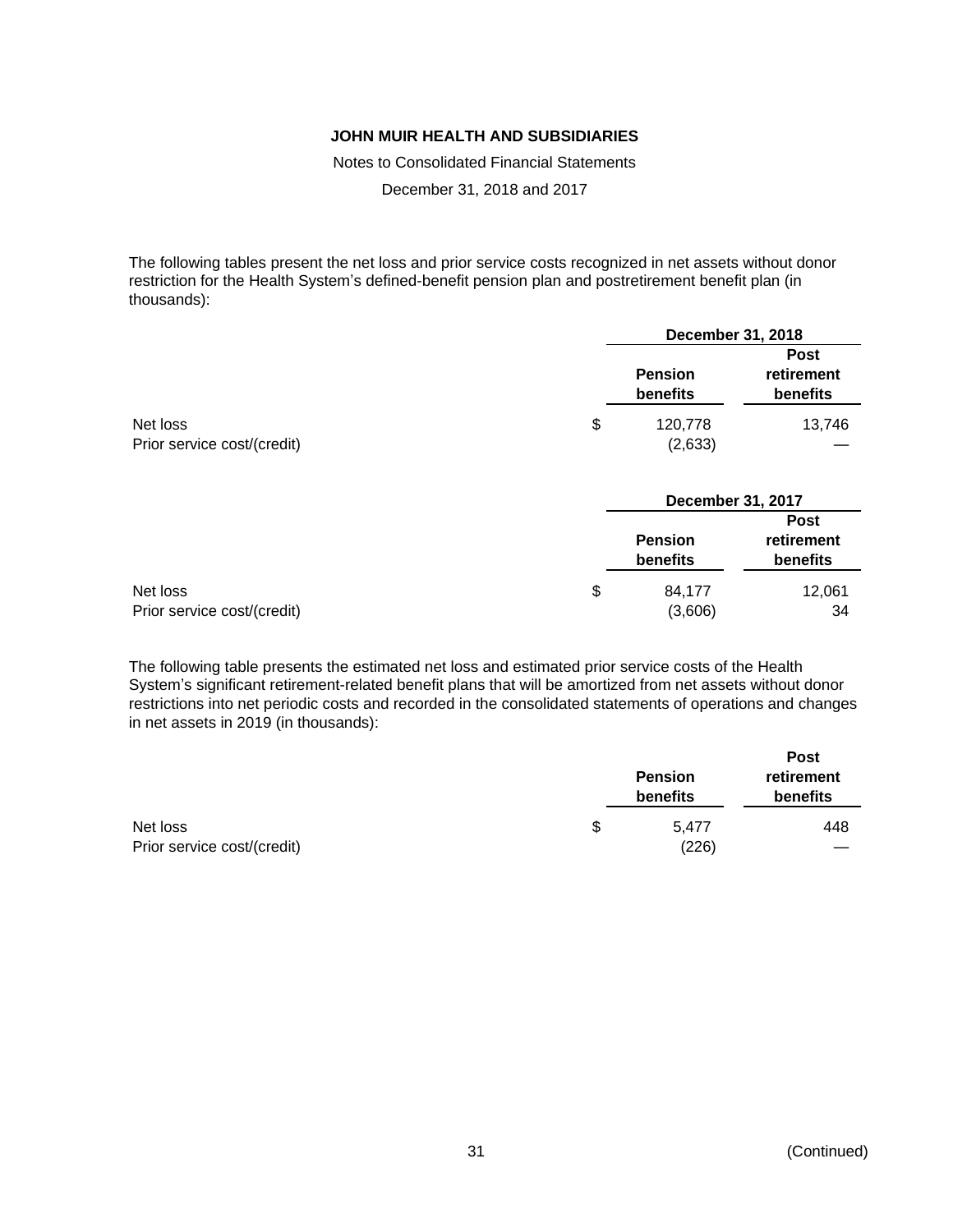Notes to Consolidated Financial Statements

December 31, 2018 and 2017

Weighted average assumptions used to determine net periodic benefit costs and benefit obligations as of and for the years ended December 31, 2018 and 2017 are as follows:

|                                                                                                                    | 2018                                                                                |       | 2017  |                                |  |
|--------------------------------------------------------------------------------------------------------------------|-------------------------------------------------------------------------------------|-------|-------|--------------------------------|--|
|                                                                                                                    | Post<br><b>Pension</b><br>retirement<br>Pension<br>benefits<br>benefits<br>benefits |       |       | Post<br>retirement<br>benefits |  |
| Weighted average assumptions<br>used to determine net periodic<br>benefit costs for the year<br>ended December 31: |                                                                                     |       |       |                                |  |
| Discount rate                                                                                                      | 3.65%                                                                               | 3.60% | 4.15% | 4.10%                          |  |
| Expected return of plan assets                                                                                     | 6.25                                                                                |       | 6.50  |                                |  |
| Rate of compensation increase                                                                                      | 3.50                                                                                |       | 3.50  |                                |  |
| Weighted average assumptions<br>used to determine benefit<br>obligations as of December 31:                        |                                                                                     |       |       |                                |  |
| Discount rate                                                                                                      | 4.30%                                                                               | 4.30% | 3.65% | 3.60%                          |  |
| Rate of compensation increase                                                                                      | 3.50                                                                                |       | 3.50  |                                |  |

Postretirement medical benefits are measured assuming a 6.5% annual rate of increase in the per capita cost of covered healthcare benefits for the years ended December 31, 2018 and 2017. The rate is assumed to decrease each year to 4.75% until 2025 and remain at that level thereafter.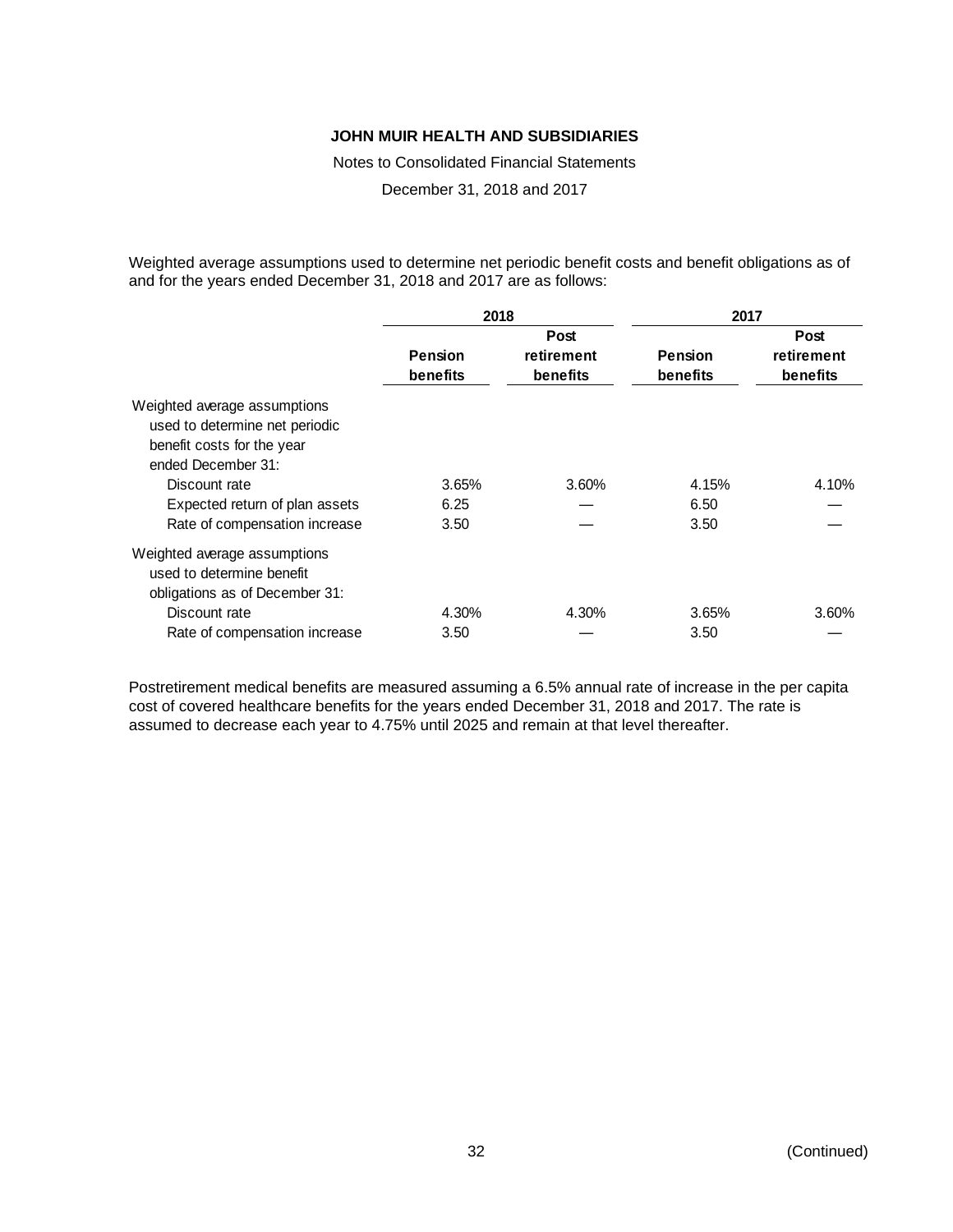Notes to Consolidated Financial Statements

December 31, 2018 and 2017

The amounts recognized in the net periodic benefit costs included the following (in thousands):

|                                                |                | 2018                  | 2017           |                       |  |  |
|------------------------------------------------|----------------|-----------------------|----------------|-----------------------|--|--|
|                                                | <b>Pension</b> | <b>Postretirement</b> | <b>Pension</b> | <b>Postretirement</b> |  |  |
|                                                | benefits       | benefits              | benefits       | benefits              |  |  |
| Components of net periodic<br>benefit costs:   |                |                       |                |                       |  |  |
| Service cost                                   | \$<br>36,809   | 2,996                 | 37,314         | 2,584                 |  |  |
| Interest cost                                  | 19,378         | 2,233                 | 21,198         | 2,298                 |  |  |
| Expected return on<br>plan assets              | (33, 138)      |                       | (30,067)       |                       |  |  |
| Amortization of prior<br>service cost/(credit) | (283)          | 34                    | 587            | 252                   |  |  |
| Recognized net<br>actuarial loss               | 2,271          | 367                   | 6,210          | 125                   |  |  |
| Net periodic<br>benefit cost                   | 25,037         | 5,630                 | 35,242         | 5,259                 |  |  |
| Special termination<br>benefits                |                |                       | 872            | 439                   |  |  |
| <b>Total benefit</b><br>cost                   | \$<br>25,037   | 5,630                 | 36,114         | 5,698                 |  |  |

One factor in determining pension expense is the assumption for the expected long- term rate of return on plan assets. Various factors are considered in the development of this assumption, including past market performance, the relationship between fixed-maturity securities and equity securities, interest rates, and the asset allocation.

For postretirement medical benefits, at December 31, 2018, the impact of a +1% and –1% change in assumed healthcare cost trend rates on the total service and interest cost components is \$553,072 and \$(455,788), respectively.

Plan assets for the defined-benefit pension plan are allocated across a diversified mix of fixed-maturity securities, alternative investments, and equity securities in various sectors and levels of capitalization to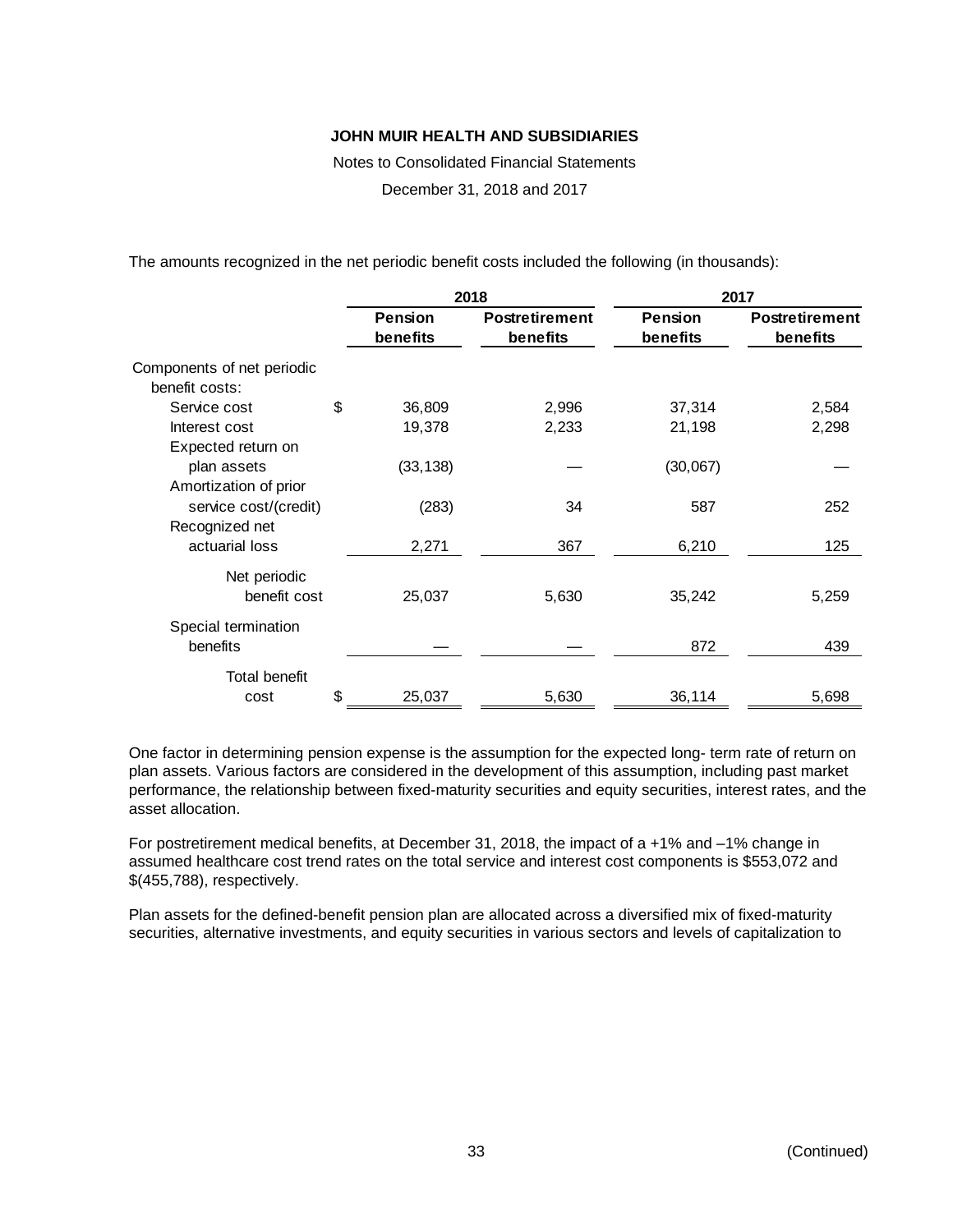Notes to Consolidated Financial Statements

December 31, 2018 and 2017

maximize the long- term return for a prudent level of risk. As of the measurement date, the targeted and actual asset allocation by asset category is as follows:

|                           | <b>Target</b> | <b>Actual allocation</b> |             |  |
|---------------------------|---------------|--------------------------|-------------|--|
|                           | allocation    | 2018                     | 2017<br>41% |  |
| Domestic equities         | 31%           | 32%                      |             |  |
| International equities    | 23            | 18                       | 21          |  |
| Fixed-maturity securities | 27            | 27                       | 22          |  |
| Other                     | 19            | 23                       | 16          |  |
| Total                     | 100%          | 100%                     | 100%        |  |

The long- term rate of return is the product of the expected returns of the various assets classes at the target allocation noted above. The expected returns of the asset classes are based on historical experience with a margin for future expectations.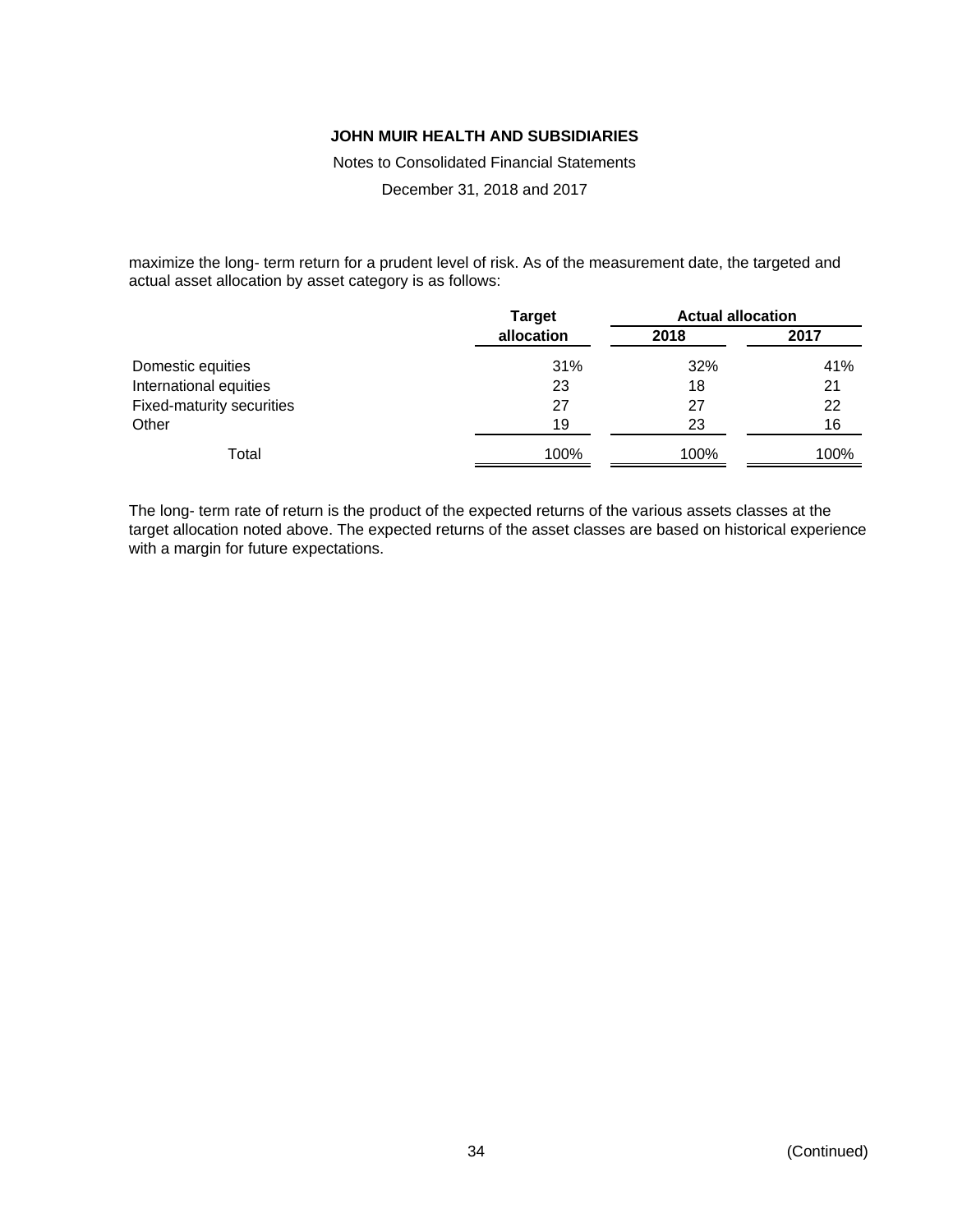Notes to Consolidated Financial Statements

December 31, 2018 and 2017

The fair values of the Health System's pension plan assets at December 31, 2018 and 2017 by asset class are as follows (see note 4 for description of level classifications) (in thousands):

|                           |    | 2018   |                                                                                 |                                                                    |         |  |  |  |
|---------------------------|----|--------|---------------------------------------------------------------------------------|--------------------------------------------------------------------|---------|--|--|--|
|                           |    |        | <b>Quoted prices</b><br>in active<br>markets for<br>identical assets<br>Level 1 | Significant<br>other<br>observable<br>inputs<br>Level <sub>2</sub> | Total   |  |  |  |
| Cash and cash equivalents | \$ |        | 35,754                                                                          |                                                                    | 35,754  |  |  |  |
| Equity securities:        |    |        |                                                                                 |                                                                    |         |  |  |  |
| Information technology    |    |        | 20,980                                                                          |                                                                    | 20,980  |  |  |  |
| Healthcare                |    |        | 13,143                                                                          |                                                                    | 13,143  |  |  |  |
| Financial                 |    |        | 17,554                                                                          |                                                                    | 17,554  |  |  |  |
| Consumer                  |    |        | 31,379                                                                          |                                                                    | 31,379  |  |  |  |
| Energy                    |    |        | 2,579                                                                           |                                                                    | 2,579   |  |  |  |
| <b>Materials</b>          |    |        | 10,130                                                                          |                                                                    | 10,130  |  |  |  |
| <b>Industrials</b>        |    |        | 14,510                                                                          |                                                                    | 14,510  |  |  |  |
| <b>Real Estate</b>        |    |        | 3,144                                                                           |                                                                    | 3,144   |  |  |  |
| Telecommunications and    |    |        |                                                                                 |                                                                    |         |  |  |  |
| utilities                 |    |        | 1,862                                                                           |                                                                    | 1,862   |  |  |  |
| Subtotal - equity         |    |        |                                                                                 |                                                                    |         |  |  |  |
| securities                |    |        | 115,281                                                                         |                                                                    | 115,281 |  |  |  |
| Mutual funds              |    |        | 251,910                                                                         |                                                                    | 251,910 |  |  |  |
| Commingled funds          |    | 14,106 |                                                                                 | 14,317                                                             | 28,423  |  |  |  |
| Hedge funds               |    | 44,928 |                                                                                 |                                                                    | 44,928  |  |  |  |
| Private equity            |    | 34,603 |                                                                                 |                                                                    | 34,603  |  |  |  |
| Total                     | \$ | 93,637 | 402,945                                                                         | 14,317                                                             | 510,899 |  |  |  |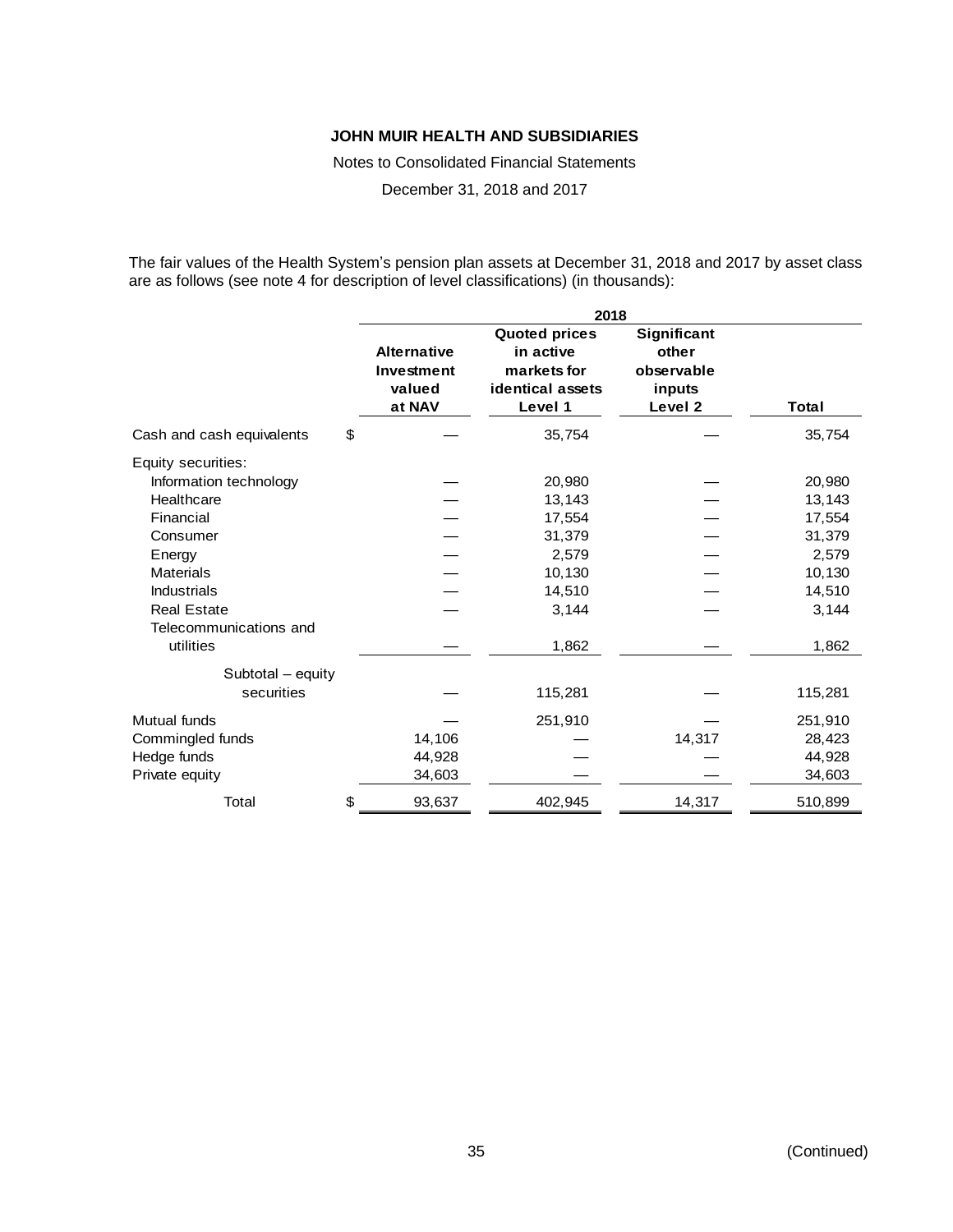Notes to Consolidated Financial Statements

December 31, 2018 and 2017

|                           |    | 2017                                                 |                                                                                        |                                                         |         |  |  |  |
|---------------------------|----|------------------------------------------------------|----------------------------------------------------------------------------------------|---------------------------------------------------------|---------|--|--|--|
|                           |    | <b>Alternative</b><br>Investment<br>valued<br>at NAV | <b>Quoted prices</b><br>in active<br>markets for<br><b>identical assets</b><br>Level 1 | Significant<br>other<br>observable<br>inputs<br>Level 2 | Total   |  |  |  |
| Cash and cash equivalents | \$ |                                                      | 12,815                                                                                 |                                                         | 12,815  |  |  |  |
| Equity securities:        |    |                                                      |                                                                                        |                                                         |         |  |  |  |
| Information technology    |    |                                                      | 21,856                                                                                 |                                                         | 21,856  |  |  |  |
| Healthcare                |    |                                                      | 11,834                                                                                 |                                                         | 11,834  |  |  |  |
| Financial                 |    |                                                      | 19,623                                                                                 |                                                         | 19,623  |  |  |  |
| Consumer                  |    |                                                      | 57,095                                                                                 |                                                         | 57,095  |  |  |  |
| Energy                    |    |                                                      | 655                                                                                    |                                                         | 655     |  |  |  |
| <b>Materials</b>          |    |                                                      | 6,166                                                                                  |                                                         | 6,166   |  |  |  |
| <b>Industrials</b>        |    |                                                      | 9,631                                                                                  |                                                         | 9,631   |  |  |  |
| Telecommunications and    |    |                                                      |                                                                                        |                                                         |         |  |  |  |
| utilities                 |    |                                                      | 728                                                                                    |                                                         | 728     |  |  |  |
| Subtotal - equity         |    |                                                      |                                                                                        |                                                         |         |  |  |  |
| securities                |    |                                                      | 127,588                                                                                |                                                         | 127,588 |  |  |  |
| Mutual funds              |    |                                                      | 273,547                                                                                |                                                         | 273,547 |  |  |  |
| Commingled funds          |    | 14,106                                               |                                                                                        | 15,102                                                  | 29,208  |  |  |  |
| Hedge funds               |    | 52,672                                               |                                                                                        |                                                         | 52,672  |  |  |  |
| Private equity            |    | 25,320                                               |                                                                                        |                                                         | 25,320  |  |  |  |
| Total                     | \$ | 92,098                                               | 413,950                                                                                | 15,102                                                  | 521,150 |  |  |  |

The strategy is to fund an amount at least equal to the minimum required funding as required by the Employee Retirement Income Security Act of 1974, with consideration of factors, such as the minimum pensions liability requirement. Discretionary contributions may also be made. For the years ended December 31, 2018 and 2017, contributions totaling \$63,000,000 and \$14,300,000, respectively, were made to the pension plan. For the years ended December 31, 2018 and 2017, contributions totaling \$4,235,000 and \$3,585,000, respectively, were made to the postretirement benefits plan.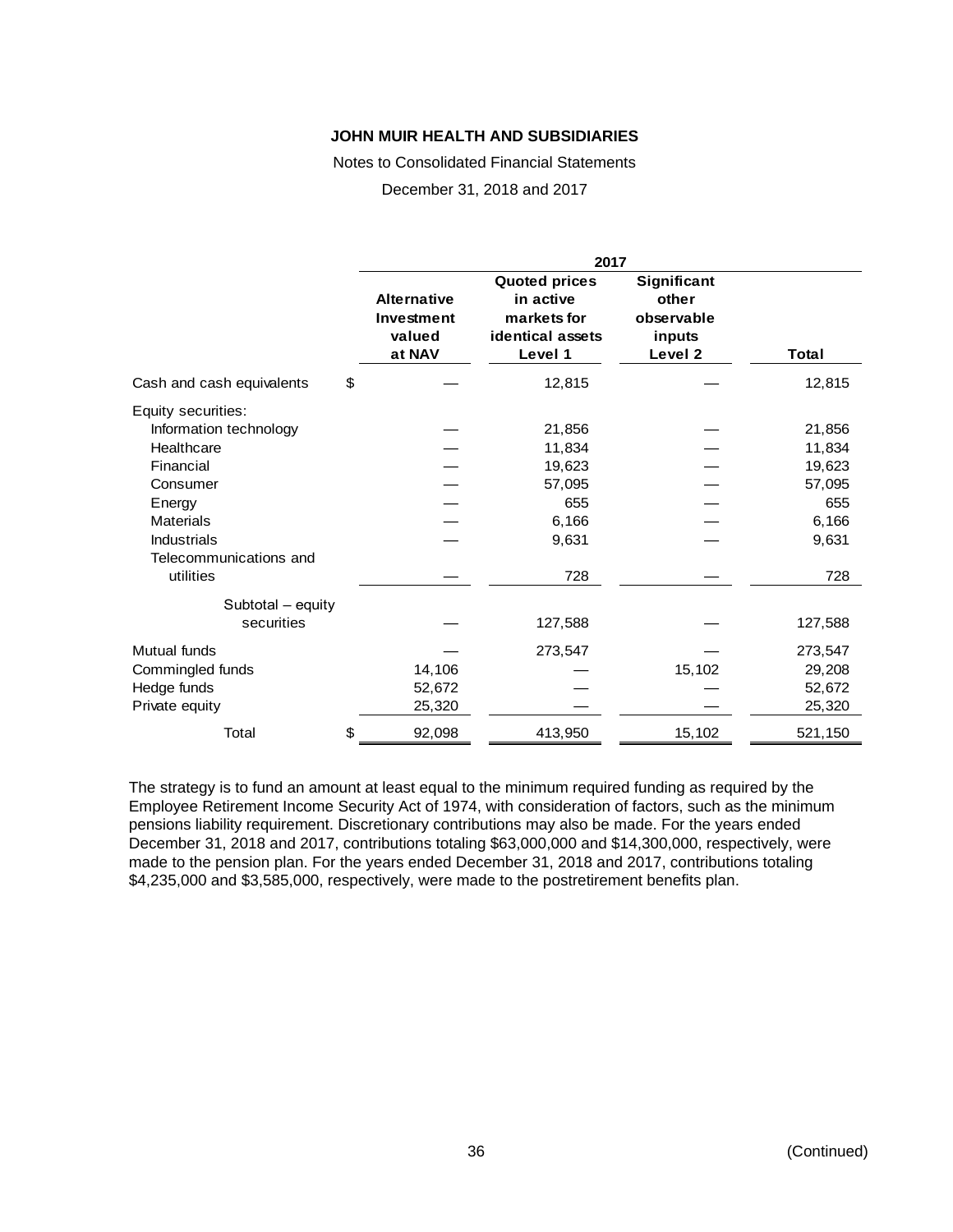Notes to Consolidated Financial Statements

December 31, 2018 and 2017

The estimated future payments for pension benefits and postretirement benefits are as follows (in thousands):

|           |    | <b>Pension</b><br>benefits | <b>Postretirement</b><br>benefits |  |
|-----------|----|----------------------------|-----------------------------------|--|
| 2019      | \$ | 35,293                     | 4,451                             |  |
| 2020      |    | 38,035                     | 4,363                             |  |
| 2021      |    | 41,033                     | 4,371                             |  |
| 2022      |    | 43,794                     | 4,327                             |  |
| 2023      |    | 45,914                     | 4,402                             |  |
| 2024-2028 |    | 253,318                    | 23,881                            |  |
| Total     | S  | 457,387                    | 45,795                            |  |

The Health System also makes contributions to the union pension plans of two employee groups at JMMC – Concord, which are defined benefit pension multiemployer plans. The Health System's participation in these plans for the year ended December 31, 2018 is outlined in the table below. The most recent Pension Protection Act zone status is based on information that the Health System received from the plan and is certified by each plan's actuary. Among other factors, plans in the red zone are generally less than 65% funded, and plans in the green zone are at least 80% funded. The "FIP/RP Status Pending/Implemented" column indicates plans for which a financial improvement plan (FIP) or a rehabilitation plan (RP) is either pending or has been implemented. The last column lists the expiration dates of the collective bargaining agreements to which the plans are subject. There have been no significant changes that affect the comparability of 2018 or 2017 contributions and the Health System has not provided more than 5% of the total contributions for these plans:

|                                                         | <b>EIN</b>             |                         | Pension protection act<br>zone status | <b>FIP/RP</b><br>status |                    | Contributions (in thousands) |       | Surcharge                | <b>Collective</b><br>bargaining<br>agreement |
|---------------------------------------------------------|------------------------|-------------------------|---------------------------------------|-------------------------|--------------------|------------------------------|-------|--------------------------|----------------------------------------------|
| Pension fund                                            | pension plan<br>number | As of January 1<br>2018 | 2017                                  | pending/<br>implemented | 2019<br>(expected) | 2018                         | 2017  | imposed (during<br>2018) | expiration<br>date                           |
| S.E.I.U. National<br>Industry<br><b>IUOE Stationary</b> | 52-6148540/001         | Red                     | Red                                   | Implemented             | Not Available \$   | 2.394                        | 2.359 | Yes                      | 4/15/2020                                    |
| Engineers<br>Local 39                                   | 94-6118939/001         | Green                   | Green                                 | No                      | Not Available      | 379                          | 343   | No                       | 10/31/2020                                   |

The risk of participating in a multiemployer plan is different from single-employer plans in the following aspects: (a) assets contributed to the multiemployer plan by one employer may be used to provide benefits to employees of other participating employers; (b) if a participating employer stops contributing to the plan, the unfunded obligations of the plan may be borne by the remaining participating employers; and (c) if the Health System chooses to stop participating in the multiemployer plan, the Health System may be required to pay the plan an amount based on the underfunded status of the plan, referred to as a withdrawal liability.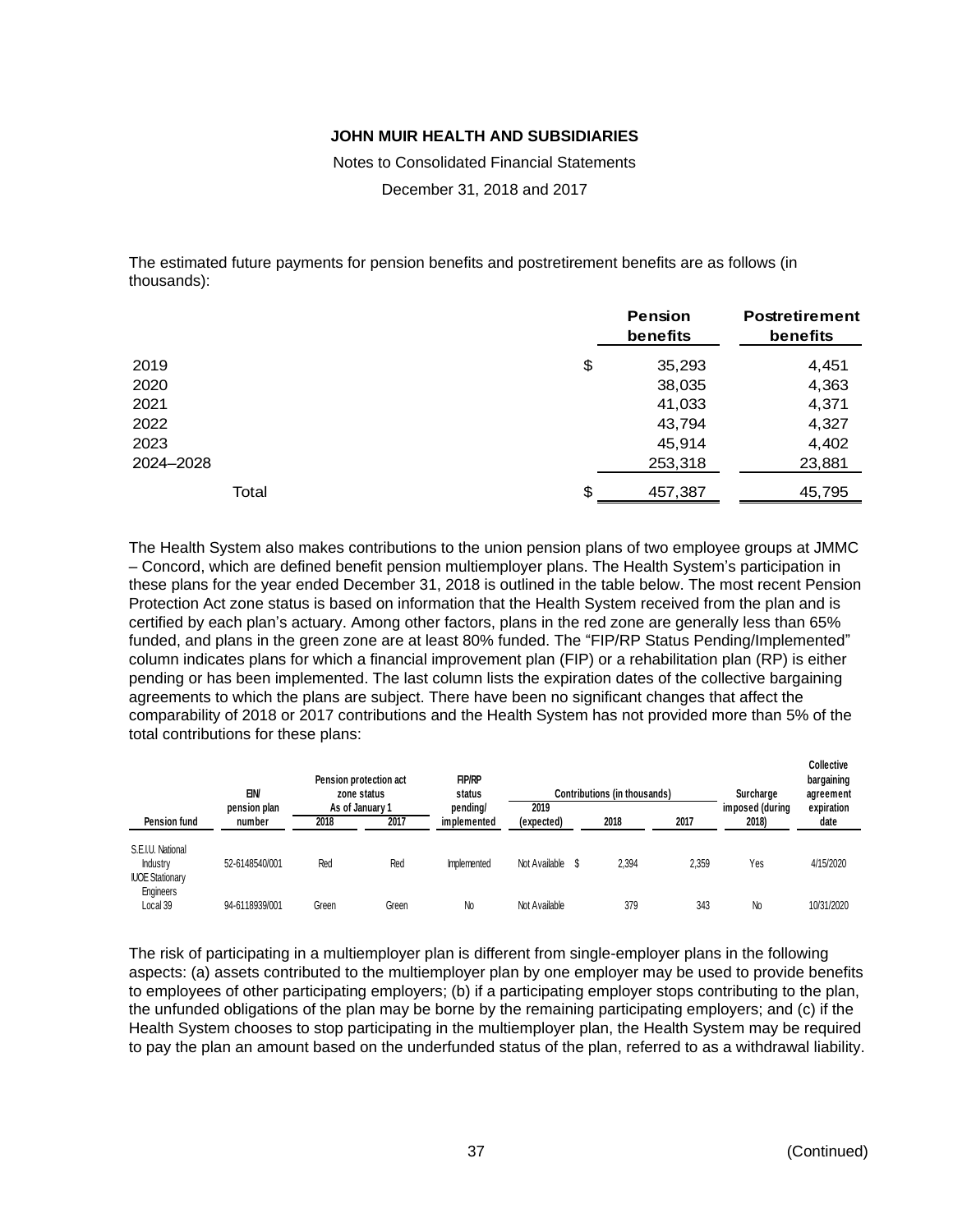Notes to Consolidated Financial Statements

December 31, 2018 and 2017

A tax deferred annuity plan and defined-contribution retirement plan are also offered to certain employees. Employer contributions to these plans included in employee benefits expense during 2018 and 2017 were approximately \$10,935,000 and \$10,409,000, respectively.

#### **(12) Endowment Funds**

The Health System's endowments consist of 12 individual funds established for a variety of purposes. They include both endowment funds with donor restrictions and funds designated without donor restrictions by the board of directors of its foundations to function as endowments. Net assets associated with endowment funds, are classified and reported on the existence or absence of donor-imposed restrictions and nature of restrictions, if any.

The following tables present the Health Systems endowment net asset composition as well as associated changes (in thousands):

|                                                                                                |   | With donor<br>restrictions |
|------------------------------------------------------------------------------------------------|---|----------------------------|
| Endowment net assets, beginning of year \$<br>Investment income<br>Unrealized gains and losses |   | 15,366<br>861<br>(1,768)   |
| Total investment return                                                                        |   | 14,459                     |
| Contributions<br>Appropriations of endowment assets for                                        |   | 3,198                      |
| expenditure<br>Other                                                                           |   | (698)<br>319               |
| Endowment net assets, end of year                                                              | S | 17.278                     |

### **(13) Financing Obligation**

The Health System leases space in an office building, which is used for medical and administrative offices. The Health System arranged for significant construction activities to prepare the building for its intended use. Based on relevant accounting guidance, the Health System is considered the accounting owner of the office building. Because this transaction does not qualify for sale- leaseback accounting, it is treated as a financing transaction. Accordingly, a financing obligation of \$39,683,000 and \$40,903,000 is recorded as of December 31, 2018 and 2017, respectively. The financing obligation associated with this transaction will not result in cash payments in excess of amounts paid under the related lease payments.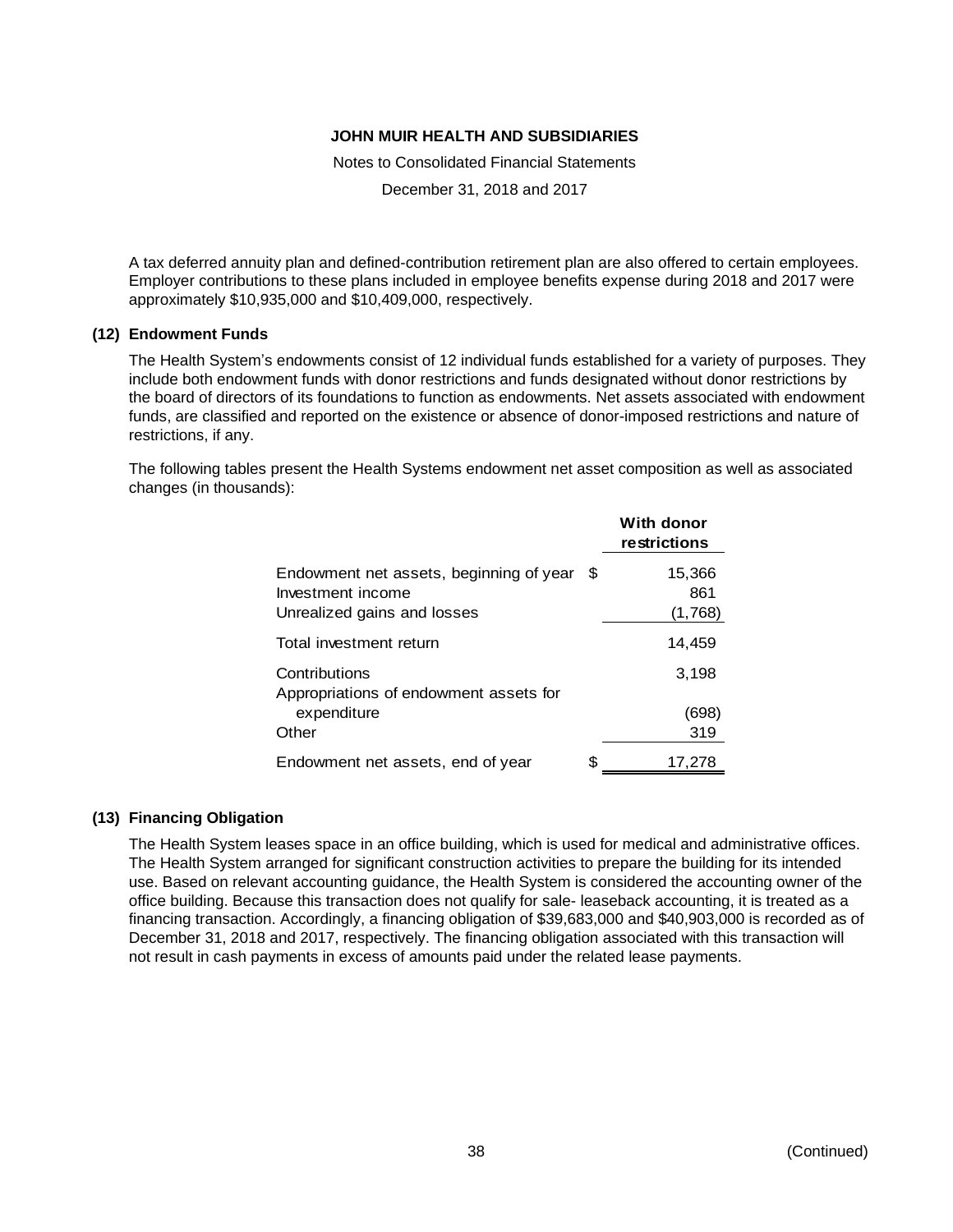Notes to Consolidated Financial Statements

December 31, 2018 and 2017

Future payments related to this financing obligation are as follows (in thousands):

| 2019       |                | \$<br>2,501  |
|------------|----------------|--------------|
| 2020       |                | 2,565        |
| 2021       |                | 2,629        |
| 2022       |                | 2,696        |
| 2023       |                | 2,764        |
| Thereafter |                | 18,013       |
|            | Total payments | \$<br>31,168 |

#### **(14) Lease Commitments**

The Health System leases certain office space and equipment under noncancelable operating leases expiring at various dates through 2038. In addition, the Health System subleases certain office space to subtenants under noncancelable operating leases expiring at various dates through 2022. Total rent expense, net of sublease income was approximately \$20,921,000 and \$18,796,000 for the years ended December 31, 2018 and 2017, respectively.

Net future minimum lease payments under operating leases as of December 31, 2018 are as follows (in thousands):

|            | <b>Operating</b><br>leases | <b>Operating</b><br>subleasing<br>income | Net operating<br>lease<br>payments |
|------------|----------------------------|------------------------------------------|------------------------------------|
| 2019       | \$<br>19,744               | 3,700                                    | 16,044                             |
| 2020       | 18,633                     | 3,370                                    | 15,263                             |
| 2021       | 15,656                     | 2,877                                    | 12,779                             |
| 2022       | 13,593                     | 2,481                                    | 11,112                             |
| 2023       | 10,964                     | 2,118                                    | 8,846                              |
| Thereafter | 35,605                     | 4,752                                    | 30,853                             |
| Total      | \$<br>114,195              | 19,298                                   | 94,897                             |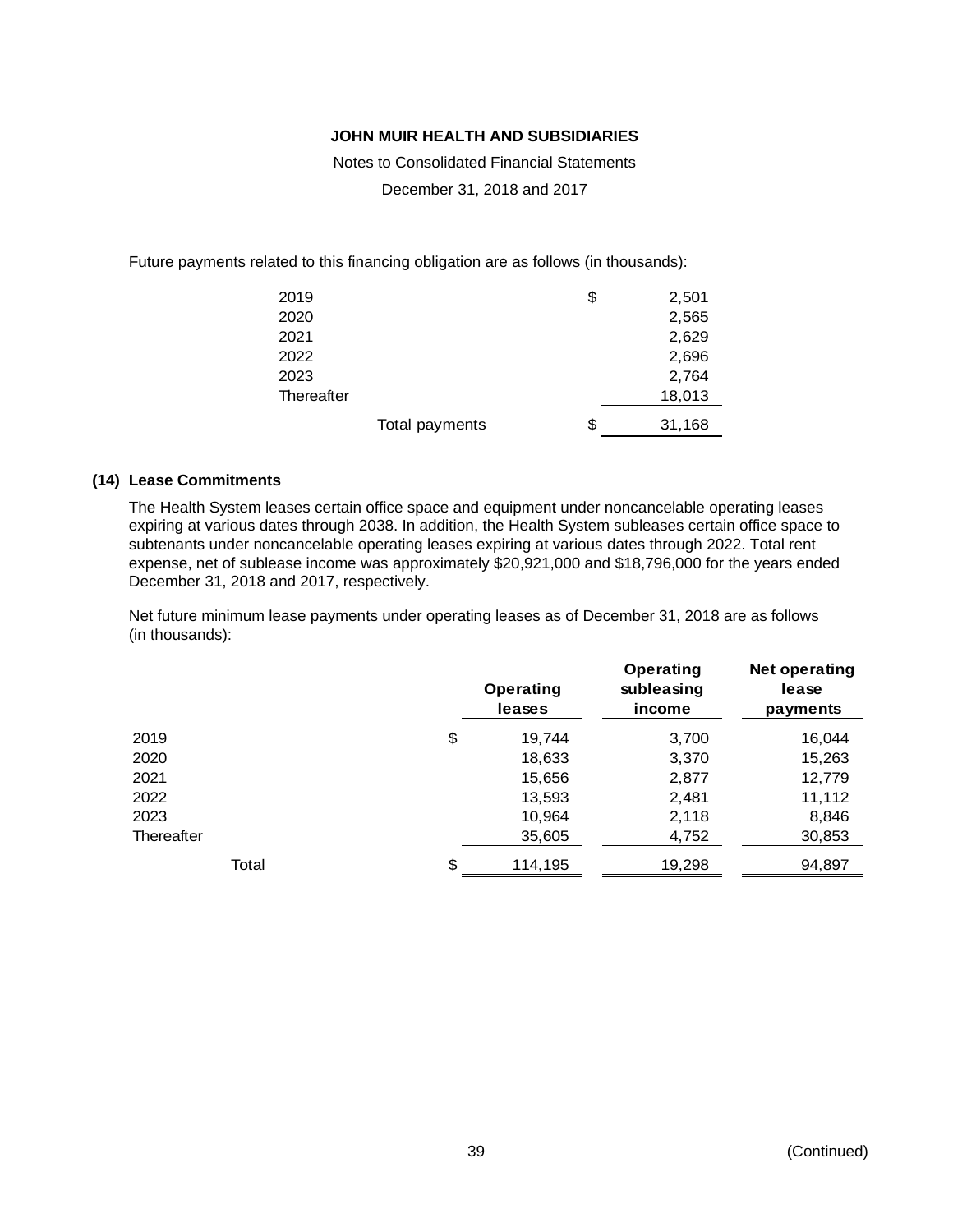Notes to Consolidated Financial Statements

December 31, 2018 and 2017

### **(15) Natural Classification of Expenses**

Expenses related to providing general healthcare services to residents within the Health System's geographic location. Expenses based on actual cost by service line are as follows (in thousands):

|                                            |               |            | 2018            |                    |             |                  |
|--------------------------------------------|---------------|------------|-----------------|--------------------|-------------|------------------|
|                                            |               |            | <b>Medical</b>  |                    | General and |                  |
|                                            | Acute         | Ambulatory | <b>Services</b> | <b>Fundraising</b> | Admin       | Total            |
| Salaries and Wages                         | \$<br>234,071 | 369,586    | 53,087          | 2,343              | 37,756      | 696,843          |
| <b>Employee Benefits</b>                   | 59,652        | 94,187     | 16,741          | 677                | 9,708       | 180,965          |
| Medical Fees                               | 25,279        | 39,914     | 150,338         | 17                 | 710         | 216,258          |
| <b>Supplies</b>                            | 67,989        | 107,351    | 15,494          | 51                 | 4,090       | 194,975          |
| <b>Purchased Services</b>                  | 51,276        | 80,962     | 103,637         | 1,476              | 33,649      | 271,000          |
| Insurance                                  | 2,062         | 3,255      |                 |                    | 1,779       | 7,096            |
| Utilities and Rent                         | 11,607        | 18,327     | 15,784          | 191                | 470         | 46,379           |
| Depreciation                               | 30,478        | 48,123     | 12,197          |                    | 7,302       | 98,100           |
| Interest                                   | 6,889         | 10,879     | 1,267           |                    | 1,019       | 20,054           |
| Other                                      | 29,186        | 46,082     | 31              | 252                | 9,764       | 85,315           |
| Total                                      | \$<br>518,489 | 818,666    | 368,576         | 5,007              | 106,247     | 1,816,985        |
|                                            |               |            |                 |                    |             | 2017             |
|                                            |               |            |                 |                    |             |                  |
| Healthcare services and<br>programs        |               |            |                 |                    | \$          | 1,581,129        |
| General and administrative<br>Fund-raising |               |            |                 |                    |             | 151,594<br>5,518 |
| Total                                      |               |            |                 |                    |             | 1,738,241        |

# **(16) Contingencies**

# *(a) Litigation*

The Health System is a defendant in various actions arising from its healthcare service and related activities. Management assesses the probable outcome of unresolved litigation and records contingent liabilities reflecting estimated liability exposure. In the opinion of management, based upon current facts and circumstances, the resolution of these matters is not expected to have a material adverse effect on the financial position of the Health System. The outcome of litigation and other legal matters is inherently uncertain; however, it is possible that one or more of the legal matters currently pending or threatened could have a material adverse effect.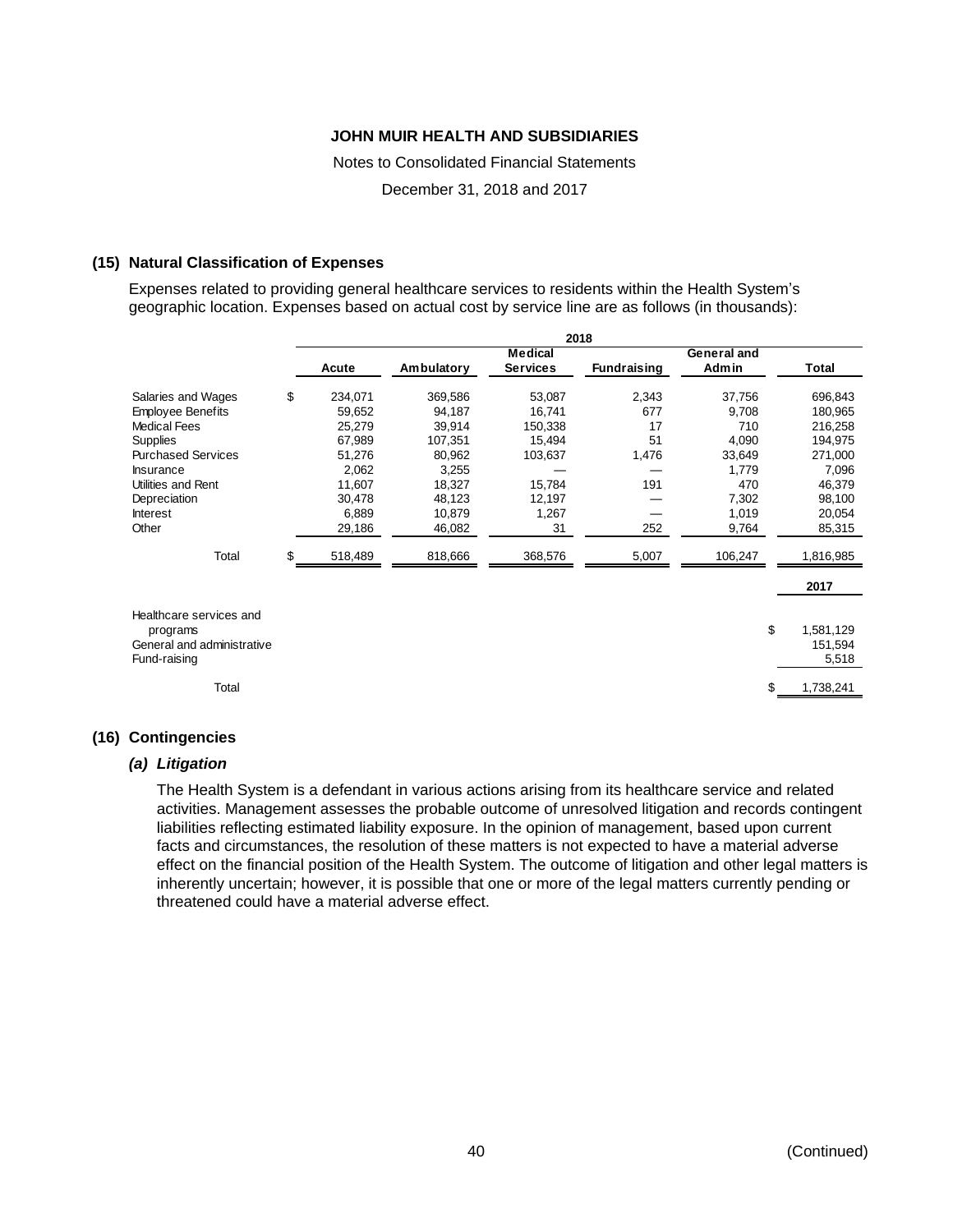Notes to Consolidated Financial Statements

December 31, 2018 and 2017

#### *(b) Laws and Regulations*

The healthcare industry is subject to numerous laws and regulations of federal, state, and local governments. These laws and regulations include, but are not necessarily limited to, matters such as licensure, accreditation, and government healthcare program participation requirements, payments for patient services, and Medicare and Medicaid fraud and abuse. Violations of these laws and regulations could result in expulsion from government healthcare programs together with the imposition of significant fines and penalties, as well as significant repayments for patient services previously billed. Management believes that the Health System is in material compliance with fraud and abuse and other applicable government laws and regulations. Compliance with such laws and regulations can be subject to future government review and interpretation as well as regulatory actions unknown or unasserted at this time.

### **(17) Provider Fee Program**

The State of California has enacted legislation for a quality assurance fee program for hospitals to obtain federal matching funds for Medi- Cal patients. The proceeds of the program and the federal matching funds are to be redistributed to hospitals that treat Medi- Cal patients and to fund certain Medi- Cal coverage expansion.

In conjunction with the Hospital Fee Program, the California Hospital Association created a private program, the California Health Foundation and Trust (CHFT), to pool and redistribute funds from hospitals subject to the Hospital Fee Program.

Existing programs cover the periods 2014–2016 and 2017–2019. Rates for these programs are only partially approved by the Centers for Medicare and Medicaid Services (CMS) as of December 31, 2018. The Health System has fully recognized revenue and expenses for the 2014-2016 program period and has recognized revenue and expenses for approved portions of the 2017-2019 program period as follows (in thousands):

|                             | <b>Fiscal year ended December 31</b> |          |        |  |  |
|-----------------------------|--------------------------------------|----------|--------|--|--|
|                             | 2016                                 | 2017     | 2018   |  |  |
| Net patient service revenue | 44.698                               | 12.546   | 54.721 |  |  |
| Quality assurance fees      | 44.698                               | 32.182   | 57,432 |  |  |
| Net revenue less expenses   |                                      | (19,636) | (2,711 |  |  |

### **(18) Subsequent Events**

The Health System has evaluated subsequent events from the consolidated balance sheet date through April 19, 2019, which is the date that the consolidated financial statements were issued, and concluded there were no other events or transactions during this period, other than those described in these notes, that required recognition or disclosure in these consolidated financial statements.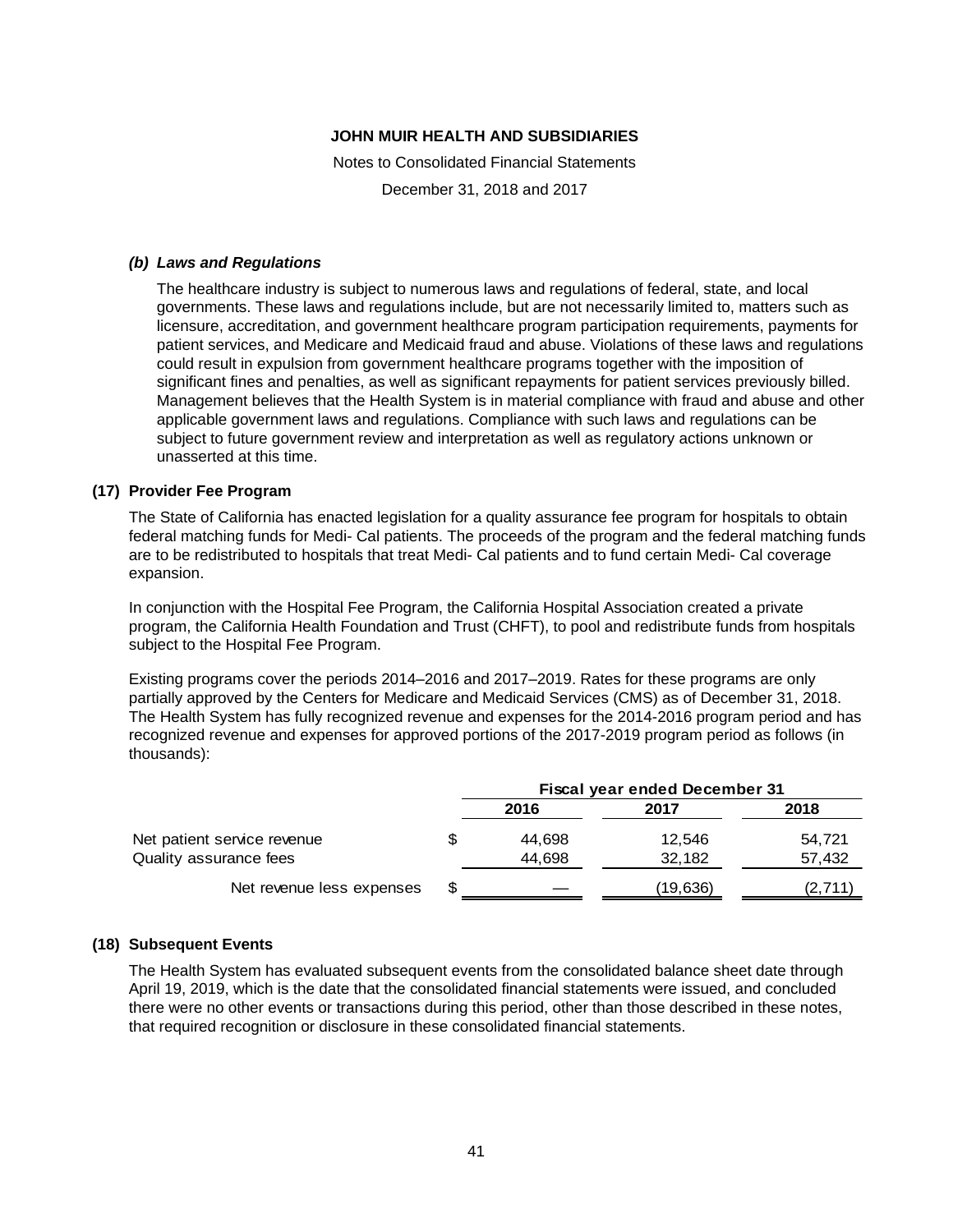#### Consolidating Schedule – Balance Sheet Information

#### December 31, 2018

#### (In thousands)

| <b>Assets</b>                                                   |   | Obligated<br>Group | John Muir<br>Physician<br><b>Network</b> | John Muir<br><b>Behavioral</b><br>Health | <b>Community</b><br>Health<br><b>Fund</b> | <b>John Muir</b><br>Health<br><b>Foundation</b> | Other Health-<br><b>Related</b><br><b>Ventures</b> | <b>Eliminations</b> | Consolidated |
|-----------------------------------------------------------------|---|--------------------|------------------------------------------|------------------------------------------|-------------------------------------------|-------------------------------------------------|----------------------------------------------------|---------------------|--------------|
| Current assets:                                                 |   |                    |                                          |                                          |                                           |                                                 |                                                    |                     |              |
| Cash and cash equivalents                                       | S | 49.123             | 8,434                                    |                                          | 169                                       | 8,459                                           | 31,276                                             |                     | 97,461       |
| Receivables for patient services                                |   | 242,274            | 9,543                                    | 7,827                                    |                                           |                                                 | 6,968                                              | (614)               | 265,998      |
| Other receivables                                               |   | 49,454             | 9,997                                    | 13                                       | 544                                       |                                                 | 78                                                 | (22, 710)           | 37,376       |
| Receivables from government agency                              |   | 2,527              |                                          |                                          |                                           |                                                 |                                                    |                     | 2,527        |
| Supply inventories                                              |   | 8,377              |                                          | 85                                       |                                           |                                                 | 898                                                |                     | 9,360        |
| Assets limited as to use                                        |   | 65                 |                                          |                                          |                                           |                                                 |                                                    |                     | 65           |
| Prepaid expenses and deposits                                   |   | 19,189             | 316                                      | 172                                      |                                           |                                                 | 353                                                |                     | 20,030       |
| Total current assets                                            |   | 371,009            | 28,290                                   | 8,097                                    | 713                                       | 8,459                                           | 39,573                                             | (23, 324)           | 432,817      |
| Assets limited as to use:                                       |   |                    |                                          |                                          |                                           |                                                 |                                                    |                     |              |
| Board-designated assets                                         |   | 1,207,220          |                                          |                                          |                                           | 1,266                                           |                                                    |                     | 1,208,486    |
| Investments related to restricted net assets                    |   | 801                |                                          |                                          |                                           | 24,835                                          |                                                    |                     | 25,636       |
| Pledges receivable                                              |   |                    |                                          |                                          |                                           | 13,254                                          |                                                    |                     | 13,254       |
| Held pursuant to bond indenture agreements for capital projects |   | 33,080             | _                                        |                                          |                                           | —                                               |                                                    |                     | 33,080       |
| Total assets limited as to use – net of current portion         |   | 1,241,101          |                                          |                                          | –                                         | 39,355                                          |                                                    |                     | 1,280,456    |
| Property and equipment – net                                    |   | 874,939            | 100,295                                  | 12,648                                   |                                           |                                                 | 9,018                                              |                     | 996,900      |
| Other assets:                                                   |   |                    |                                          |                                          |                                           |                                                 |                                                    |                     |              |
| Real estate held for future use - at cost                       |   | 5,903              |                                          |                                          |                                           |                                                 |                                                    |                     | 5,903        |
| Ownership interests in health-related ventures                  |   | 149,582            |                                          |                                          |                                           |                                                 |                                                    |                     | 149,582      |
| Intangible assets and other                                     |   | 44,156             | 3,062                                    | 65                                       |                                           | 230                                             | 2,918                                              | (12, 460)           | 37,971       |
| Total other assets                                              |   | 199,641            | 3,062                                    | 65                                       |                                           | 230                                             | 2,918                                              | (12, 460)           | 193,456      |
| <b>Total assets</b>                                             |   | 2,686,690          | 131,647                                  | 20,810                                   | 713                                       | 48,044                                          | 51,509                                             | (35, 784)           | 2,903,629    |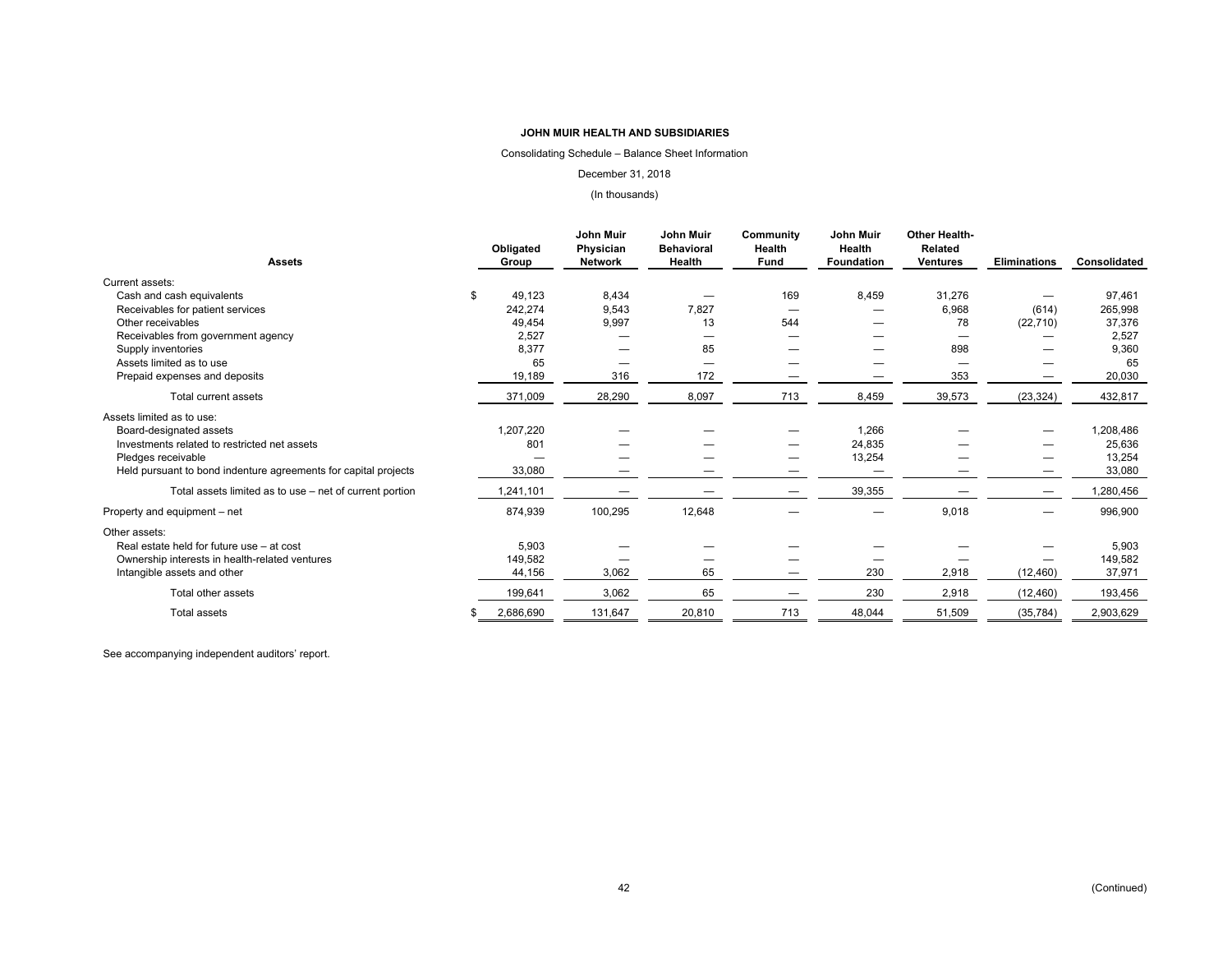#### Consolidating Schedule – Balance Sheet Information

#### December 31, 2018

#### (In thousands)

| <b>Liabilities and Net Assets</b>                                    | Obligated<br>Group       | <b>John Muir</b><br>Physician<br><b>Network</b> | <b>John Muir</b><br><b>Behavioral</b><br>Health | Community<br>Health<br>Fund | <b>John Muir</b><br>Health<br><b>Foundation</b> | <b>Other Health-</b><br><b>Related</b><br><b>Ventures</b> | <b>Eliminations</b>      | Consolidated |
|----------------------------------------------------------------------|--------------------------|-------------------------------------------------|-------------------------------------------------|-----------------------------|-------------------------------------------------|-----------------------------------------------------------|--------------------------|--------------|
| <b>Current liabilities:</b>                                          |                          |                                                 |                                                 |                             |                                                 |                                                           |                          |              |
| Current maturities of long-term debt                                 | 11,531<br>\$             |                                                 |                                                 |                             |                                                 | 1,267                                                     |                          | 12,798       |
| Current maturities of financing obligation                           |                          | 1,090                                           |                                                 |                             |                                                 | $\overline{\phantom{0}}$                                  |                          | 1,090        |
| Accounts payable                                                     | 103,226                  | 4,622                                           | 2,398                                           | –                           | 6,510                                           | 797                                                       | (335)                    | 117,218      |
| Other payables - Medical groups                                      |                          | 2,697                                           |                                                 |                             |                                                 |                                                           |                          | 2,697        |
| Payables to government agencies                                      | 4,392                    |                                                 | 46                                              |                             |                                                 |                                                           |                          | 4,438        |
| <b>Accrued liabilities:</b>                                          |                          |                                                 |                                                 |                             |                                                 |                                                           |                          |              |
| Payroll and payroll taxes                                            | 44,086                   | 3,395                                           | 1,175                                           |                             | 109                                             | 1,226                                                     |                          | 49,991       |
| Vacation and other compensation                                      | 36,265                   | 2,183                                           | 782                                             |                             |                                                 |                                                           |                          | 39,230       |
| Employee medical benefit claims and workers' compensation benefits   | 15,282                   | 940                                             | 323                                             |                             |                                                 |                                                           |                          | 16,545       |
| Interest                                                             | 4,807                    | $\overline{\phantom{0}}$                        | $\overline{\phantom{0}}$                        |                             |                                                 |                                                           |                          | 4,807        |
| Other                                                                | 60,833                   | 4,772                                           | 369                                             | —                           |                                                 | 28,881                                                    | (22, 989)                | 71,866       |
| <b>Total current liabilities</b>                                     | 280,422                  | 19,699                                          | 5,093                                           |                             | 6,619                                           | 32,171                                                    | (23, 324)                | 320,680      |
| Long-term debt - less current maturities                             | 609,748                  |                                                 |                                                 |                             |                                                 | 5,862                                                     |                          | 615,610      |
| Other long-term liabilities:                                         |                          |                                                 |                                                 |                             |                                                 |                                                           |                          |              |
| Workers' compensation benefits                                       | 39,026                   |                                                 |                                                 |                             |                                                 |                                                           |                          | 39,026       |
| Professional and general liability                                   | 6,595                    |                                                 |                                                 |                             |                                                 |                                                           |                          | 6,595        |
| Pension benefits                                                     | 30,663                   |                                                 |                                                 |                             |                                                 |                                                           |                          | 30,663       |
| Postretirement medical benefits                                      | 67,077                   |                                                 |                                                 |                             |                                                 |                                                           |                          | 67,077       |
| Financing obligation - less current maturities                       | $\overline{\phantom{0}}$ | 38,593                                          |                                                 |                             |                                                 |                                                           | $\overline{\phantom{0}}$ | 38,593       |
| Asset retirement obligations                                         | 15,991                   | -                                               |                                                 |                             |                                                 |                                                           |                          | 15,991       |
| Other                                                                | 18,696                   | 2,521                                           | 1,007                                           |                             |                                                 | 2,267                                                     |                          | 24,491       |
| Total other long-term liabilities                                    | 178,048                  | 41,114                                          | 1,007                                           |                             |                                                 | 2,267                                                     |                          | 222,436      |
| <b>Total liabilities</b>                                             | 1,068,218                | 60,813                                          | 6,100                                           | $\overline{\phantom{0}}$    | 6,619                                           | 40,300                                                    | (23, 324)                | 1,158,726    |
| Net assets:                                                          |                          |                                                 |                                                 |                             |                                                 |                                                           |                          |              |
| Without donor restriction                                            | 1,617,670                | 70,834                                          | 14,710                                          | 713                         | 3,337                                           | 11,209                                                    | (13, 586)                | 1,704,887    |
| With donor restriction                                               | 802                      | $\overline{\phantom{0}}$                        | $\overbrace{\phantom{12322111}}$                | $\overline{\phantom{m}}$    | 38,088                                          | $\overline{\phantom{m}}$                                  | $\overline{\phantom{m}}$ | 38,890       |
|                                                                      |                          |                                                 |                                                 |                             |                                                 |                                                           |                          |              |
| Total net assets - attributable to Health System                     | 1,618,472                | 70,834                                          | 14,710                                          | 713                         | 41,425                                          | 11,209                                                    | (13, 586)                | 1,743,777    |
| Without donor restrictions - attributable to noncontrolling interest |                          |                                                 |                                                 |                             |                                                 |                                                           | 1,126                    | 1,126        |
| Total net assets                                                     | 1,618,472                | 70,834                                          | 14,710                                          | 713                         | 41,425                                          | 11,209                                                    | (12, 460)                | 1,744,903    |
| Total liabilities and net assets                                     | 2,686,690                | 131,647                                         | 20,810                                          | 713                         | 48,044                                          | 51,509                                                    | (35, 784)                | 2,903,629    |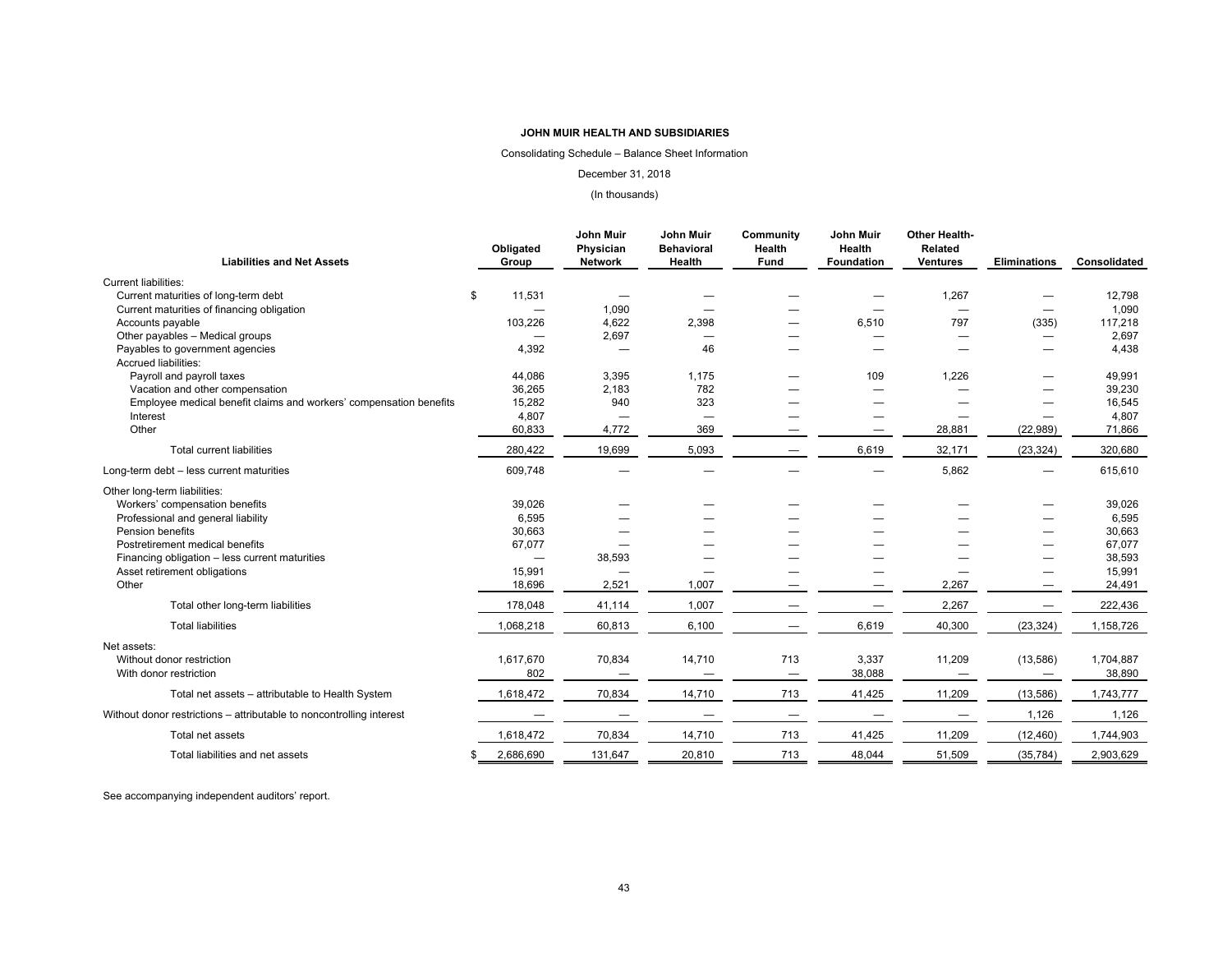#### Consolidating Schedule – Statement of Operations

#### Year ended December 31, 2018

#### (In thousands)

|                                                                                   |    | Obligated<br>Group | John Muir<br>Physician<br><b>Network</b> | <b>John Muir</b><br><b>Behavioral</b><br>Health | Community<br>Health<br><b>Fund</b> | <b>John Muir</b><br><b>Health</b><br><b>Foundation</b> | <b>Other Health-</b><br><b>Related</b><br><b>Ventures</b> | <b>Eliminations</b> | Consolidated |
|-----------------------------------------------------------------------------------|----|--------------------|------------------------------------------|-------------------------------------------------|------------------------------------|--------------------------------------------------------|-----------------------------------------------------------|---------------------|--------------|
| Operating revenue:                                                                |    |                    |                                          |                                                 |                                    |                                                        |                                                           |                     |              |
| Net patient service revenue                                                       | \$ | 1,430,943          | 131,952                                  | 36,126                                          |                                    |                                                        | 56,003                                                    | (10, 918)           | 1,644,106    |
| Premium revenue                                                                   |    | 31,656             | 95,698                                   |                                                 |                                    |                                                        |                                                           |                     | 127,354      |
| Other operating revenue                                                           |    | 30,030             | 93,936                                   | 324                                             | 1.652                              | 7.108                                                  | 464                                                       | (80, 713)           | 52,801       |
| Net investment income - including realized gains and losses on                    |    |                    |                                          |                                                 |                                    |                                                        |                                                           |                     |              |
| investment                                                                        |    | 34,763             |                                          |                                                 |                                    |                                                        |                                                           |                     | 34,763       |
| Total operating revenue                                                           |    | 1,527,392          | 321,586                                  | 36,450                                          | 1,652                              | 7,108                                                  | 56,467                                                    | (91, 631)           | 1,859,024    |
| Operating expenses:                                                               |    |                    |                                          |                                                 |                                    |                                                        |                                                           |                     |              |
| Salaries and wages                                                                |    | 612,000            | 53,087                                   | 20,447                                          | 222                                | 2,343                                                  | 8,744                                                     |                     | 696,843      |
| <b>Employee benefits</b>                                                          |    | 158,528            | 16,742                                   | 5,092                                           | 69                                 | 677                                                    | 1,441                                                     | (1,584)             | 180,965      |
| <b>Medical fees</b>                                                               |    | 87,432             | 149,498                                  | 1,669                                           |                                    | 17                                                     | 315                                                       | (22, 673)           | 216,258      |
| Supplies                                                                          |    | 171,338            | 15,494                                   | 996                                             | $\overline{7}$                     | 51                                                     | 7,089                                                     |                     | 194,975      |
| Purchased services                                                                |    | 227,027            | 71,643                                   | 3,384                                           | 1,064                              | 1,469                                                  | 19,479                                                    | (53,066)            | 271,000      |
| Insurance                                                                         |    | 6,828              | 369                                      | $\overline{\phantom{0}}$                        |                                    |                                                        | 268                                                       |                     | 7,465        |
| Utilities and rent                                                                |    | 27,352             | 14,975                                   | 1,999                                           | 7                                  | 199                                                    | 4,183                                                     | (3,657)             | 45,058       |
| Depreciation and amortization                                                     |    | 83,092             | 12,197                                   | 786                                             |                                    |                                                        | 2,025                                                     |                     | 98,100       |
| Interest - net                                                                    |    | 18,544             | 1,267                                    |                                                 |                                    |                                                        | 243                                                       |                     | 20,054       |
| Health System assessment                                                          |    | (39, 024)          | 32,352                                   | 6,672                                           |                                    |                                                        |                                                           |                     |              |
| Other                                                                             |    | 90,614             | 952                                      | 286                                             | 217                                | 251                                                    | 4,598                                                     | (10, 651)           | 86,267       |
| Total operating expenses                                                          |    | 1,443,731          | 368,576                                  | 41,331                                          | 1,586                              | 5,007                                                  | 48,385                                                    | (91, 631)           | 1,816,985    |
| Excess (deficit) of revenue over expenses                                         |    | 83,661             | (46,990)                                 | (4,881)                                         | 66                                 | 2,101                                                  | 8,082                                                     |                     | 42,039       |
| Less excess of revenue over expenses - attributable to noncontrolling<br>interest |    |                    |                                          |                                                 |                                    |                                                        |                                                           | 1,070               | 1,070        |
| Excess (deficit) of revenue over expense – attributable to                        |    |                    |                                          |                                                 |                                    |                                                        |                                                           |                     |              |
| <b>Health System</b>                                                              | S  | 83,661             | (46,990)                                 | (4, 881)                                        | 66                                 | 2,101                                                  | 8,082                                                     | (1,070)             | 40,969       |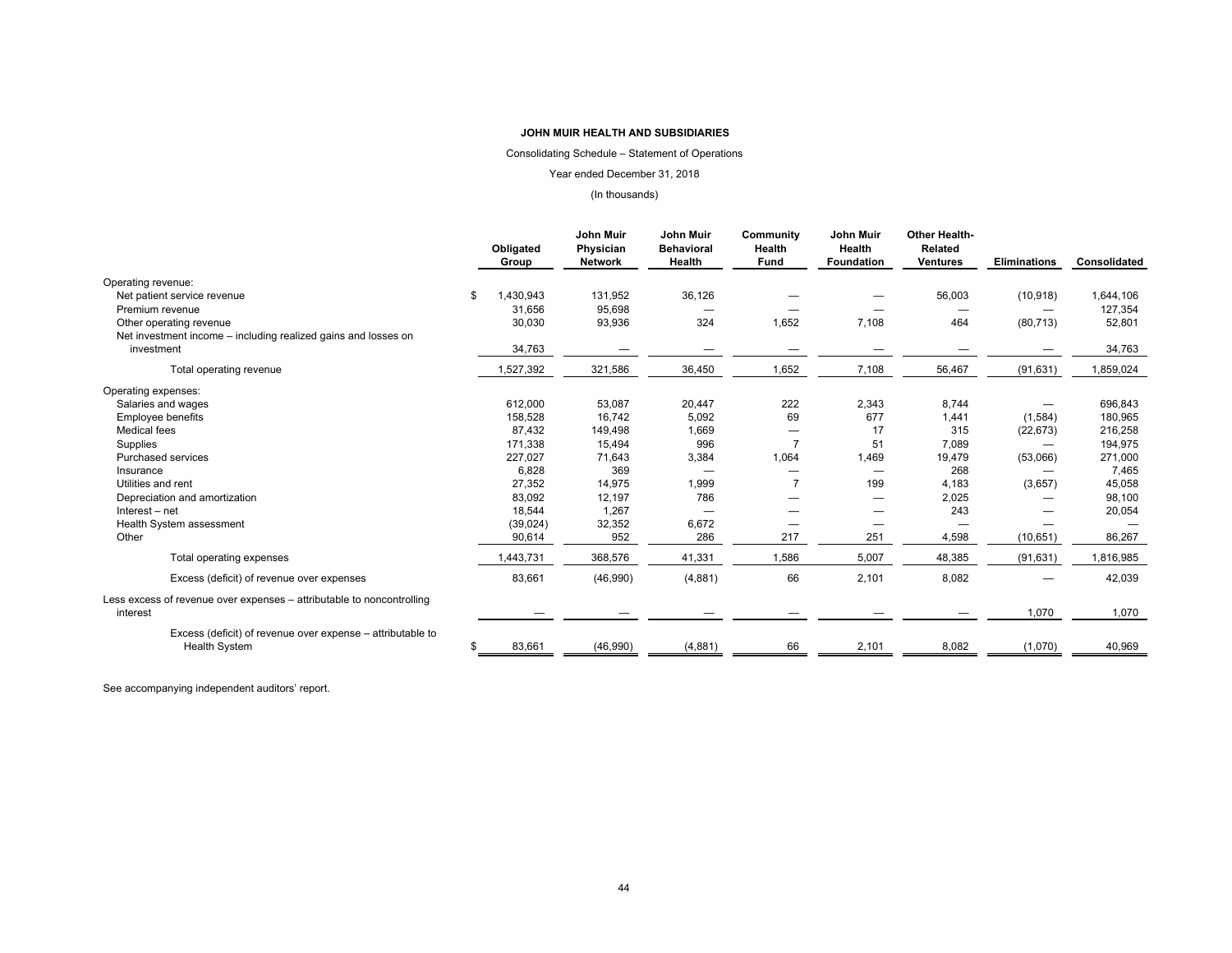Consolidating Schedule – Changes in Net Assets Information

Year ended December 31, 2018

#### (In thousands)

|                                                                                                           | <b>Obligated Group</b>          |                                  | John Muir<br>Physician<br>Network - | John Muir<br><b>Behavioral</b><br>Health - | Community<br><b>Health Fund -</b> | John Muir Health Foundation     |                           |  |
|-----------------------------------------------------------------------------------------------------------|---------------------------------|----------------------------------|-------------------------------------|--------------------------------------------|-----------------------------------|---------------------------------|---------------------------|--|
|                                                                                                           | Without<br>donor<br>restriction | <b>With donor</b><br>restriction | without<br>donor<br>restriction     | without<br>donor<br>restriction            | without<br>donor<br>restriction   | Without<br>donor<br>restriction | With donor<br>restriction |  |
| Excess (deficit) of revenue over expenses                                                                 | 83,661                          |                                  | (46,990)                            | (4,881)                                    | 66                                | 2,101                           |                           |  |
| Change in unamortized loss and prior service costs related to pension<br>and postretirement benefit plans | (39, 225)                       |                                  |                                     |                                            |                                   |                                 |                           |  |
| Net change in unrealized gains and losses on investments                                                  | (111, 796)                      |                                  |                                     |                                            |                                   |                                 | (1,768)                   |  |
| Restricted contributions and investment income                                                            |                                 | 347                              |                                     |                                            |                                   |                                 | 11,129                    |  |
| Capital transactions among affiliates                                                                     | (49, 304)                       |                                  | 40,042                              | 9,479                                      |                                   | (217)                           |                           |  |
| <b>Distributions</b>                                                                                      | 5,973                           |                                  |                                     |                                            |                                   |                                 |                           |  |
| Net assets released from restrictions:                                                                    |                                 |                                  |                                     |                                            |                                   |                                 |                           |  |
| To other operating revenue for operating expenditures                                                     |                                 |                                  |                                     |                                            |                                   |                                 | (1,675)                   |  |
| For the purchase of property, plant, and equipment                                                        | 6,128                           |                                  |                                     |                                            |                                   | (1,879)                         | (4,249)                   |  |
| Other                                                                                                     | 753                             | (439)                            |                                     |                                            |                                   | (101)                           | (271)                     |  |
| (Decrease) Increase in net assets                                                                         | (103, 810)                      | (92)                             | (6,948)                             | 4,598                                      | 67                                | (96)                            | 3,166                     |  |
| Net assets - December 31, 2017                                                                            | 1,721,480                       | 894                              | 77,782                              | 10,112                                     | 646                               | 3,433                           | 34,922                    |  |
| Net assets - December 31, 2018                                                                            | 1,617,670                       | 802                              | 70,834                              | 14,710                                     | 713                               | 3,337                           | 38,088                    |  |